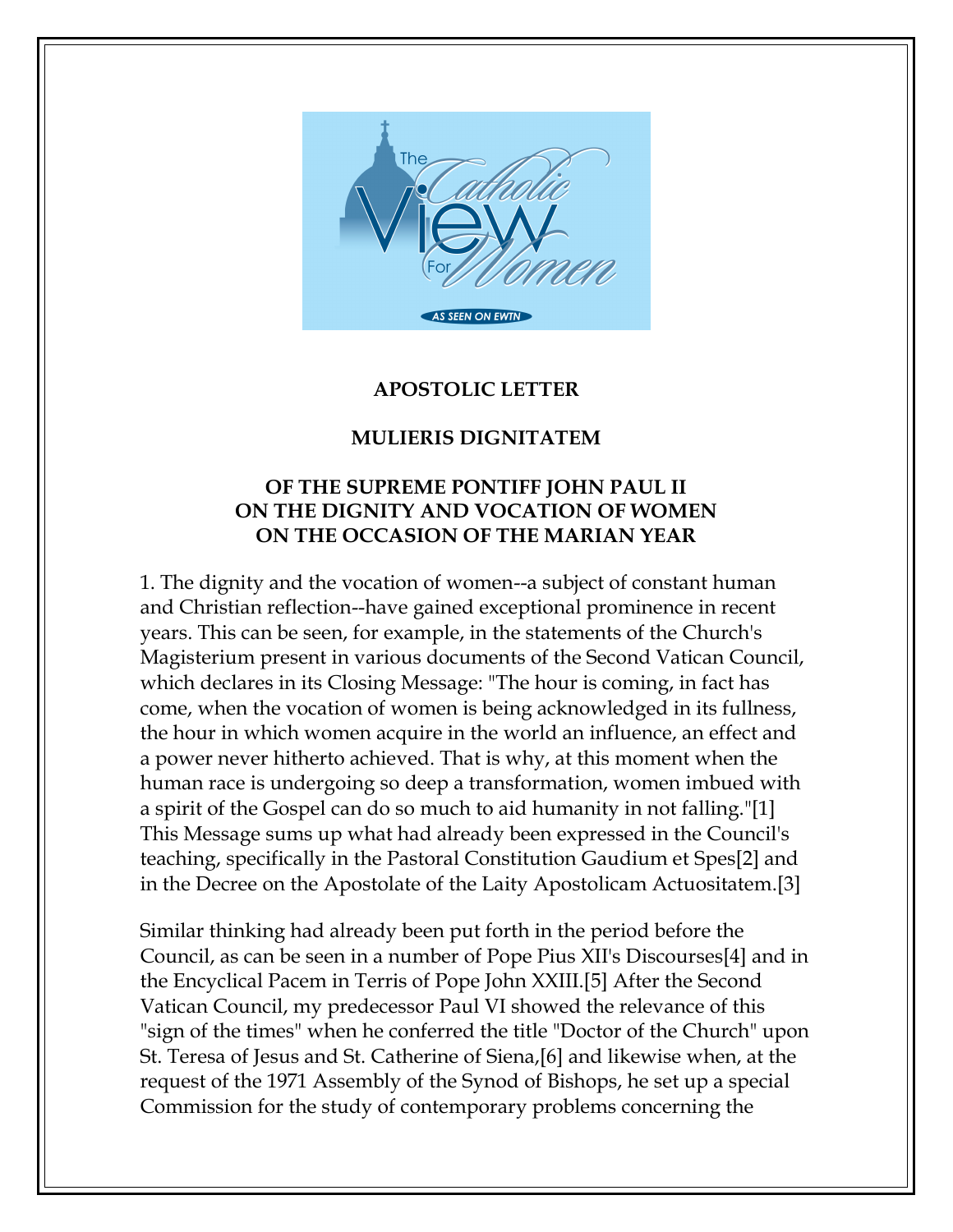"elective promotion of the dignity and the responsibility of women."[7] In one of his Discourses Paul VI said: "Within Christianity, more than in any other religion, and since its very beginning, women have had a special dignity, of which the New Testament shows us many important aspects...; it is evident that women are meant to form part of the living and working structure of Christianity in so prominent a manner that perhaps not all their potentialities have yet been made clear."[8]

The Fathers of the recent Assembly of the Synod of Bishops (October 1987), which was devoted to "The Vocation and Mission of the Laity in the Church and in the World Twenty Years after the Second Vatican Council," once more dealt with the dignity and vocation of women. One of their recommendations was for a further study of the anthropological and theological bases that are needed in order to solve the problems connected with the meaning and dignity of being a woman and of being a man. It is a question of understanding the reason for and the consequences of the Creator's decision that the human being should always and only exist as a woman or a man. It is only by beginning from these bases, which make it possible to understand the greatness of the dignity and vocation of women, that one is able to speak of their active presence in the Church and in society.

This is what I intend to deal with in this document. The Post-Synodal Exhortation, which will be published later, will present proposals of a pastoral nature on the place of women in the Church and in society. On this subject the Fathers offered some important reflections, after they had taken into consideration the testimonies of the lay auditors--both women and men--from the particular Churches throughout the world.

2. The last Synod took place within the Marian Year, which gives special thrust to the consideration of this theme, as the Encyclical Redemptoris Mater points out.[9] This Encyclical develops and updates the Second Vatican Council's teaching contained in Chapter VIII of the Dogmatic Constitution on the Church Lumen Gentium. The title of this chapter is significant: "The Blessed Virgin Mary, the Mother of God, in the Mystery of Christ and of the Church." Mary--the "woman" of the Bible (cf. Gen 3:15; Jn 2:4; 19:16)--intimately belongs to the salvific mystery of Christ, and is therefore also present in a special way in the mystery of the Church. Since "the Church is in Christ as a sacrament...of intimate union with God and of the unity of the whole human race,"[10] the special presence of the Mother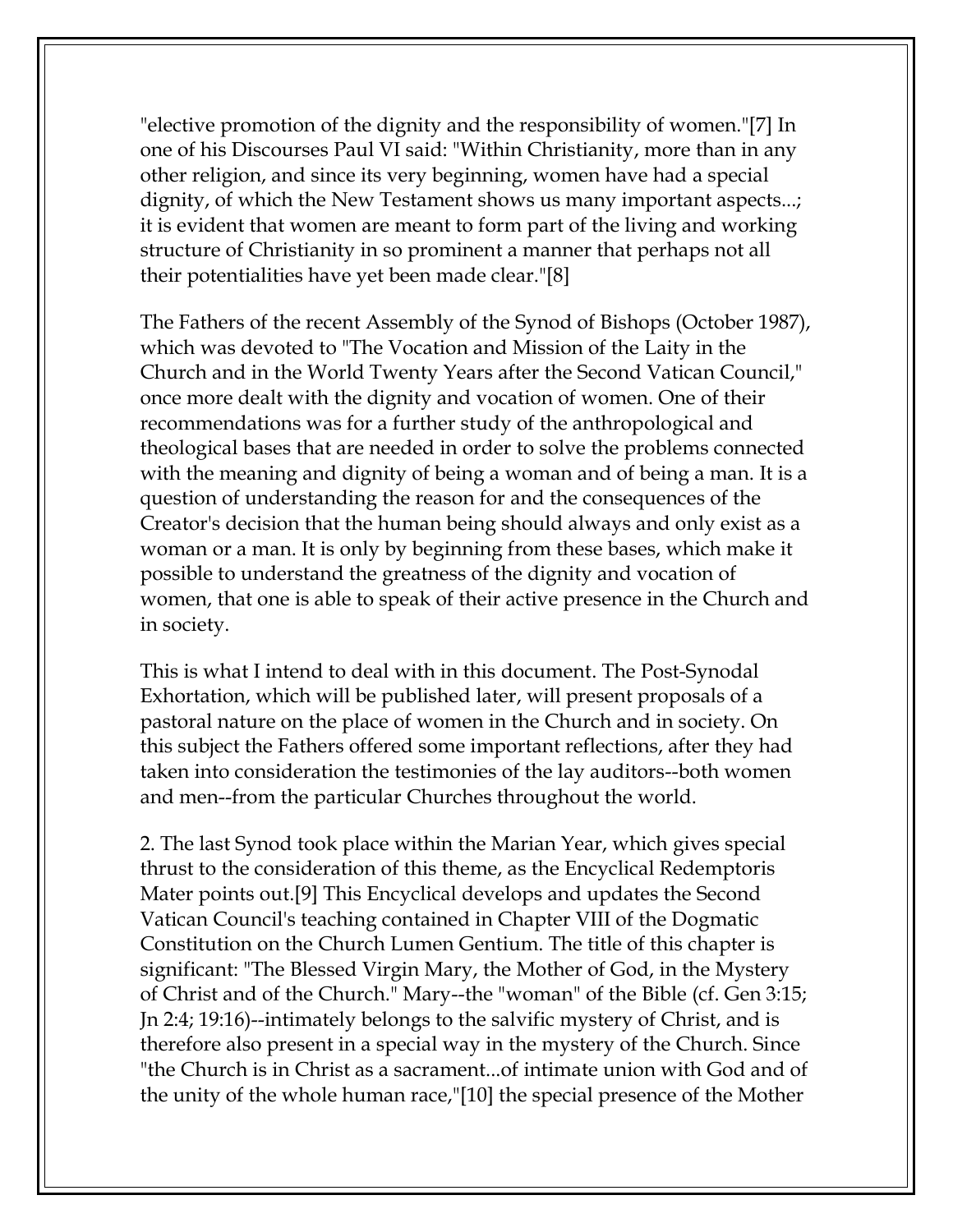of God in the mystery of the Church makes us think of the exceptional link between this "woman" and the whole human family. It is a question here of every man and woman, all the sons and daughters of the human race, in whom from generation to generation a fundamental inheritance is realized, the inheritance that belongs to all humanity and that is linked with the mystery of the biblical "beginning": "God created man in his own image, in the image of God he created him; male and female he created them" (Gen 1:27).[11]

This eternal truth about the human being, man and woman--a truth which is immutably fixed in human experience--at the same time constitutes the mystery which only in "the Incarnate Word takes on light... (since) Christ fully reveals man to himself and makes his supreme calling clear," as the Council teaches.[12] In this "revealing of man to himself," do we not need to find a special place for that "woman" who was the Mother of Christ? Cannot the "message" of Christ, contained in the Gospel, which has as its background the whole of Scripture, both the Old and the New Testament, say much to the Church and to humanity about the dignity of women and their vocation?

This is precisely what is meant to be the common thread running throughout the present document, which fits into the broader context of the Marian Year, as we approach the end of the second millennium after Christ's birth and the beginning of the third. And it seems to me that the best thing is to give this text the style and character of a meditation.

3. "When the time had fully come, God sent forth his son, born of woman" With these words of his Letter to the Galatians (4:4), the Apostle Paul links together the principal moments which essentially determine the fulfillment of the mystery "pre-determined in God" (cf. Eph 1:9). The Son, the Word, one in substance with the Father, becomes man, born of a woman, at "the fullness of time." This event leads to the turning point of man's history on earth, understood as salvation history. It is significant that St. Paul does not call the Mother of Christ by her own name "Mary," but calls her "woman": this coincides with the words of the Proto-evangelium in the Book of Genesis (cf. 3:15). She is that "woman" who is present in the central salvific event which marks the "fullness of time": this event is realized in her and through her.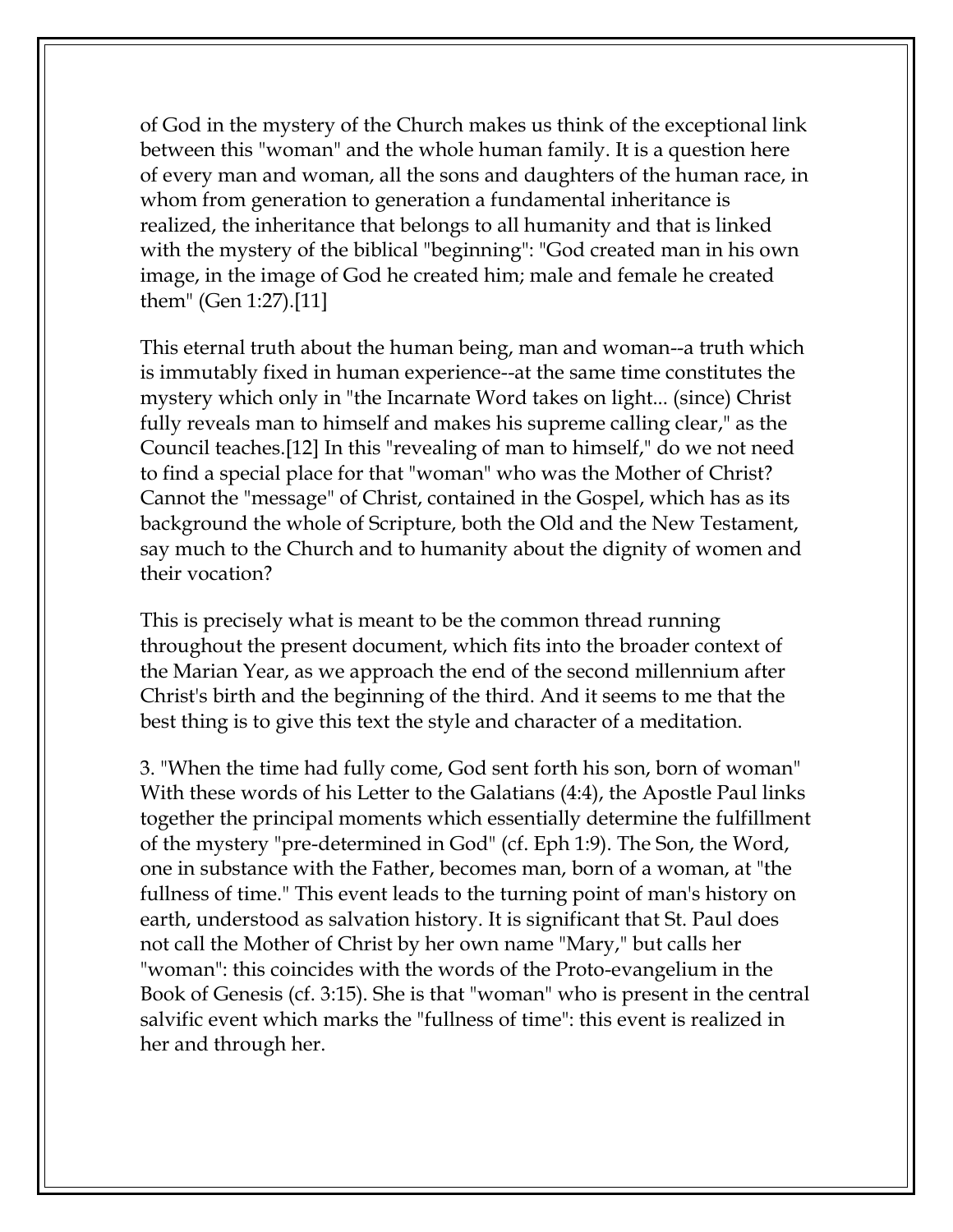Thus there begins the central event, the key event in the history of salvation: the Lord's Paschal Mystery. Perhaps it would be worthwhile to reconsider it from the point of view of man's spiritual history, understood in the widest possible sense, and as this history is expressed through the different world religions. Let us recall at this point the words of the Second Vatican Council: "People look to the various religions for answers to those profound mysteries of the human condition which, today, even as in olden times, deeply stir the human heart: What is a human being? What is the meaning and purpose of our life? What is goodness and what is sin? What gives rise to our sorrows, and to what intent? Where lies the path to true happiness? What is the truth about death, judgment and retribution beyond the grave? What, finally, is that ultimate and unutterable mystery which engulfs our being, and from which we take our origin and towards which we move?"[13] "From ancient times down to the present, there has existed among different peoples a certain perception of that hidden power which is present in the course of things and in the events of human life; at times, indeed, recognition can be found of a Supreme Divinity or even a Supreme Father."[14]

Against the background of this broad panorama, which testifies to the aspirations of the human spirit in search of God--at times as it were "groping its way" (cf. Acts 17:27)--the "fullness of time" spoken of in Paul's Letter emphasizes the response of God himself, "in whom we live and move and have our being" (cf. Acts 17:28). This is the God who "in many and various ways spoke of old to our fathers by the prophets, but in these last days has spoken to us by a Son" (Heb 1:1-2).

The sending of this Son, one in substance with the Father, as a man "born of woman," constitutes the culminating and definitive point of God's selfrevelation to humanity. This self-revelation is salvific in character, as the Second Vatican Council teaches in another passage: "In his goodness and wisdom, God chose to reveal himself and to make known to us the hidden purpose of his will (cf. Eph 1:9) by which through Christ, the Word made flesh, man has access to the Father in the Holy Spirit and comes to share in the divine nature (cf. Eph 2:18; 2 Pt 1:4)."[15]

A woman is to be found at the center of this salvific event. The selfrevelation of God, who is the inscrutable unity of the Trinity, is outlined in the Annunciation at Nazareth. "Behold, you will conceive in your womb and bear a son, and you shall call his name Jesus. He will be great, and will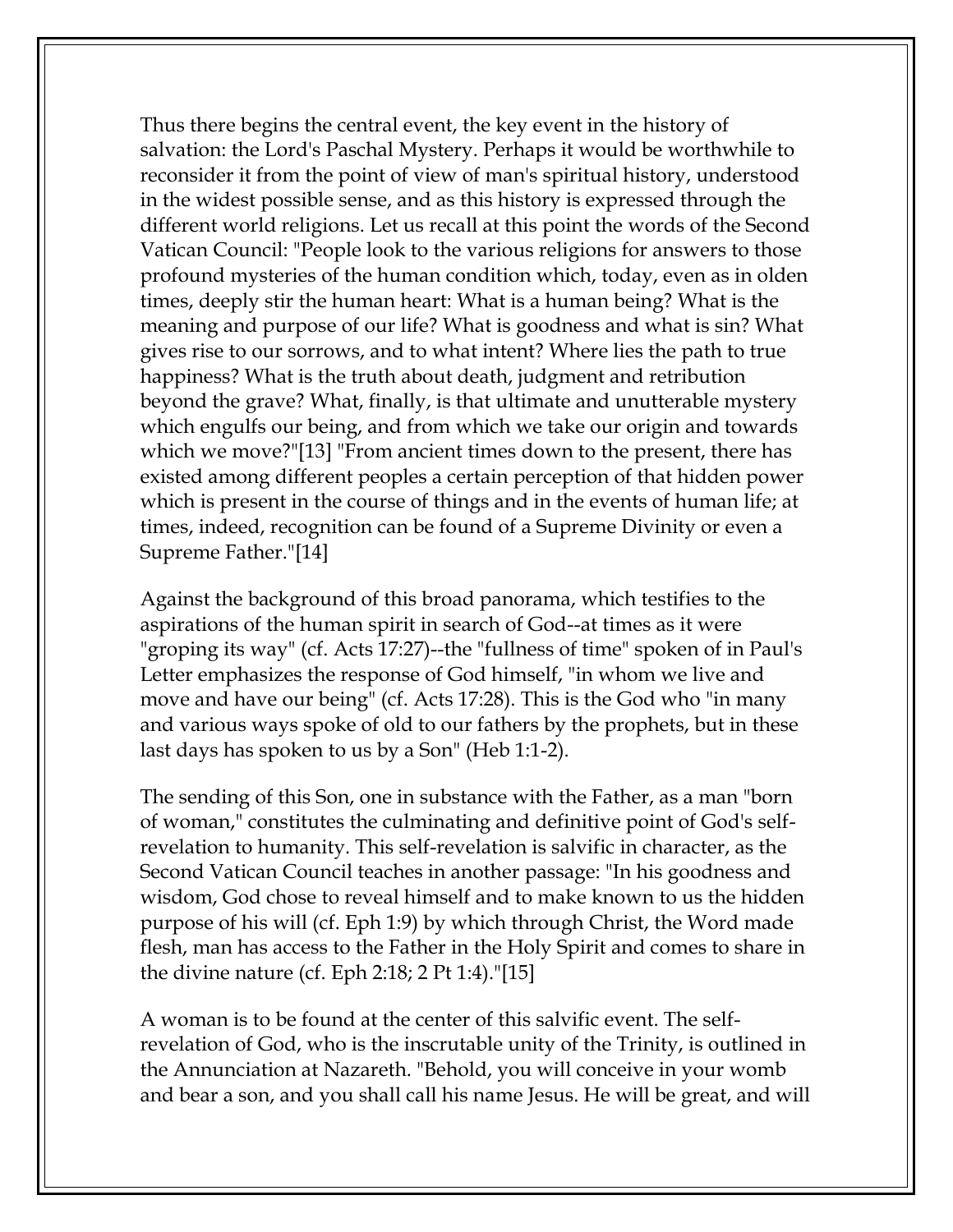be called the Son of the Most High." ..."How shall this be, since I have no husband?" ..."The Holy Spirit will come upon you, and the power of the Most High will overshadow you; therefore the child to be born will be called holy, the Son of God.... For with God nothing will be impossible" (cf. Lk 1:31-37).[16]

It may be easy to think of this even in the setting of the history of Israel, the Chosen People of which Mary is a daughter, but it is also easy to think of it in the context of all the different ways in which humanity has always sought to answer the fundamental and definitive questions which most beset it. Do we not find in the Annunciation at Nazareth the beginning of that definitive answer by which God himself "attempts to calm people's hearts"? [17] It is not just a matter here of God's words revealed through the Prophets; rather with this response "the Word is truly made flesh" (cf. Jn 1:14). Hence Mary attains a union with God that exceeds all the expectations of the human spirit. It even exceeds the expectations of all Israel, in particular the daughters of this Chosen People, who, on the basis of the promise, could hope that one of their number would one day become the mother of the Messiah. Who among them, however, could have imagined that the promised Messiah would be "the Son of the Most High"? On the basis of the Old Testament's monotheistic faith such a thing was difficult to imagine. Only by the power of the Holy Spirit, who "overshadowed" her, was Mary able to accept what is "impossible with men, but not with God" (cf. Mk 10:27).

4. Thus the "fullness of time" manifests the extraordinary dignity of the "woman." On the one hand, this dignity consists in the supernatural elevation to union with God in Jesus Christ, which determines the ultimate finality of the existence of every person both on earth and in eternity. From this point of view, the "woman" is the representative and the archetype of the whole human race: she represents the humanity which belongs to all human beings, both men and women. On the other hand, however, the event at Nazareth highlights a form of union with the living God which. can only belong to the "woman," Mary: the union between mother and son. The Virgin of Nazareth truly becomes the Mother of God.

This truth, which Christian faith has accepted from the beginning, was solemnly defined at the Council of Ephesus (431 A.D.).[18] In opposition to the opinion of Nestorius, who held that Mary was only the mother of the man Jesus, this Council emphasized the essential meaning of the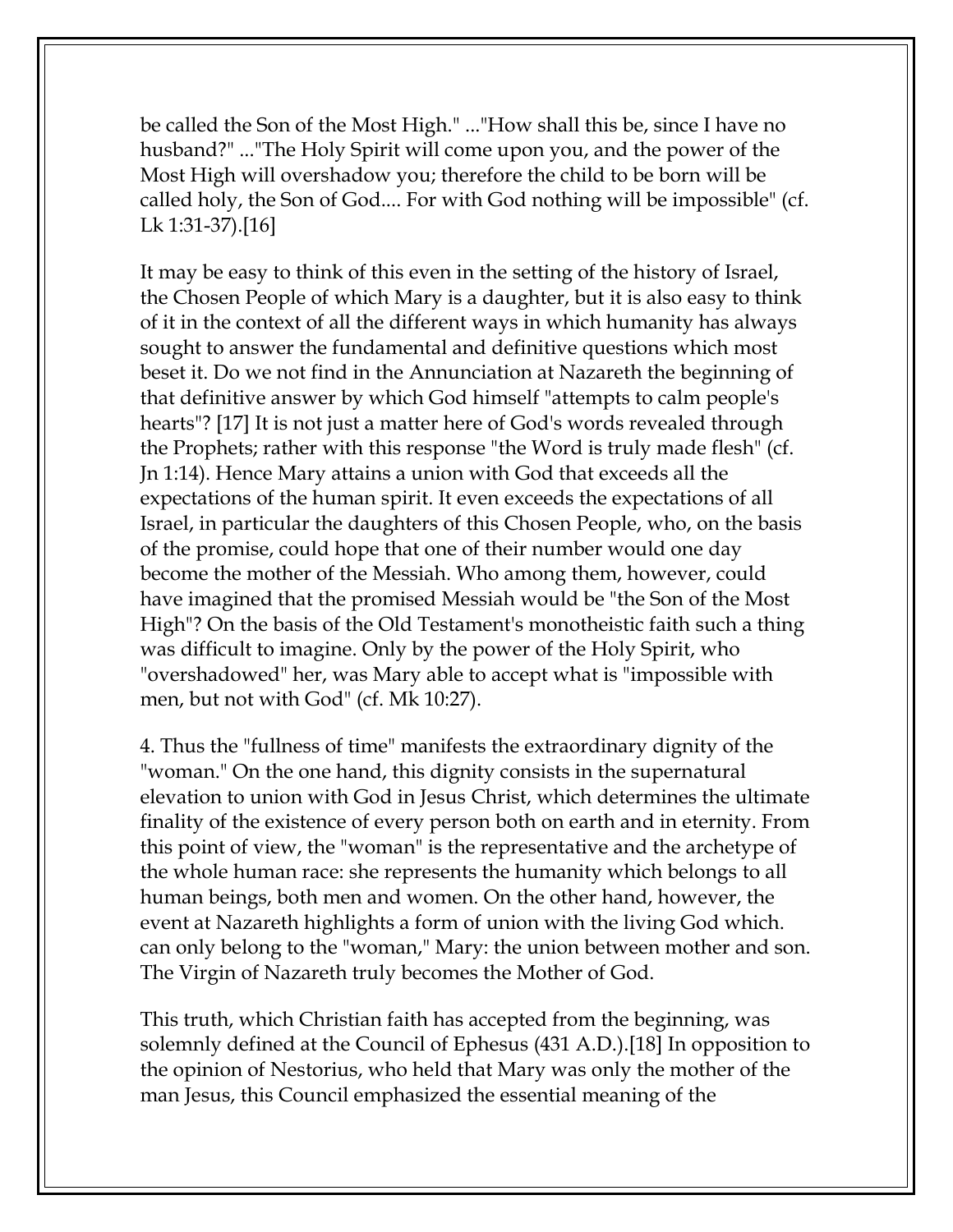motherhood of the Virgin Mary. At the moment of the Annunciation, by responding with her "fiat," Mary conceived a man who was the Son of God, of one substance with the Father. Therefore she is truly the Mother of God, because motherhood concerns the whole person, not just the body, nor even just human "nature." In this way the name "Theotokos"--Mother of God--became the name proper to the union with God granted to the Virgin Mary.

The particular union of the "Theotokos" with God--which fulfills in the most eminent manner the supernatural predestination to union with the Father which is granted to every human being (filii in Filio)--is a pure grace and, as such, a gift of the Spirit. At the same time, however, through her response of faith Mary exercises her free will and thus fully shares with her personal and feminine "I" in the event of the Incarnation. With her "fiat," Mary becomes the authentic subject of that union with God which was realized in the mystery of the Incarnation of the Word, who is of one substance with the Father. All of God's action in human history at all times respects the free will of the human "I." And such was the case with the Annunciation at Nazareth.

5. This event is clearly interpersonal in character: it is a dialogue. We only understand it fully if we place the whole conversation between the Angel and Mary in the context of the words: "full of grace."[19] The whole Annunciation dialogue reveals the essential dimension of the event, namely, its supernatural dimension [unable to use Greek alphabet in ASCII file]. Grace never casts nature aside or cancels it out, but rather perfects it and ennobles it. Therefore the "fullness of grace" that was granted to the Virgin of Nazareth, with a view to the fact that she would become "Theotokos," also signifies the fullness of the perfection of "what is characteristic of woman," of "what is feminine." Here we find ourselves, in a sense, at the culminating point, the archetype, of the personal dignity of women.

When Mary responds to the words of the heavenly messenger with her "fiat," she who is "full of grace" feels the need to express her personal relationship to the gift that has been revealed to her, saying: "Behold, I am the handmaid of the Lord" (Lk 1:38). This statement should not be deprived of its profound meaning, nor should it be diminished by artificially removing it from the overall context of the event and from the full content of the truth revealed about God and man. In the expression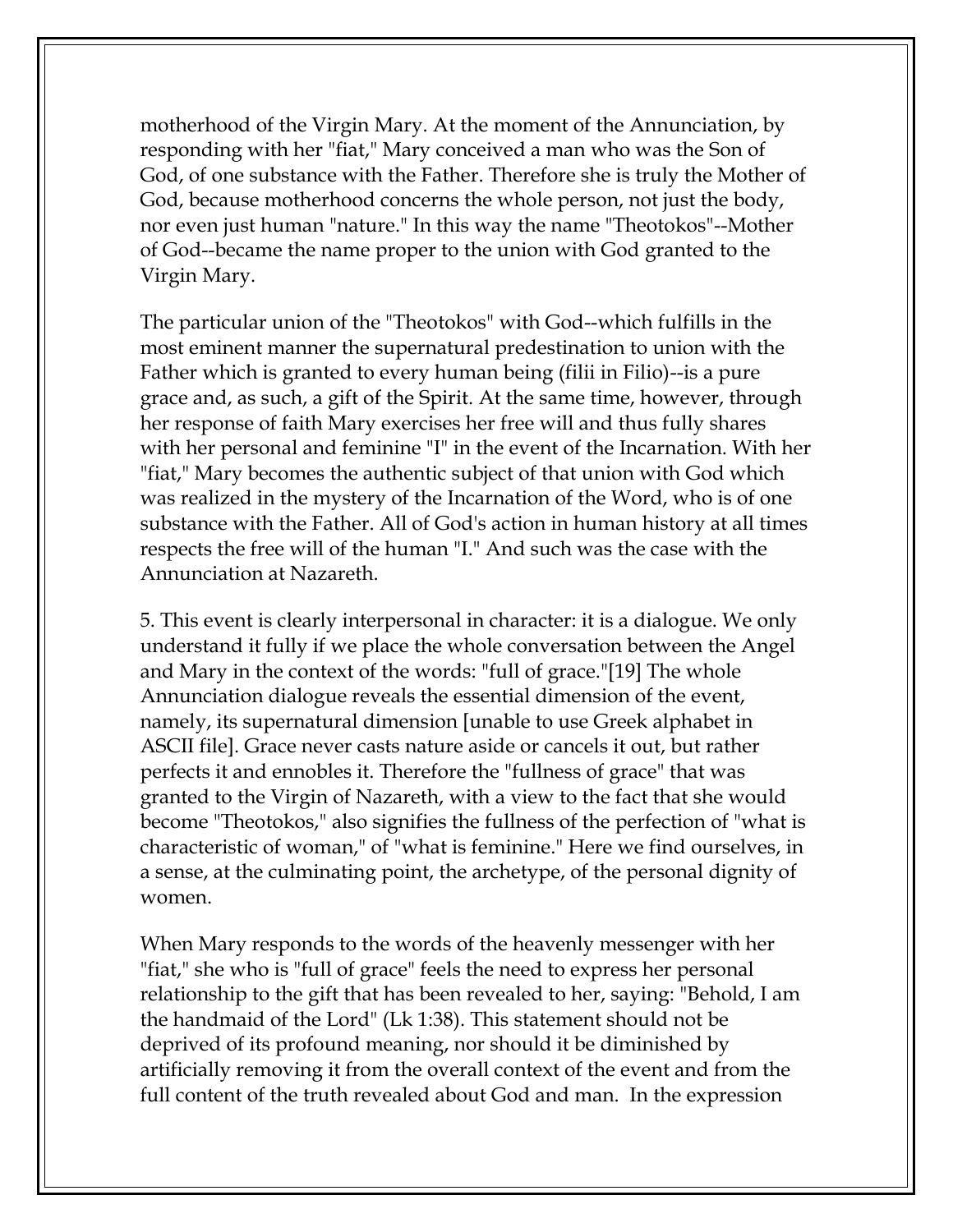"handmaid of the Lord," one senses Mary's complete awareness of being a creature of God. The word "handmaid," near the end of the Annunciation dialogue, is inscribed throughout the whole history of the Mother and the Son. In fact, this Son, who is the true and consubstantial "Son of the Most High," will often say of himself, especially at the culminating moment of his mission: "The Son of Man came not to be served but to serve" (Mk 10:45).

At all times Christ is aware of being "the servant of the Lord" according to the prophecy of Isaiah (cf. Is 42:1; 49:3, 6; 52:13) which includes the essential content of his messianic mission, namely, his awareness of being the Redeemer of the world. From the first moment of her divine motherhood, of her union with the Son whom "the Father sent into the world, that the world might be saved through him" (cf. Jn 3:17), Mary takes her place within Christ's messianic service. [20] It is precisely this service which constitutes the very foundation of that Kingdom in which "to serve...means to reign."[21] Christ, the "Servant of the Lord," will show all people the royal dignity of service, the dignity which is joined in the closest possible way to the vocation of every person.

Thus, by considering the reality "Woman-Mother of God," we enter in a very appropriate way into this Marian Year meditation. This reality also determines the essential horizon of reflection on the dignity and the vocation of women. In anything we think, say or do concerning the dignity and the vocation of women, our thoughts, hearts and actions must not become detached from this horizon. The dignity of every human being and the vocation corresponding to that dignity find their definitive measure in union with God. Mary, the woman of the Bible, is the most complete expression of this dignity and vocation. For no human being, male or female, created in the image and likeness of God, can in any way attain fulfillment apart from this image and likeness.

6. Let us enter into the setting of the biblical "beginning." In it the revealed truth concerning man as "the image and likeness" of God constitutes the immutable basis of all Christian anthropology.[22] "God created man in his own image, in the image of God he created him; male and female he created them" (Gen 1:27). This concise passage contains the fundamental anthropological truths: man is the high point of the whole order of creation in the visible world; the human race, which takes its origin from the calling into existence of man and woman, crowns the whole work of creation;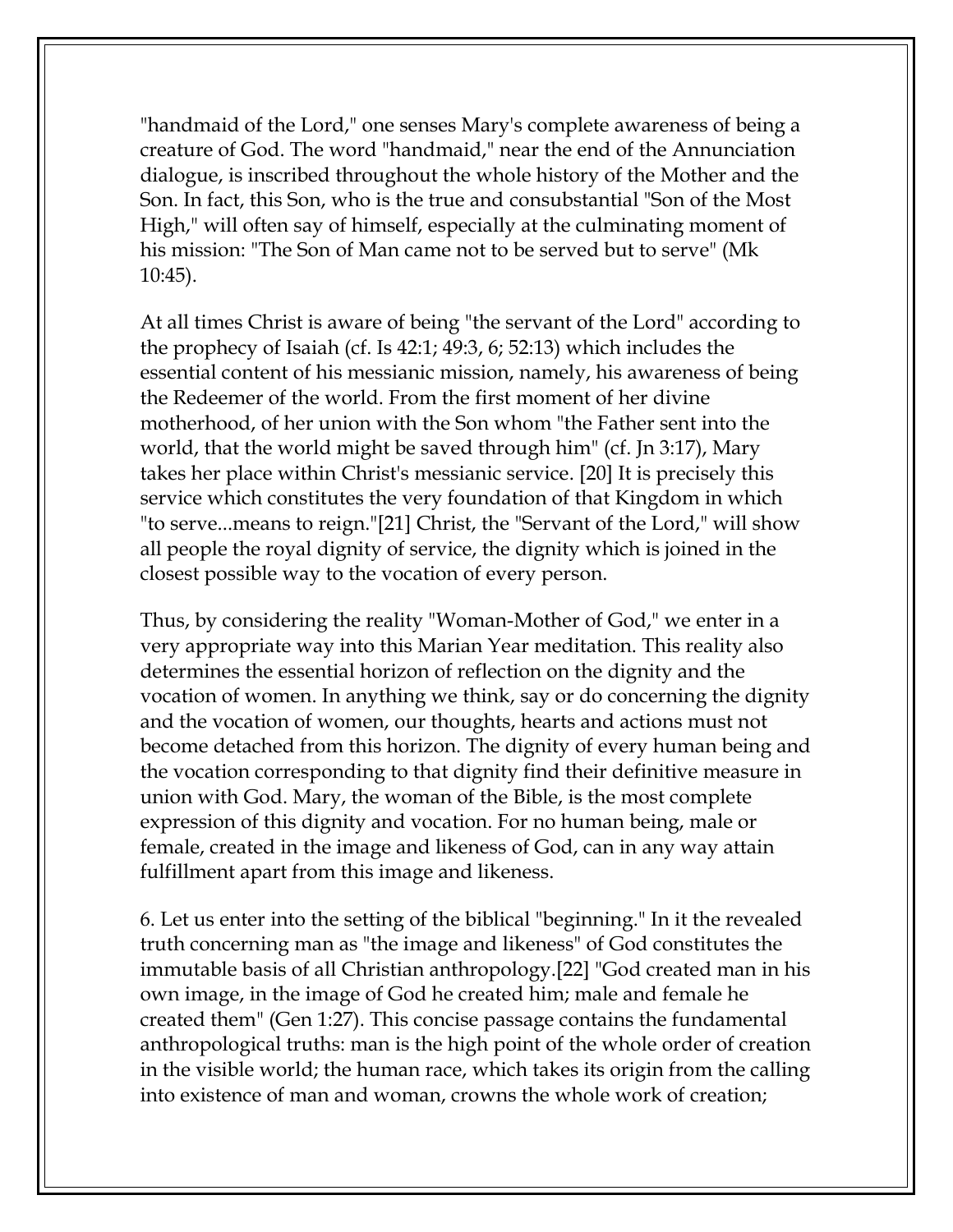both man and woman are human beings to an equal degree, both are created in God's image. This image and likeness of God, which is essential for the human being, is passed on by the man and woman, as spouses and parents, to their descendants: "Be fruitful and multiply, and fill the earth and subdue it" (Gen 1:27). The Creator entrusts dominion over the earth to the human race, to all persons, to all men and women, who derive their dignity and vocation from the common "beginning."

In the Book of Genesis we find another description of the creation of man- man and woman (cf. 2:18-25)--to which we shall refer shortly. At this point, however, we can say that the biblical account puts forth the truth about the personal character of the human being. Man is a person, man and woman equally so, since both were created in the image and likeness of the personal God. What makes man like God is the fact that-- unlike the whole world of other living creatures, including those endowed with senses (animalia)--man is also a rational being (animal rationale).[23] Thanks to this property, man and woman are able to "dominate" the other creatures of the visible world (cf. Gen 1:28).

The second description of the creation of man (cf. Gen 2:18-25) makes use of different language to express the truth about the creation of man, and especially of woman. In a sense the language is less precise, and, one might say, more descriptive and metaphorical--closer to the language of the myths known at the time. Nevertheless, we find no essential contradiction between the two texts. The text of Genesis 2:18-25 helps us to understand better what we find in the concise passage of Genesis 1:27-28. At the same time, if it is read together with the latter, it helps us to understand even more profoundly the fundamental truth which it contains concerning man created as man and woman in the image and likeness of God.

In the description found in Genesis 2:18-25, the woman is created by God "from the rib" of the man and is placed at his side as another "I"-- as the companion of the man, who is alone in the surrounding world of living creatures and who finds in none of them a "helper" suitable for himself. Called into existence in this way, the woman is immediately recognized by the man as "flesh of his flesh and bone of his bones" (cf. Gen 2:23) and for this very reason she is called "woman." In biblical language this name indicates her essential identity with regard to man--'is-'issah--something which unfortunately modern languages in general are unable to express: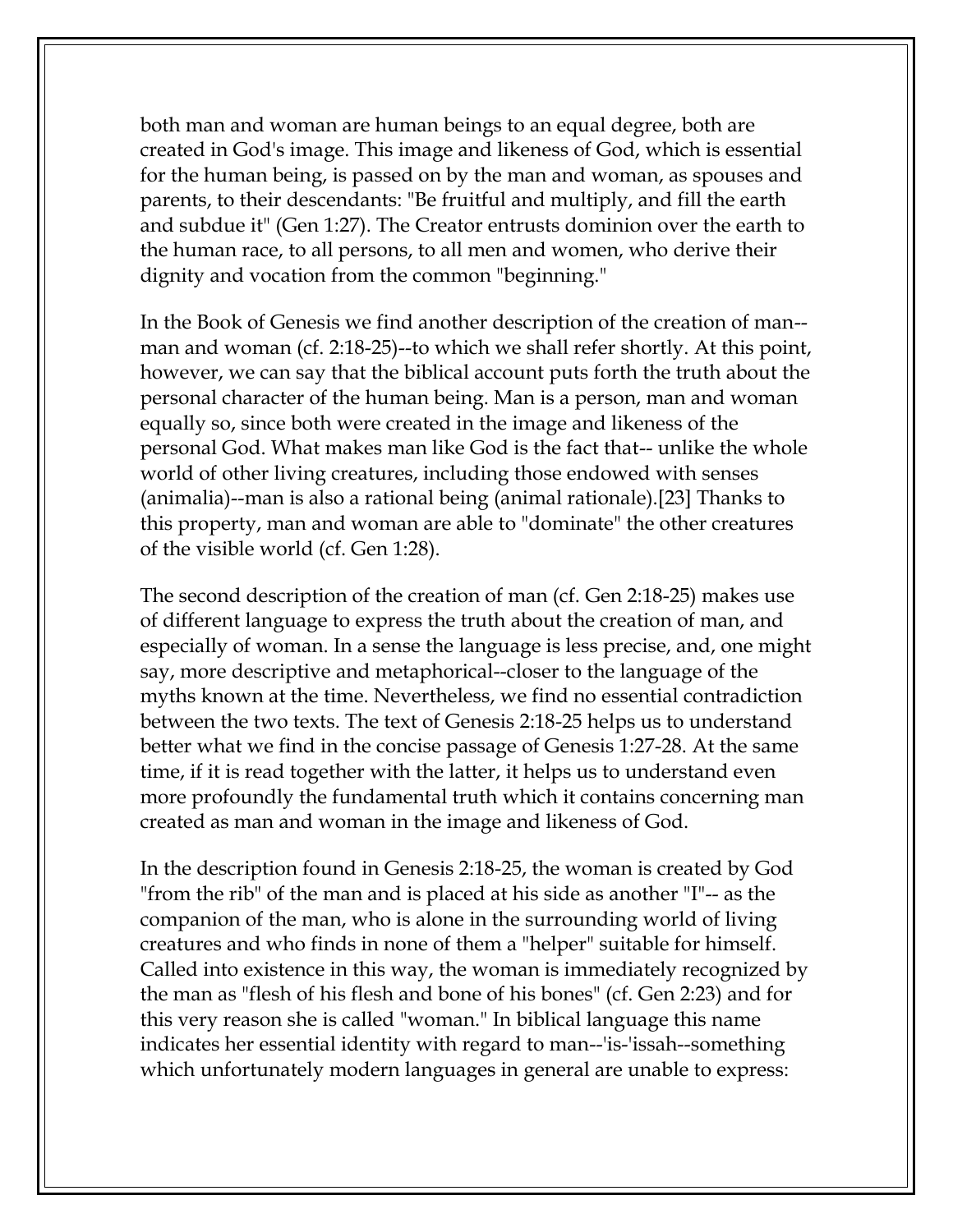"She shall be called woman ('issah) because she was taken out of man ('is)" (Gen 2:23).

The biblical text provides sufficient bases for recognizing the essential equality of man and woman from the point of view of their humanity.[24] From the very beginning, both are persons, unlike the other living beings in the world about them. The woman is another "I" in a common humanity. From the very beginning they appear as a "unity of the two," and this signifies that the original solitude is overcome, the solitude in which man does not find "a helper fit for him" (Gen 2:20). Is it only a question here of a "helper" in activity, in "subduing the earth" (cf. Gen 1:28)? Certainly it is a maker of a life's companion, with whom, as a wife, the man can unite himself, becoming with her "one flesh" and for this reason leaving "his father and his mother" (cf. Gen 2:24). Thus in the same context as the creation of man and woman, the biblical account speaks of God's instituting marriage as an indispensable condition for the transmission of life to new generations, the transmission of life to which marriage and conjugal love are by their nature ordered: "Be fruitful and multiply, and fill the earth and subdue it" (Gen 1:28).

7. By reflecting on the whole account found in Genesis 2:18-25, and by interpreting it in light of the truth about the image and likeness of God (cf. Gen 1:26-27), we can understand even more fully what constitutes the personal character of the human being, thanks to which both man and woman are like God. For every individual is made in the image of God, insofar as he or she is a rational and free creature capable of knowing God and loving him. Moreover, we read that man cannot exist "alone" (cf. Gen 2:18); he can exist only as a "unity of the two," and therefore in relation to another human person. It is a question here of a mutual relationship: man to woman and woman to man. Being a person in the image and likeness of God thus also involves existing in a relationship, in relation to the other "I." This is a prelude to the definitive self-revelation of the Triune God: a living unity in the communion of the Father, Son and Holy Spirit.

At the beginning of the Bible this is not yet stated directly. The whole Old Testament is mainly concerned with revealing the truth about the oneness and unity of God. Within this fundamental truth about God the New Testament will reveal the inscrutable mystery of God's inner life. God, who allows himself to be known by human beings through Christ, is the unity of the Trinity: unity in communion. In this way new light is also thrown on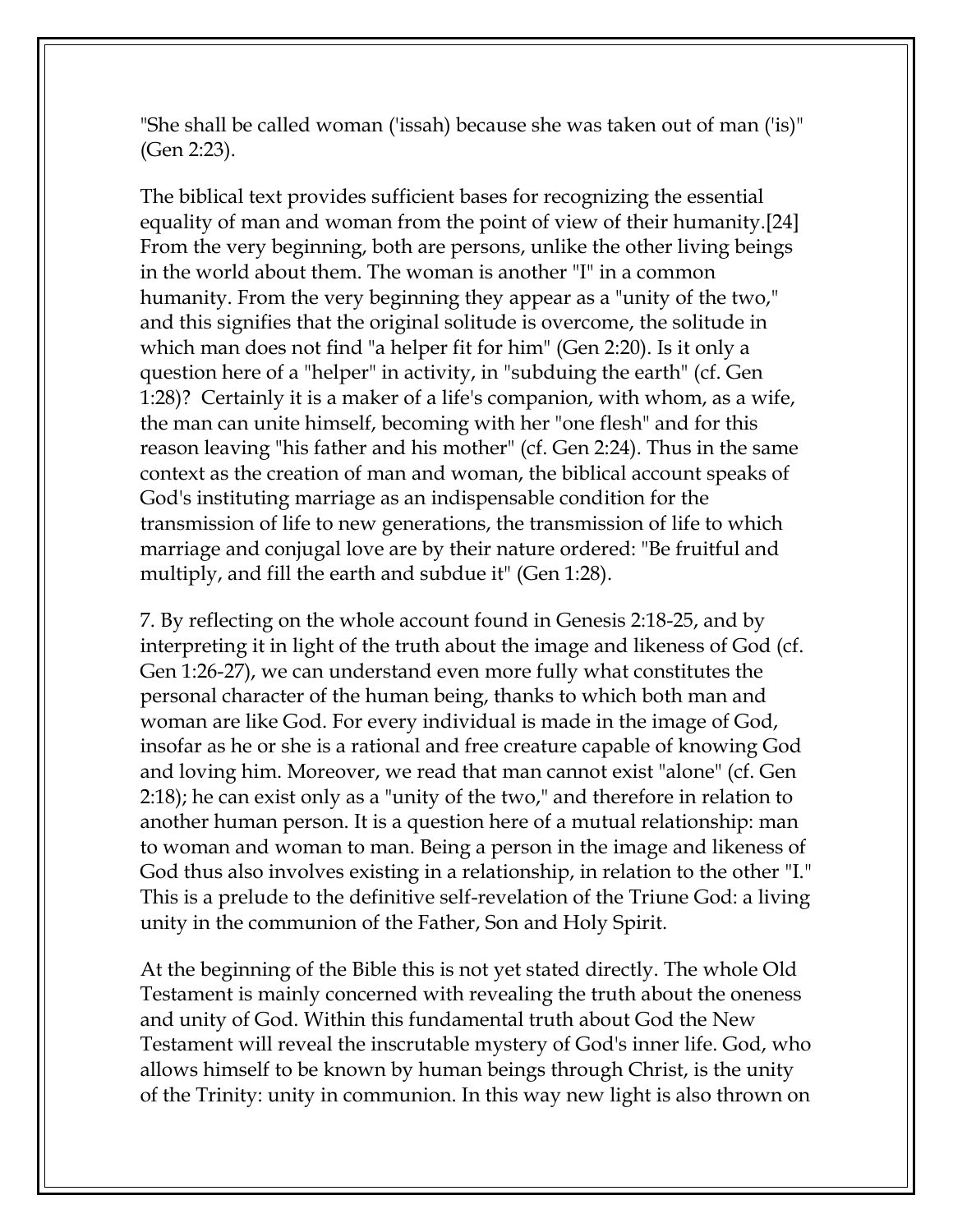man's image and likeness to God, spoken of in the Book of Genesis. The fact that man "created as man and woman" is the image of God means not only that each of them individually is like God, as a rational and free being. It also means that man and woman, created as a "unity of the two" in their common humanity, are called to live in a communion of love, and in this way to mirror in the world the communion of love that is in God, through which the Three Persons love each other in the intimate mystery of the one divine life. The Father, Son and Holy Spirit, one God through the unity of the divinity, exist as persons through the inscrutable divine relationship. Only in this way can we understand the truth that God in himself is love (cf. 1 Jn 4:16).

The image and likeness of God in man, created as man and woman (in the analogy that can be presumed between Creator and creature), thus also expresses the "unity of the two" in a common humanity. This "unity of the two," which is a sign of interpersonal communion, shows that the creation of man is also marked by a certain likeness to the divine communion ("communio"). This likeness is a quality of the personal being of both man and woman, and is also a call and a task. The foundation of the whole human "ethos" is rooted in the image and likeness of God which the human being bears within himself from the beginning. Both the Old and New Testament will develop that "ethos," which reaches its apex in the commandment of love.[25]

In the "unity of the two," man and woman are called from the beginning not only to exist "side by side" or "together," but they are also called to exist mutually "one for the other."

This also explains the meaning of the "help" spoken of in Genesis 2:18-25: "I will make him a helper fit for him." The biblical context enables us to understand this in the sense that the woman must "help" the man--and in his turn he must help her--first of all by the very fact of their "being human persons." In a certain sense this enables man and woman to discover their humanity ever anew and to confirm its whole meaning. We can easily understand that--on this fundamental level--it is a question of a "help" on the part of both, and at the same time a mutual "help." To be human means to be called to interpersonal communion. The text of Genesis 2:18-25 shows that marriage is the first and, in a sense, the fundamental dimension of this call. But it is not the only one. The whole of human history unfolds within the context of this call. In this history, on the basis of the principle of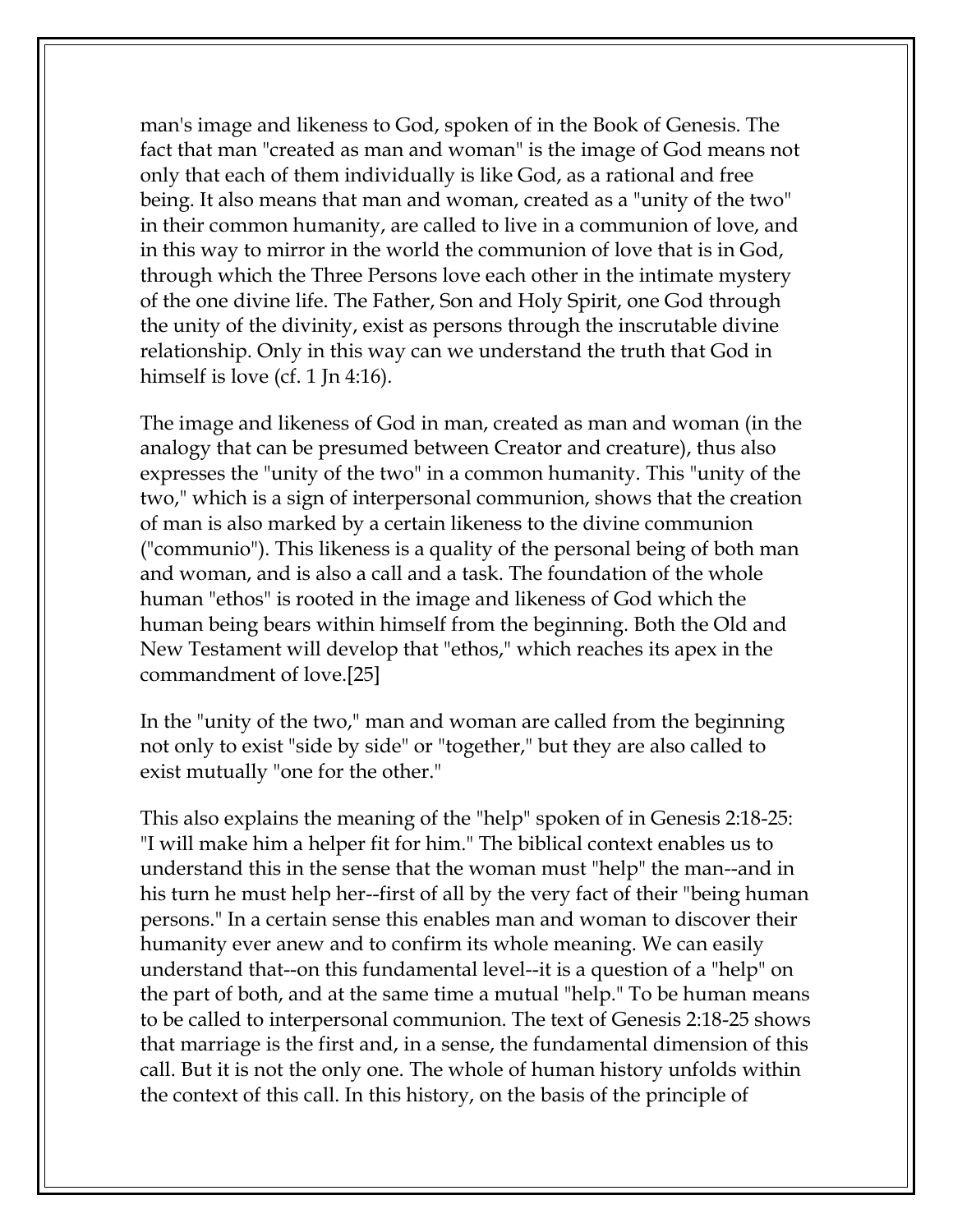mutually being "for" the other, in interpersonal "communion," there develops in humanity itself, in accordance with God's will, the integration of what is "masculine" and what is "feminine." The biblical texts, from Genesis onwards, constantly enable us to discover the ground in which the truth about man is rooted, the solid and inviolable ground amid the many changes of human existence.

This truth also has to do with the history of salvation. In this regard a statement of the Second Vatican Council is especially significant. In the chapter on "The Community of Mankind" in the Pastoral Constitution Gaudium et Spes, we read: "The Lord Jesus, when he prayed to the Father 'that all may be one...as we are one' (Jn 17:21-22), opened up vistas closed to human reason. For he implied a certain likeness between the union of the divine Persons and the union of God's children in truth and charity. This likeness reveals that man, who is the only creature on earth which God willed for its own sake, cannot fully find himself except through a sincere gift of self."[26]

With these words, the council text presents a summary of the whole truth about man and woman--a truth which is already outlined in the first chapters of the Book of Genesis, and which is the structural basis of biblical and Christian anthropology. Man--whether man or woman--is the only being among the creatures of the visible world that God the Creator "has willed for its own sake"; that creature is thus a person. Being a person means striving towards self-realization (the Council text speaks of selfdiscovery), which can only be achieved "through a sincere gift of self." The model for this interpretation of the person is God himself as Trinity, as a communion of Persons. To say that man is created in the image and likeness of God means that man is called to exist "for" others, to become a gift.

This applies to every human being, whether woman or man, who lives it out in accordance with the special qualities proper to each. Within the framework of the present meditation on the dignity and vocation of women, this truth about being human constitutes the indispensable point of departure. Already in the Book of Genesis we can discern, in preliminary outline, the spousal character of the relationship between persons, which will serve as the basis for the subsequent development of the truth about motherhood, and about virginity, as two particular dimensions of the vocation of women in the light of divine Revelation.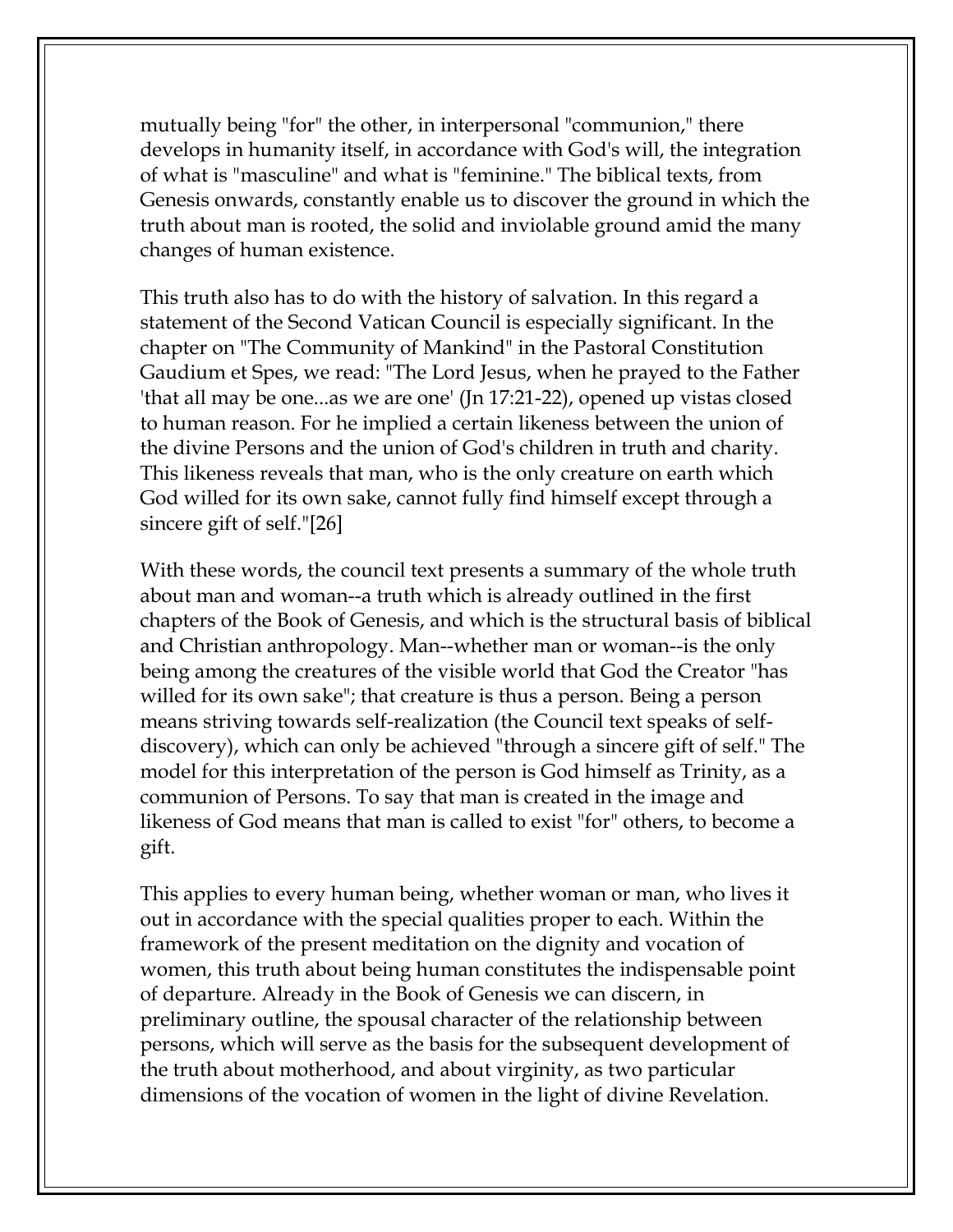These two dimensions will find their loftiest expression at the "fullness of time" (cf. Gal 4:4) in the "woman" of Nazareth: the Virgin-Mother.

8. The presentation of man as "the image and likeness of God" at the very beginning of Sacred Scripture has another significance too. It is the key for understanding biblical Revelation as God's word about himself. Speaking about himself, whether through the prophets? or through the Son" (cf. Heb 1:1, 2) who became man, God speaks in human language, using human concepts and images. If this manner of expressing himself is characterized by a certain anthropomorphism, the reason is that man is "like" God: created in his image and likeness. But then, God too is in some measure "like man," and precisely because of this likeness, he can be humanly known. At the same time, the language of the Bible is sufficiently precise to indicate the limits of the "likeness," the limits of the "analogy." For biblical Revelation says that, while man's "likeness" to God is true, the "nonlikeness"[27] which separates the whole of creation from the Creator is still more essentially true. Although man is created in God's likeness, God does not cease to be for him the one "who dwells in unapproachable light" (1 Tim 6:16): he is the "Different One," by essence the "totally Other."

This observation on the limits of the analogy--the limits of man's likeness to God in biblical language--must also be kept in mind when, in different passages of Sacred Scripture (especially in the Old Testament), we find comparisons that attribute to God "masculine" or "feminine" qualities. We find in these passages an indirect confirmation of the truth that both man and woman were created in the image and likeness of God. If there is a likeness between Creator and creatures, it is understandable that the Bible would refer to God using expressions that attribute to him both "masculine" and "feminine" qualities.

We may quote here some characteristic passages from the prophet Isaiah: "But Zion said, 'The Lord has forsaken me, my Lord has forgotten me.' 'Can a woman forget her sucking child, that she should have no compassion on the son of her womb? Even these may forget, yet I will not forget you'" (49:14-15). And elsewhere: "As one whom his mother comforts, so will I comfort you; you shall be comforted in Jerusalem" (66:13). In the Psalms too God is compared to a caring mother: "Like a child quieted at its mother's breast; like a child that is quieted is my soul. O Israel, hope in the Lord" (Ps 131:2-3). In various passages the love of God who cares for his people is shown to be like that of a mother: thus, like a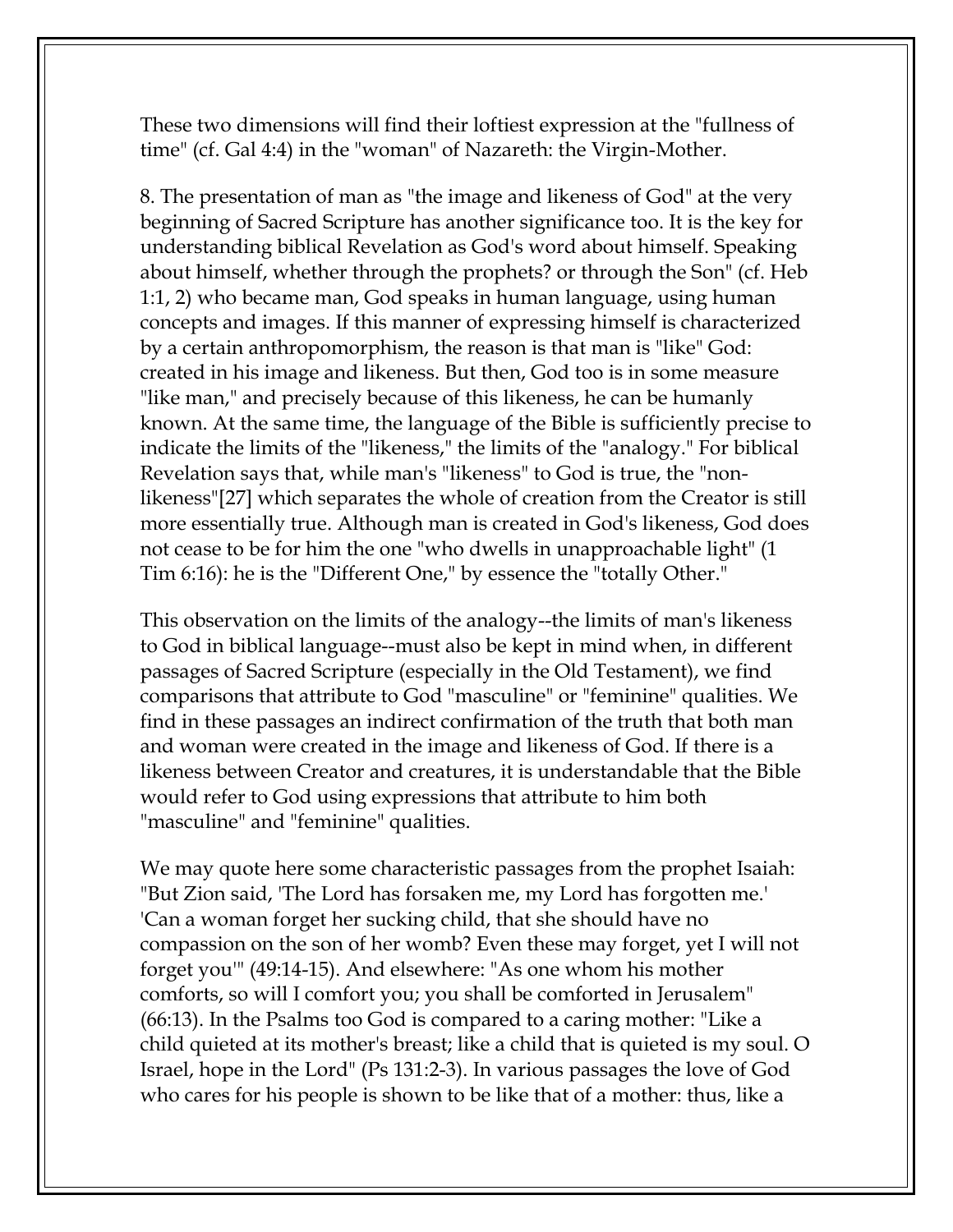mother God "has carried" humanity, and in particular, his Chosen People, within his own womb; he has given birth to it in travail, has nourished and comforted it (cf. Is 42:14; 46:3-4). In many passages God's love is presented as the "masculine" love of the bridegroom and father (cf. Hos 11:1-4; Jer 3:4-19), but also sometimes as the "feminine" love of a mother.

This characteristic of biblical language--its anthropomorphic way of speaking about God--points indirectly to the mystery of the eternal "generating" which belongs to the inner life of God. Nevertheless, in itself this "generating" has neither "masculine" nor "feminine" qualities. It is by nature totally divine. It is spiritual in the most perfect way, since "God is spirit" (Jn 4:24) and possesses no property typical of the body, neither "feminine" nor "masculine." Thus even "fatherhood" in God is completely divine and free of the "masculine" bodily characteristics proper to human fatherhood. In this sense the Old Testament spoke of God as a Father and turned to him as a Father. Jesus Christ--who called God "Abba-Father" (Mk 14:36), and who as the only-begotten and consubstantial Son placed this truth at the very center of his Gospel, thus establishing the norm of Christian prayer--referred to fatherhood in this ultra-corporeal, superhuman and completely divine sense. He spoke as the Son, joined to the Father by the eternal mystery of divine generation, and he did so while being at the same time the truly human Son of his Virgin Mother.

Although it is not possible to attribute human qualities to the eternal generation of the Word of God, and although the divine fatherhood does not possess "masculine" characteristics in a physical sense, we must nevertheless seek in God the absolute model of all "generation" among human beings. This would seem to be the sense of the Letter to the Ephesians: "I bow my knees before the Father, from whom every family in heaven and on earth is named" (3:14-15). All "generating" among creatures finds its primary model in that generating which in God is completely divine, that is, spiritual. All "generating" in the created world is to be likened to this absolute and uncreated model. Thus every element of human generation which is proper to man, and every element which is proper to woman, namely human "fatherhood" and "motherhood," bears within itself a likeness to, or analogy with the divine "generating" and with that "fatherhood" which in God is "totally different"--that is, completely spiritual and divine in essence; whereas in the human order, generation is proper to the "unity of the two": both are "parents," the man and the woman alike.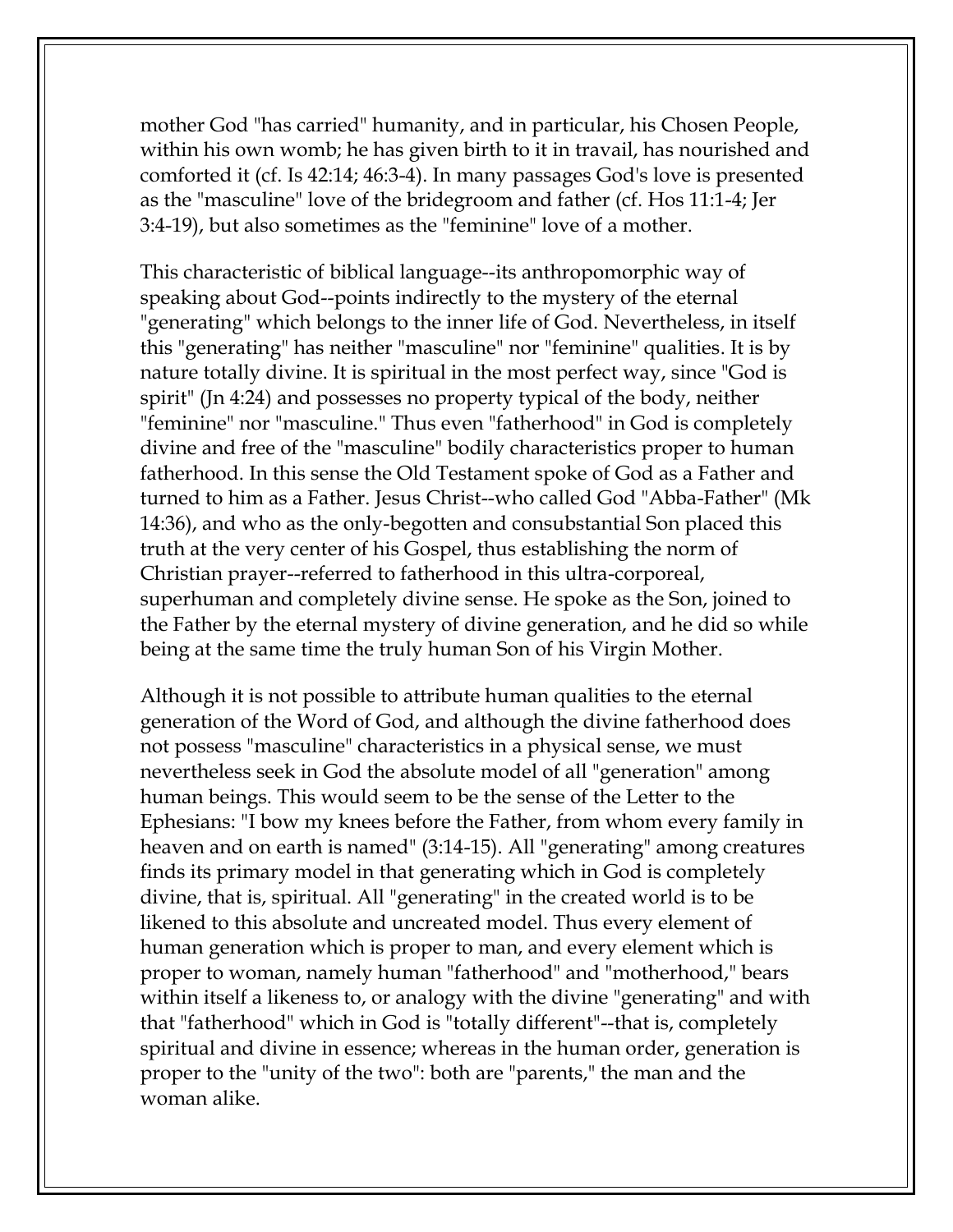9. "Although he was made by God in a state of justice, from the very dawn of history man abused his liberty, at the urging of the Evil One. Man set himself against God and sought to find fulfillment apart from God."[28] With these words the teaching of the last Council recalls the revealed doctrine about sin and in particular about that first sin, which is the "original" one. The biblical "beginning"--the creation of the world and of man in the world--contains in itself the truth about this sin, which can also be called the sin of man's "beginning" on the earth. Even though what is written in the Book of Genesis is expressed in the form of a symbolic narrative, as is the case in the description of the creation of man as male and female (cf. Gen 2:18-25), at the same time it reveals what should be called "the mystery of sin," and even more fully, "the mystery of evil" which exists in the world created by God.

It is not possible to read "the mystery of sin" without making reference to the whole truth about the "image and likeness" to God, which is the basis of biblical anthropology. This truth presents the creation of man as a special gift from the Creator, containing not only the foundation and source of the essential dignity of the human being--man and woman--in the created world, but also the beginning of the call to both of them to share in the intimate life of God himself. In the light of Revelation, creation likewise means the beginning of salvation history. It is precisely in this beginning that sin is situated and manifests itself as opposition and negation.

It can be said, paradoxically, that the sin presented in the third chapter of Genesis confirms the truth about the image and likeness of God in man, since this truth means freedom, that is, man's use of free will by choosing good or his abuse of it by choosing evil, against the will of God. In its essence, however, sin is a negation of God as Creator in his relationship to man, and of what God wills for man, from the beginning and forever. Creating man and woman in his own image and likeness, God wills for them the fullness of good, or supernatural happiness, which flows from sharing in his own life. By committing sin man rejects this gift and at the same time wills to become "as God, knowing good and evil" (Gen 3:5), that is to say, deciding what is good and what is evil independently of God, his Creator. The sin of the first parents has its own human "measure": an interior standard of its own in man's free will, and it also has within itself a certain "diabolic" characteristic,[29] which is clearly shown in the Book of Genesis (3:15). Sin brings about a break in the original unity which man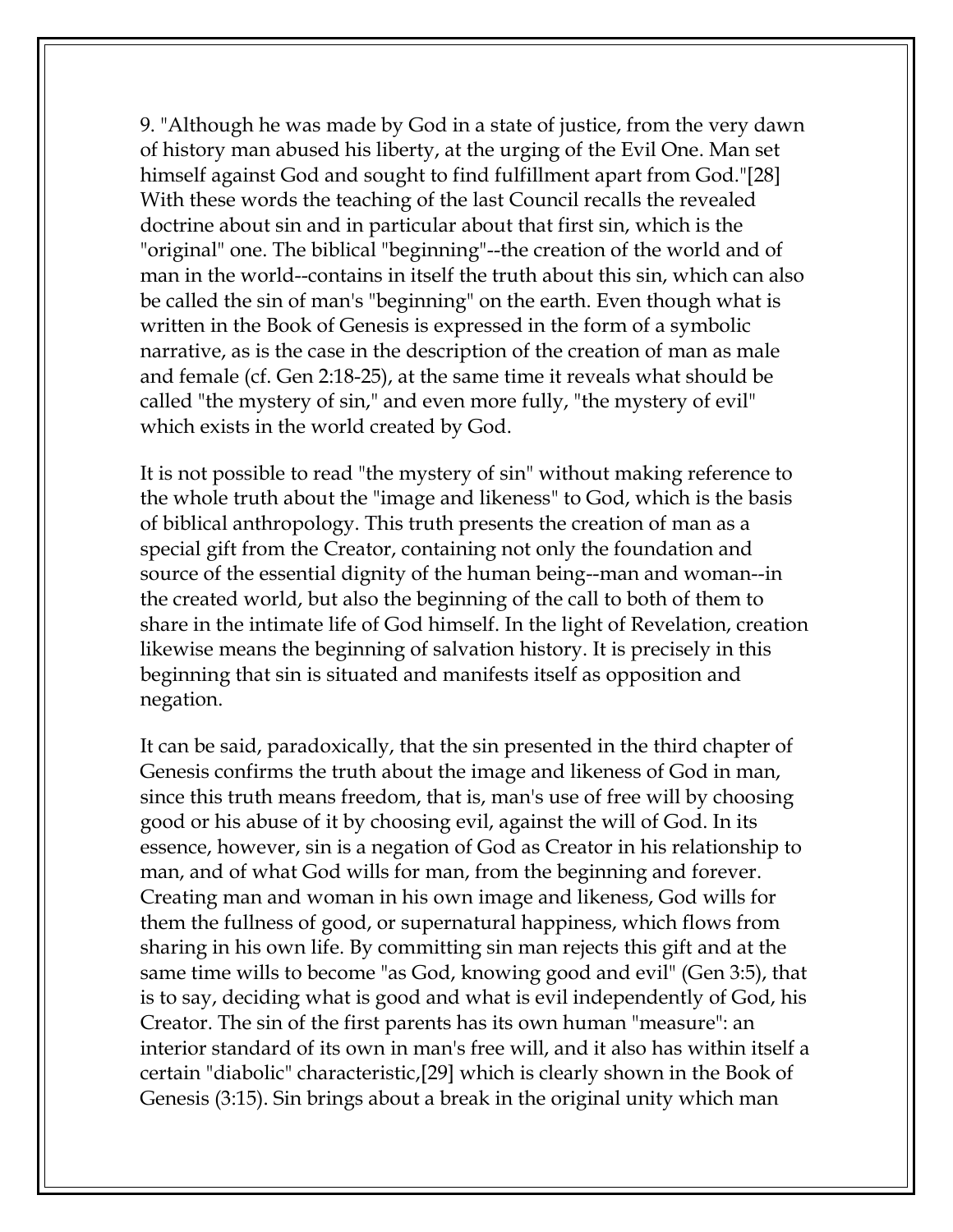enjoyed in the state of original justice: union with God as the source of the unity within his own "I," in the mutual relationship between man and woman ("communio personarum") as well as in regard to the external world, to nature.

The biblical description of original sin in the third chapter of Genesis in a certain way "distinguishes the roles" which the woman and the man had in it. This is also referred to later in certain passages of the Bible, for example, Paul's Letter to Timothy: "For Adam was formed first, then Eve; and Adam was not deceived, but the woman was deceived and became a transgressor" (1 Tim 2:1314). But there is no doubt that, independent of this "distinction of roles" in the biblical description, that first sin is the sin of man, created by God as male and female. It is also the sin of the "first parents," to which is connected its hereditary character. In this sense we call it "original sin."

This sin, as already said, cannot be properly understood without reference to the mystery of the creation of the human being--man and woman--in the image and likeness of God. By means of this reference one can also understand the mystery of that "non-likeness" to God in which sin consists, and which manifests itself in the evil present in the history of the world. Similarly one can understand the mystery of that "non-likeness" to God, who "alone is good" (cf. Mt 19:17) and the fullness of good. If sin's "nonlikeness" to God, who is Holiness itself, presupposes "likeness" in the sphere of freedom and free will, it can then be said that for this very reason the "non-likeness" contained in sin is all the more tragic and sad. It must be admitted that God, as Creator and Father, is here wounded, "offended"- obviously offended--in the very heart of that gift which belongs to God's eternal plan for man.

At the same time, however, as the author of the evil of sin, the human being--man and woman--is affected by it. The third chapter of Genesis shows this with the words which clearly describe the new situation of man in the created world. It shows the perspective of "toil," by which man will earn his living (cf. Gen 3:17-19) and likewise the great "pain" with which the woman will give birth to her children (cf. Gen 3:16). And all this is marked by the necessity of death, which is the end of human life on earth. In this way man, as dust, will "return to the ground, for out of it he was taken": "you are dust, and to dust you shall return" (cf. Gen 3:19).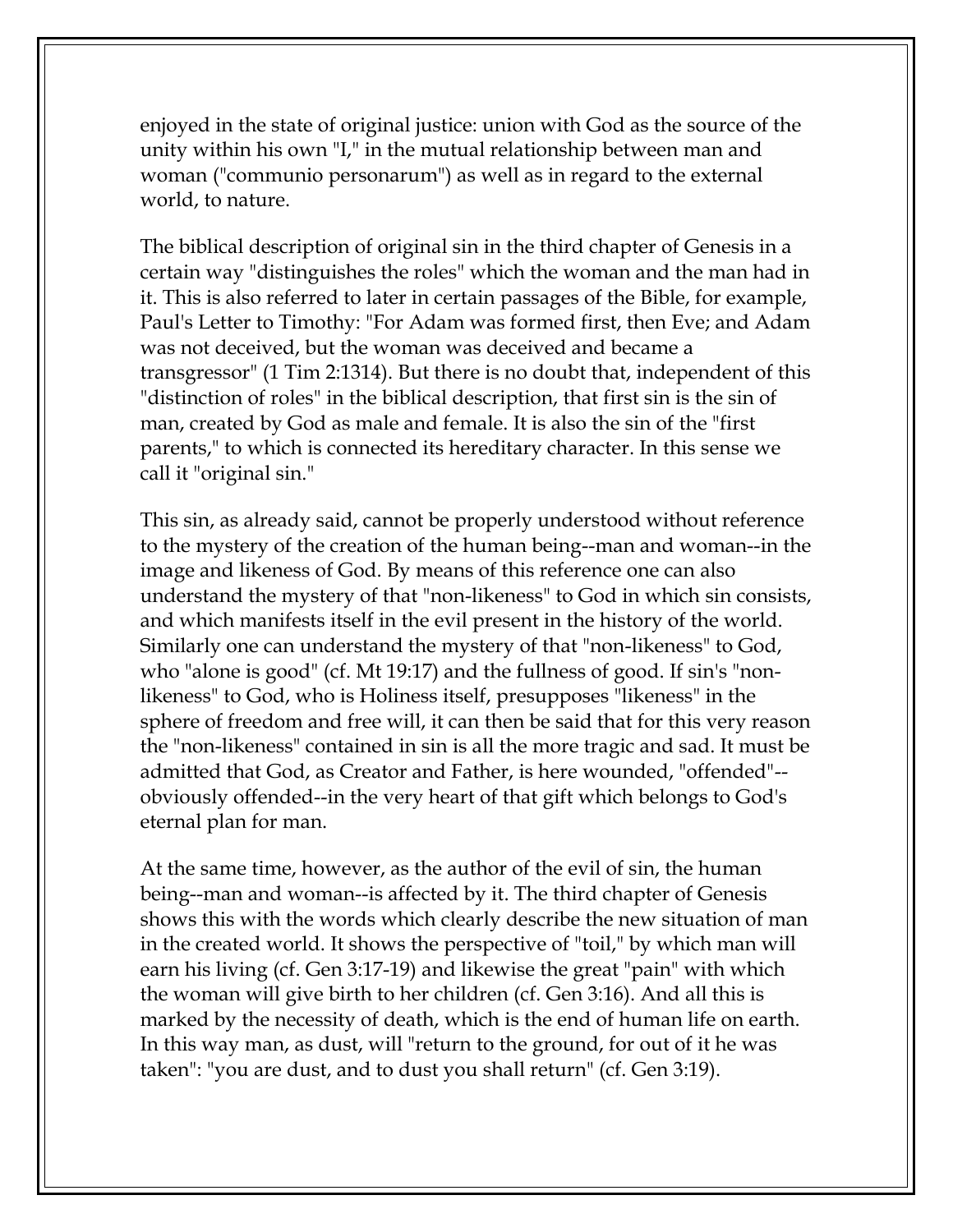These words are confirmed generation after generation. They do not mean that the image and the likeness of God in the human being, whether woman or man, has been destroyed by sin; they mean rather that it has been "obscured"[30] and in a sense "diminished." Sin in fact "diminishes" man, as the Second Vatican Council also recalls.[31] If man is the image and likeness of God by his very nature as a person, then his greatness and his dignity are achieved in the covenant with God, in union with him, in striving towards that fundamental unity which belongs to the internal "logic" of the very mystery of creation. This unity corresponds to the profound truth concerning all intelligent creatures and in particular concerning man, who among all the creatures of the visible world was elevated from the beginning through the eternal choice of God in Jesus: "He chose us in [Christ] before the foundation of the world,...He destined us in love to be his sons through Jesus Christ, according to the purpose of his will" (Eph 1:4-6). The biblical teaching taken as a whole enables us to say that predestination concerns all human persons, men and women, each and every one without exception.

10. The biblical description in the Book of Genesis outlines the truth about the consequences of man's sin, as it is shown by the disturbance of that original relationship between man and woman which corresponds to their individual dignity as persons. A human being, whether male or female, is a person, and therefore, "the only creature on earth which God willed for its own sake"; and at the same time this unique and unrepeatable creature "cannot fully find himself except through a sincere gift of self."[32] Here begins the relationship of "communion" in which the "unity of the two" and the personal dignity of both man and woman find expression. Therefore when we read in the biblical description the words addressed to the woman: "Your desire shall be for your husband, and he shall rule over you" (Gen 3:16), we discover a break and a constant threat precisely in regard to this "unity of the two" which corresponds to the dignity of the image and likeness of God in both of them. But this threat is more serious for the woman, since domination takes the place of "being a sincere gift" and therefore living "for" the other: "he shall rule over you." This "domination" indicates the disturbance and loss of the stability of that fundamental equality which the man and the woman possess in the "unity of the two": and this is especially to the disadvantage of the woman, whereas only the equality resulting from their dignity as persons can give to their mutual relationship the character of an authentic "communio personarum." While the violation of this equality, which is both a gift and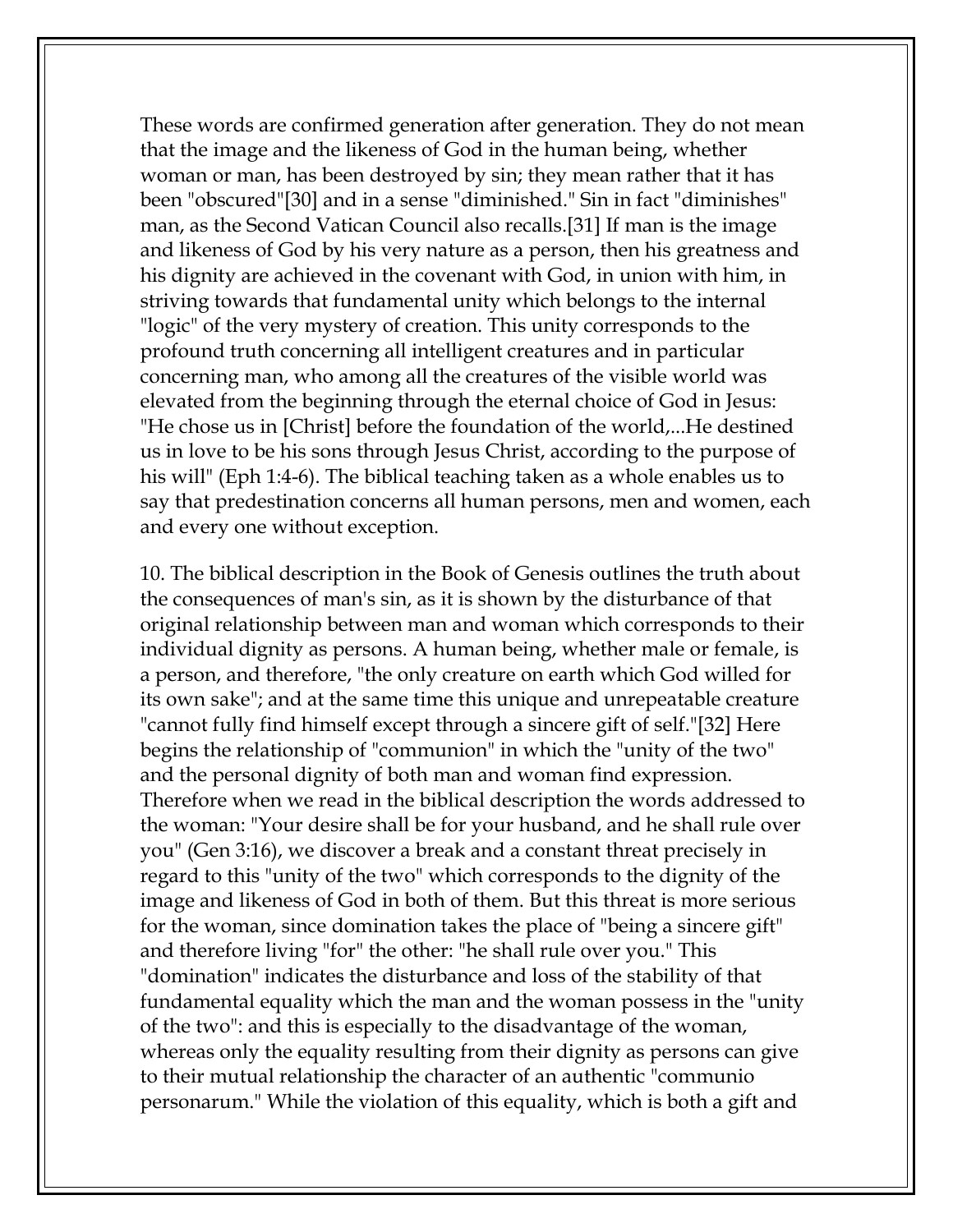a right deriving from God the Creator, involves an element to the disadvantage of the woman, at the same time it also diminishes the true dignity of the man. Here we touch upon an extremely sensitive point in the dimension of that "ethos" which was originally inscribed by the Creator in the very creation of both of them in his own image and likeness.

This statement in Genesis 3:16 is of great significance. It implies a reference to the mutual relationship of man and woman in marriage. It refers to the desire born in the atmosphere of spousal love whereby the woman's "sincere gift of self" is responded to and matched by a corresponding "gift" on the part of the husband. Only on the basis of this principle can both of them, and in particular the woman, "discover themselves" as a true "unity of the two" according to the dignity of the person. The matrimonial union requires respect for and a perfecting of the true personal subjectivity of both of them. The woman cannot become the "object" of "domination" and male "possession." But the words of the biblical text directly concern original sin and its lasting consequences in man and woman. Burdened by hereditary sinfulness, they bear within themselves the constant "inclination to sin," the tendency to go against the moral order which corresponds to the rational nature and dignity of man and woman as persons. This tendency is expressed in a threefold concupiscence, which St. John defines as the lust of the eyes, the lust of the flesh, and the pride of life (cf. 1 Jn 2:16). The words of the Book of Genesis quoted previously (3:16) show how this threefold concupiscence, the "inclination to sin," will burden the mutual relationship of man and woman.

These words of Genesis refer directly to marriage, but indirectly they concern the different spheres of social life: the situations in which the woman remains disadvantaged or discriminated against by the fact of being a woman. The revealed truth concerning the creation of the human being as male and female constitutes the principal argument against all the objectively injurious and unjust situations which contain and express the inheritance of the sin which all human beings bear within themselves. The books of Sacred Scripture confirm in various places the actual existence of such situations and at the same time proclaim the need for conversion, that is to say, for purification from evil and liberation from sin: from what offends neighbor, what "diminishes" man, not only the one who is offended but also the one who causes the offence. This is the unchangeable message of the Word revealed by God. In it is expressed the biblical "ethos" until the end of time.[33]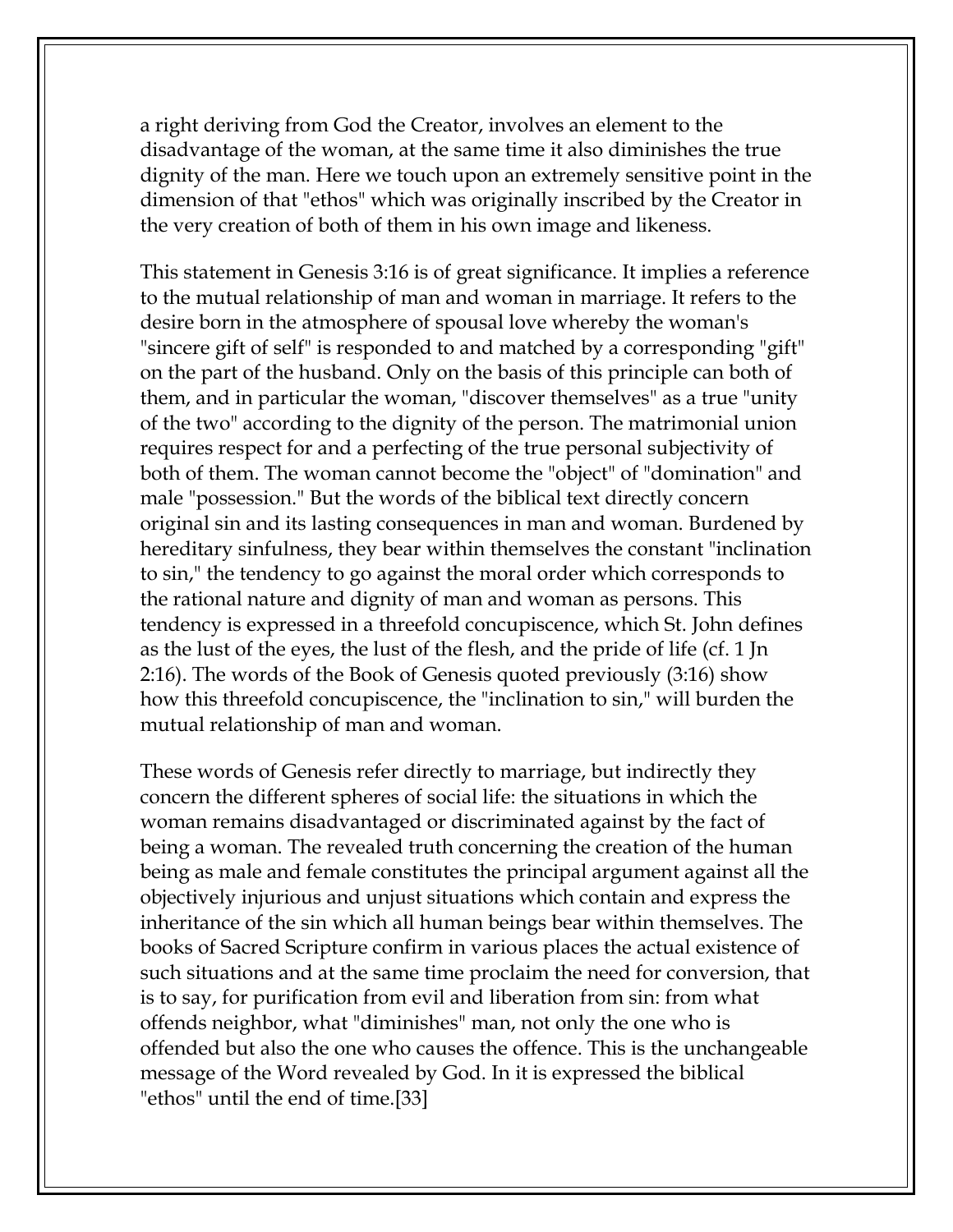In our times the question of "women's rights" has taken on new significance in the broad context of the rights of the human person. The biblical and evangelical message sheds light on this cause, which is the object of much attention today, by safeguarding the truth about the "unity" of the "two," that is to say the truth about that dignity and vocation that result from the specific diversity and personal originality of man and woman. Consequently, even the rightful opposition of women to what is expressed in the biblical words, "He shall rule over you" (Gen 3:16) must not under any condition lead to the "masculinization" of women In the name of liberation from male "domination," women must not appropriate to themselves male characteristics contrary to their own feminine "originality." There is a well-founded fear that if they take this path, women will not "reach fulfillment," but instead will deform and lose what constitutes their essential richness. It is indeed an enormous richness. In the biblical description, the words of the first man at the sight of the woman who had been created are words of admiration and enchantment, words which fill the whole history of man on earth.

The personal resources of femininity are certainly no less than the resources of masculinity: they are merely different. Hence a woman, as well as a man, must understand her "fulfillment" as a person, her dignity and vocation, on the basis of these resources, according to the richness of the femininity which she received on the day of creation and which she inherits as an expression of the "image and likeness of God" that is specifically hers. The inheritance of sin suggested by the words of the Bible--"Your desire shall be for your husband, and he shall rule over you"- can be conquered only by following this path. The overcoming of this evil inheritance is, generation after generation, the task of every human being, whether woman or man. For whenever man is responsible for offending a woman's personal dignity and vocation, he acts contrary to his own personal dignity and his own vocation.

11. The Book of Genesis attests to the fact that sin is the evil at man's "beginning" and that since then its consequences weigh upon the whole human race. At the same time it contains the first foretelling of victory over evil, over sin. This is proved by the words which we read in Genesis 3:15, usually called the "Proto-evangelium": "I will put enmity between you and the woman, and between your seed and her seed; he shall bruise your head, and you shall bruise his heel." It is significant that the foretelling of the Redeemer contained in these words refers to "the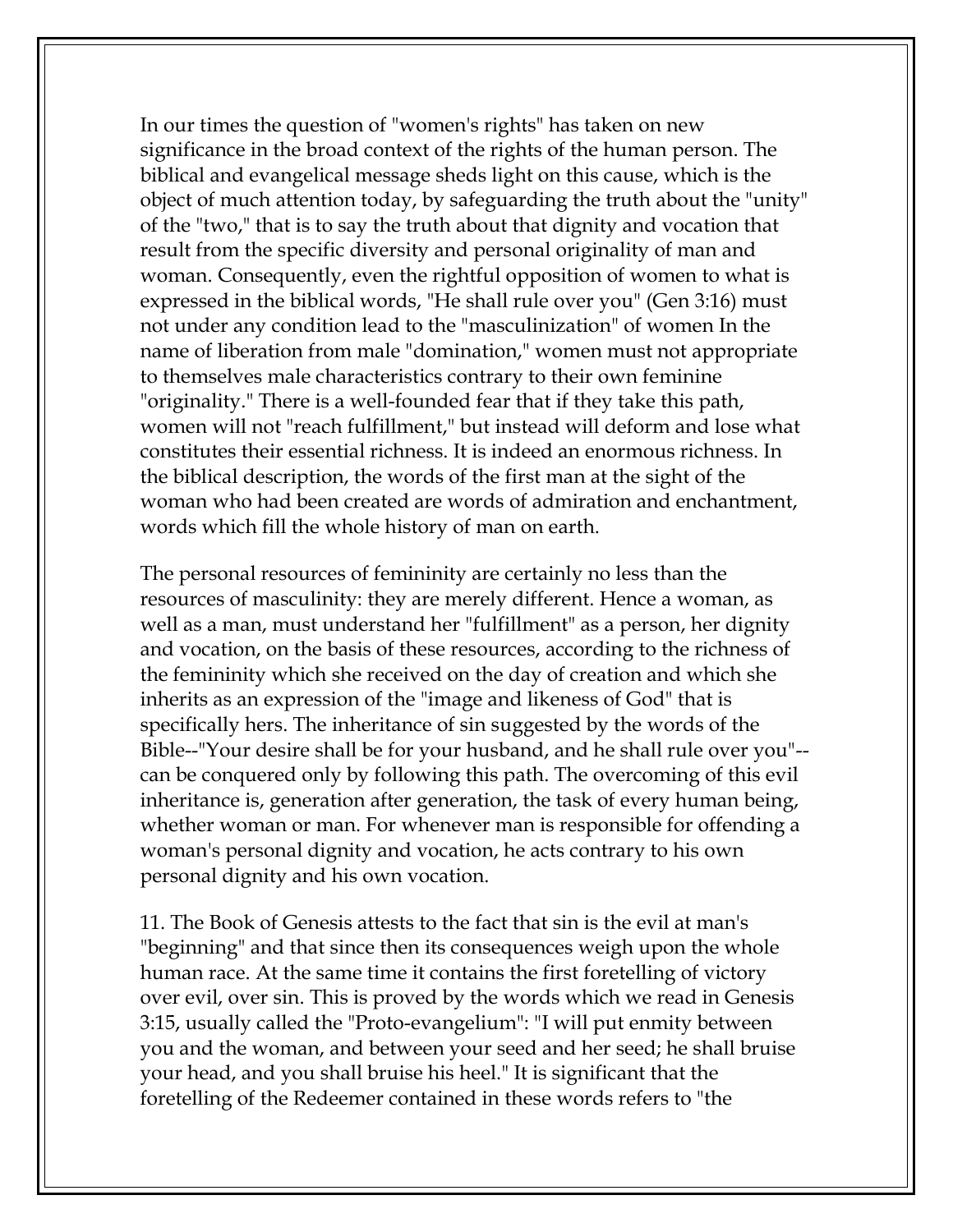woman." She is assigned the first place in the Proto-evangelium as the progenitrix of him who will be the Redeemer of man.[34] And since the redemption is to be accomplished through a struggle against evil--through the "enmity" between the offspring of the woman and the offspring of him who, as "the father of lies" (Jn 8:44), is the first author of sin in human history--it is also an enmity between him and the woman.

These words give us a comprehensive view of the whole of Revelation, first as a preparation for the Gospel and later as the Gospel itself. From this vantage point the two female figures, Eve and Mary, are joined under the name of woman.

The words of the Proto-evangelium, re-read in the light of the New Testament, express well the mission of woman in the Redeemer's salvific struggle against the author of evil in human history.

The comparison Eve-Mary constantly recurs in the course of reflection on the deposit of faith received from divine Revelation. It is one of the themes frequently taken up by the Fathers, ecclesiastical writers and theologians.[35] As a rule, from this comparison there emerges at first sight a difference, a contrast. Eve, as "the mother of all the living" (Gen 3:20), is the witness to the biblical "beginning," which contains the truth about the creation of man made in the image and likeness of God and the truth about original sin. Mary is the witness to the new "beginning" and the "new creation" (cf. 2 Cor 5:17), since she herself, as the first of the redeemed in salvation history, is "a new creation": she is "full of grace." It is difficult to grasp why the words of the Proto-evangelium place such strong emphasis on the "woman," if it is not admitted that in her the new and definitive Covenant of God with humanity has its beginning, the Covenant in the redeeming blood of Christ. The Covenant begins with a woman, the "woman" of the Annunciation at Nazareth. Herein lies the absolute originality of the Gospel: many times in the Old Testament in order to intervene in the history of his people, God addressed himself to women, as in the case of the mothers of Samuel and Samson. However, to make his Covenant with humanity, he addressed himself only to men: Noah, Abraham, and Moses. At the beginning of the New Covenant, which is to be eternal and irrevocable, there is a woman: the Virgin of Nazareth. It is a sign that points to the fact that "in Jesus Christ" "there is neither male nor female" (Gal 3:28). In Christ the mutual opposition between man and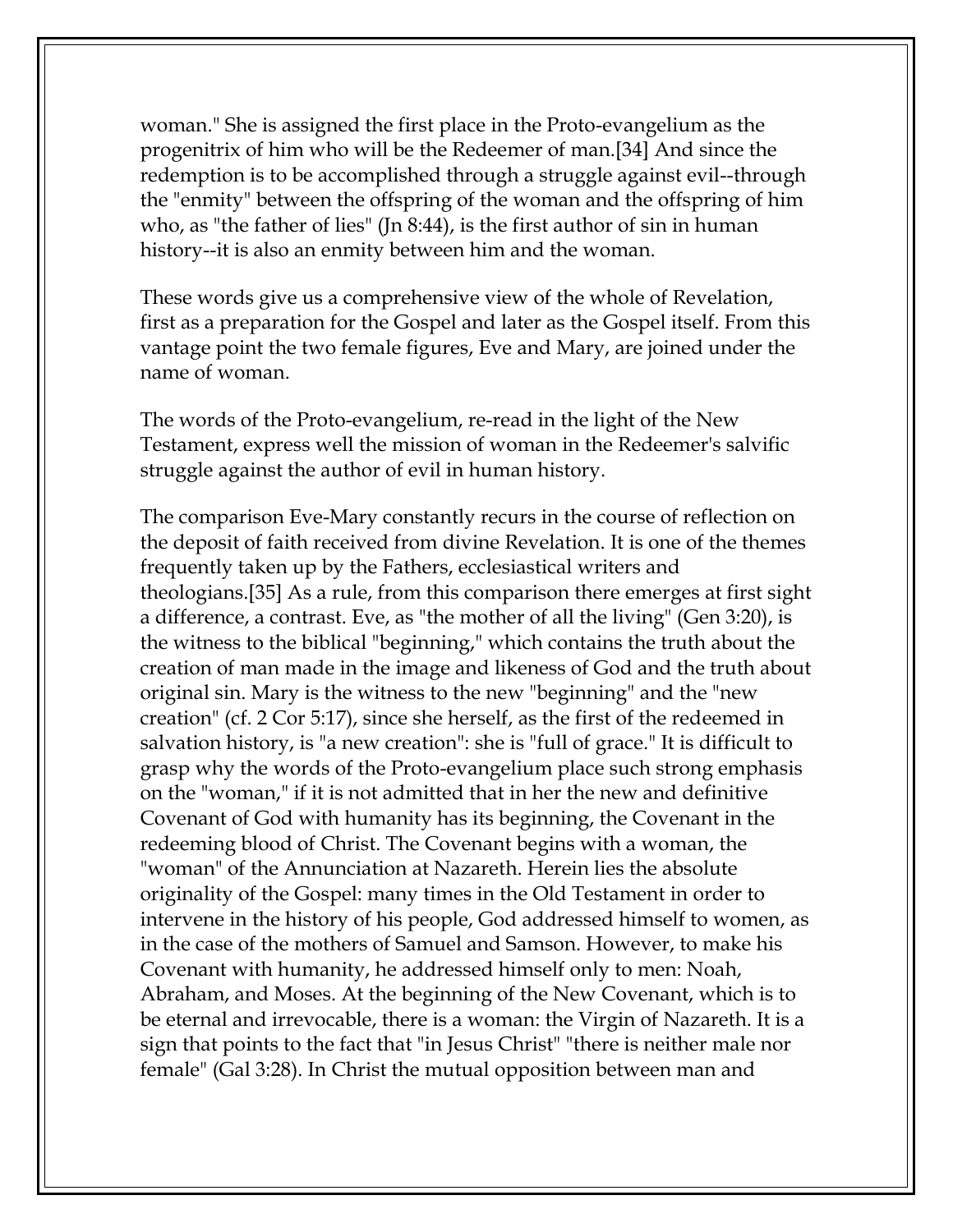woman--which is the inheritance of original sin--is essentially overcome. "For you are all one in Jesus Christ," St. Paul will write (ibid. ).

These words concern that original "unity of the two" which is linked with the creation of the human being as male and female, made in the image and likeness of God, and based on the model of that most perfect communion of Persons which is God himself. St. Paul states that the mystery of man's redemption in Jesus Christ, the son of Mary, resumes and renews that which in the mystery of creation corresponded to the eternal design of God the Creator. Precisely for this reason, on the day of the creation of the human being as male and female "God saw everything that he had made, and behold, it was very good" (Gen l:31). The Redemption restores, in a sense at its very root, the good that was essentially "diminished by sin and its heritage in human history.

The "woman" of the Proto-evangelium fits into the perspective of the Redemption. The comparison Eve-Mary can be understood also in the sense that Mary assumes in herself and embraces the mystery of the "woman" whose beginning is Eve, "the mother of all the living" (Gen 3:20). First of all she assumes and embraces it within the mystery of Christ, "the new and the last Adam" (cf. 1 Cor 15:45), who assumed in his own person the nature of the first Adam. The essence of the New Covenant consists in the fact that the Son of God, who is of one substance with the eternal Father, becomes man: he takes humanity into the unity of the divine Person of the Word. The one who accomplishes the Redemption is also a true man. The mystery of the world's Redemption presupposes that God the Son assumed humanity as the inheritance of Adam, becoming like him and like every man in all things, "yet without sinning" (Heb 4:15). In this way he "fully reveals man to himself and makes man's supreme calling clear," as the Second Vatican Council teaches.[36] In a certain sense, he has helped man to discover "who he is" (cf. Ps 8:5).

In the tradition of faith and of Christian reflection throughout the ages, the coupling Adam-Christ is often linked with that of Eve-Mary. If Mary is described also as the "new Eve," what are the meanings of this analogy? Certainly there are many. Particularly noteworthy is the meaning which sees Mary as the full revelation of all that is included in the biblical word "woman": a revelation commensurate with the mystery of the Redemption. Mary means, in a sense, a going beyond the limit spoken of in the Book of Genesis (3:16) and a return to that "beginning" in which one finds the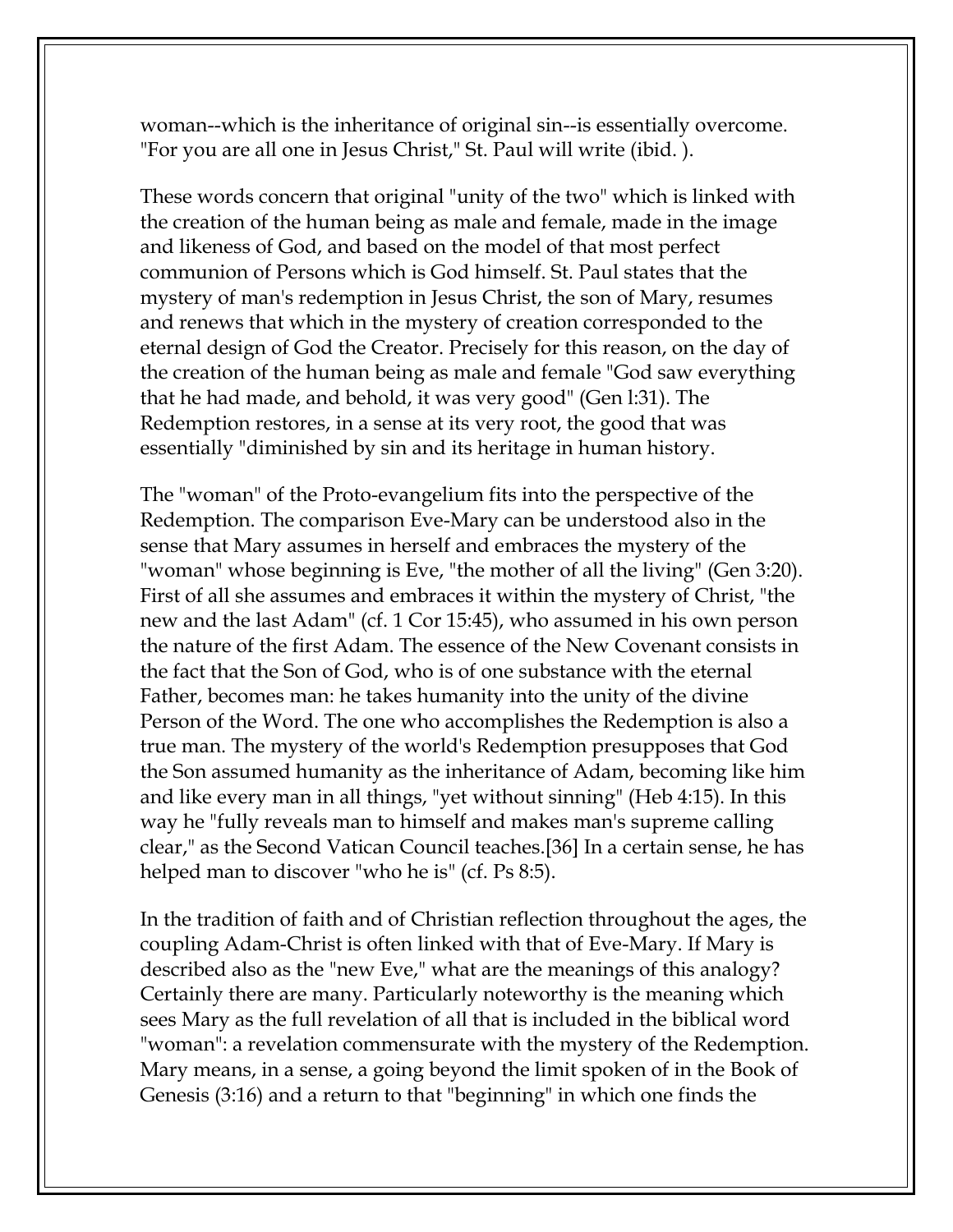"woman" as she was intended to be in creation, and therefore in the eternal mind of God: in the bosom of the Most Holy Trinity. Mary is "the new beginning" of the dignity and vocation of women, of each and every woman.[37]

A particular key for understanding this can be found in the words which the Evangelist puts on Mary's lips after the Annunciation, during her visit to Elizabeth: "He who is mighty has done great things for me" (Lk 1:49). These words certainly refer to the conception of her Son, who is the "Son of the Most High" (Lk 1:32), the "holy one" of God; but they can also signify the discovery of her own feminine humanity. He "has done great things for me": this is the discovery of all the richness and personal resources of femininity, all the eternal originality of the "woman," just as God wanted her to be, a person for her own sake, who discovers herself "by means of a sincere gift of self."

This discovery is connected with a clear awareness of God's gift, of his generosity. From the very "beginning" sin had obscured this awareness, in a sense had stifled it, as is shown in the words of the first temptation by the "father of lies" (cf. Gen 3:1-5). At the advent of the "fullness of time" (cf. Gal 4:4), when the mystery of Redemption begins to be fulfilled in the history of humanity, this awareness bursts forth in all its power in the words of the biblical "woman" of Nazareth. In Mary, Eve discovers the nature of the true dignity of woman, of feminine humanity. This discovery must continually reach the heart of every woman and shape her vocation and her life.

12. The words of the Proto-evangelium in the Book of Genesis enable us to move into the context of the Gospel. Man's Redemption, foretold in Genesis, now becomes a reality in the person and mission of Jesus Christ, in which we also recognize what the reality of the Redemption means for the dignity and the vocation of women. This meaning becomes clearer for us from Christ's words and from his whole attitude towards women, an attitude which is extremely simple, and for this very reason extraordinary, if seen against the background of his time. It is an attitude marked by great clarity and depth. Various women appear along the path of the mission of Jesus of Nazareth, and his meeting with each of them is a confirmation of the evangelical "newness of life" already spoken of.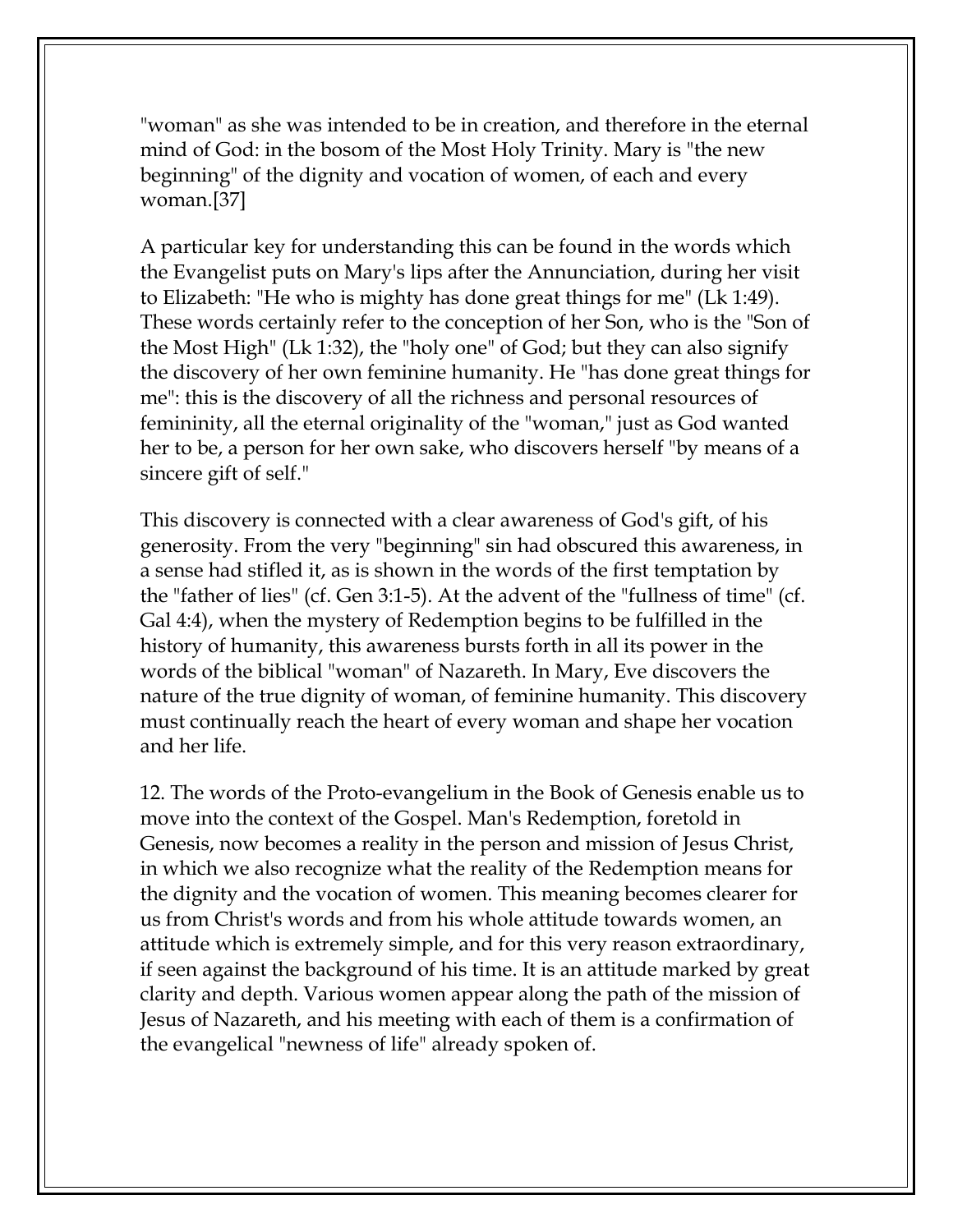It is universally admitted--even by people with a critical attitude towards the Christian message--that in the eyes of his contemporaries Christ became a promoter of women's true dignity and of the vocation corresponding to this dignity. At times this caused wonder, surprise, often to the point of scandal: "They marveled that he was talking with a woman" (Jn 4:27), because this behavior differed from that of his contemporaries. Even Christ's own disciples "marveled." The Pharisee to whose house the sinful woman went to anoint Jesus' feet with perfumed oil "said to himself, 'If this man were a prophet, he would have known who and what sort of woman this is who is touching him, for she is a sinner'" (Lk 7:39). Even greater dismay, or even "holy indignation," must have filled the selfsatisfied hearers of Christ's words: "the tax collectors and the harlots go into the Kingdom of God before you" (Mt 21:31).

By speaking and acting in this way, Jesus made it clear that "the mysteries of the Kingdom" were known to him in every detail. He also "knew what was in man" (Jn 2:25), in his innermost being, in his "heart." He was a witness of God's eternal plan for the human being, created in his own image and likeness as man and woman. He was also perfectly aware of the consequences of sin, of that "mystery of iniquity" working in human hearts as the bitter fruit of the obscuring of the divine image. It is truly significant that in his important discussion about marriage and its indissolubility, in the presence of "the Scribes," who by profession were experts in the Law, Jesus makes reference to the "beginning." The question asked concerns a man's right "to divorce one's wife for any cause" (Mt 19:3) and therefore also concerns the woman's right, her rightful position in marriage, her dignity. The questioners think they have on their side the Mosaic legislation then followed in Israel: "Why then did Moses command one to give a certificate of divorce, and to put her away?" (Mt 19:7) Jesus answers: "For your hardness of heart Moses allowed you to divorce your wives, but from the beginning it was not so" (Mt 19:8) . Jesus appeals to the "beginning"--to the creation of man as male and female and their ordering by God himself, which is based upon the fact that both were created "in his image and likeness." Therefore, when "a man shall leave his father and mother and is joined to his wife, so that the two become one flesh," there remains in force the law which comes from God himself: "What therefore God has joined together, let no man put asunder" (Mt 19:6).

The principle of this "ethos," which from the beginning marks the reality of creation, is now confirmed by Christ in opposition to that tradition which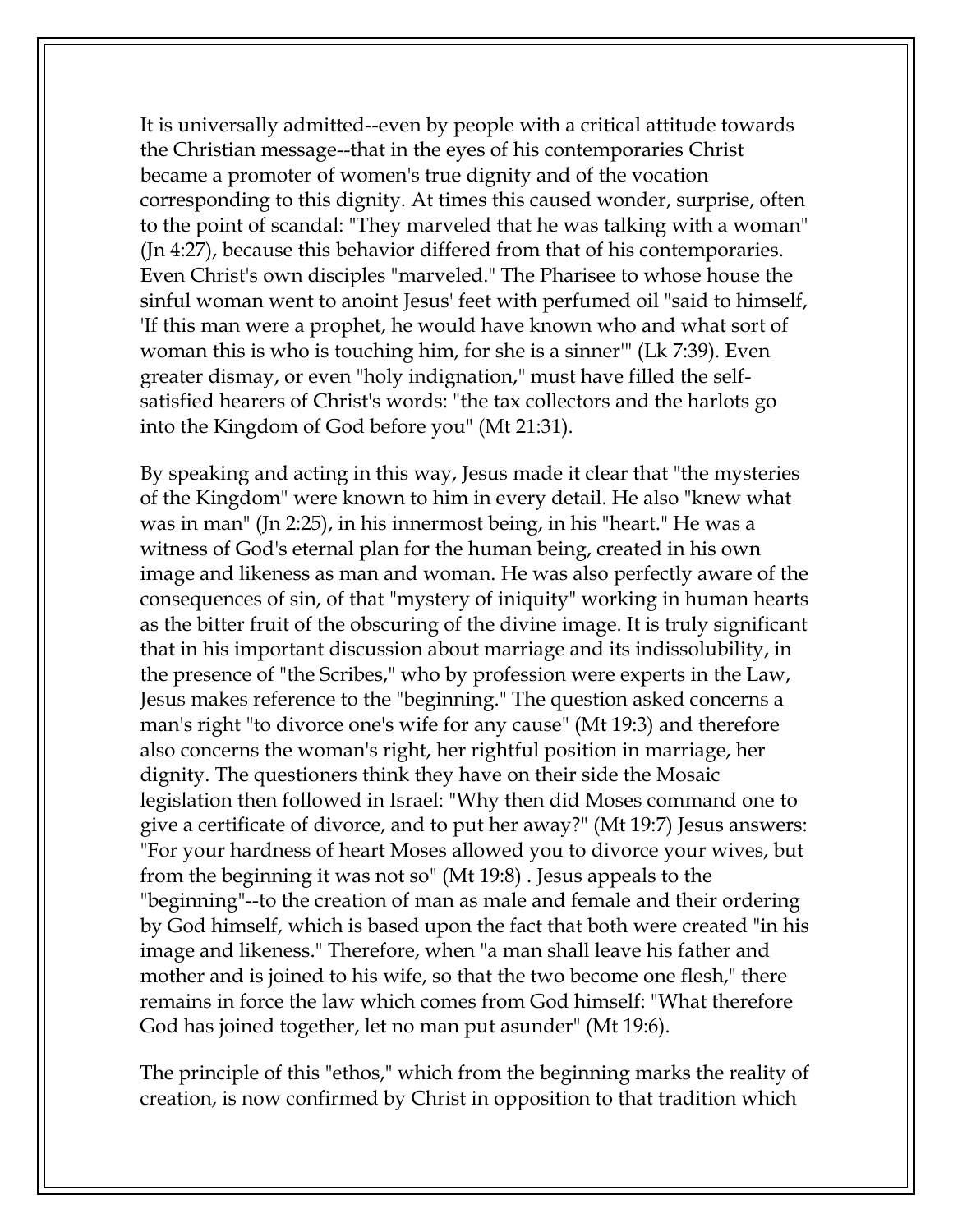discriminated against women. In this tradition the male "dominated," without having proper regard for woman and for her dignity, which the "ethos" of creation made the basis of the mutual relationships of two people united in marriage. This "ethos" is recalled and confirmed by Christ's words; it is the "ethos" of the Gospel and of Redemption.

13. As we scan the pages of the Gospel, many women, of different ages and conditions, pass before our eyes. We meet women with illnesses or physical sufferings, such as the one who had "a spirit of infirmity for eighteen years; she was bent over and could not full straighten herself" (Lk 13:11); or Simon's mother-in-law, who "lay sick with a fever" (Mk 1:30); or the woman "who had-a flow of blood" (cf. Mk 5:25-34), who could not touch anyone because it was believed that her touch would make a person "impure." Each of them was healed, and the last-mentioned--the one with a flow of blood, who touched Jesus' garment "in the crowd" (Mk 5:27)--was praised by him for her great faith: "Your faith has made you well" (Mk 5:34). Then there is the daughter of Jairus, whom Jesus brings back to life, saying to her tenderly: "Little girl, I say to you, rise" (Mk 5:41). There is also the widow of Naim, whose only son Jesus brings back to life, accompanying his action by an expression of affectionate mercy: "He had compassion on her and said to her, 'Do not weep!'" (Lk 7:13) And finally there is the Canaanite woman, whom Christ extols for her faith, her humility and for that greatness of spirit of which only a mother's heart is capable. "O woman, great is your faith! Be it done for you as you desire" (Mt 15:28). The Canaanite woman was asking for the healing of her daughter.

Sometimes the women whom Jesus met and who received so many graces from him, also accompanied him as he journeyed with the Apostles through the towns and villages, proclaiming the Good News of the Kingdom of God; and they "provided for them out of their means." The Gospel names Joanna, who was the wife of Herod's steward, Susanna and "many others" (cf.  $Lk$  8:1-3).

Sometimes women appear in the parables which Jesus of Nazareth used to illustrate for his listeners the truth about the Kingdom of God. This is the case in the parables of the lost coin (cf. Lk 15:8-10), the leaven (cf. Mt 13:33), and the wise and foolish virgins (cf. Mt 25:1-13). Particularly eloquent is the story of the widow's mite. While "the rich were putting their gifts into the treasury...a poor widow put in two copper coins." Then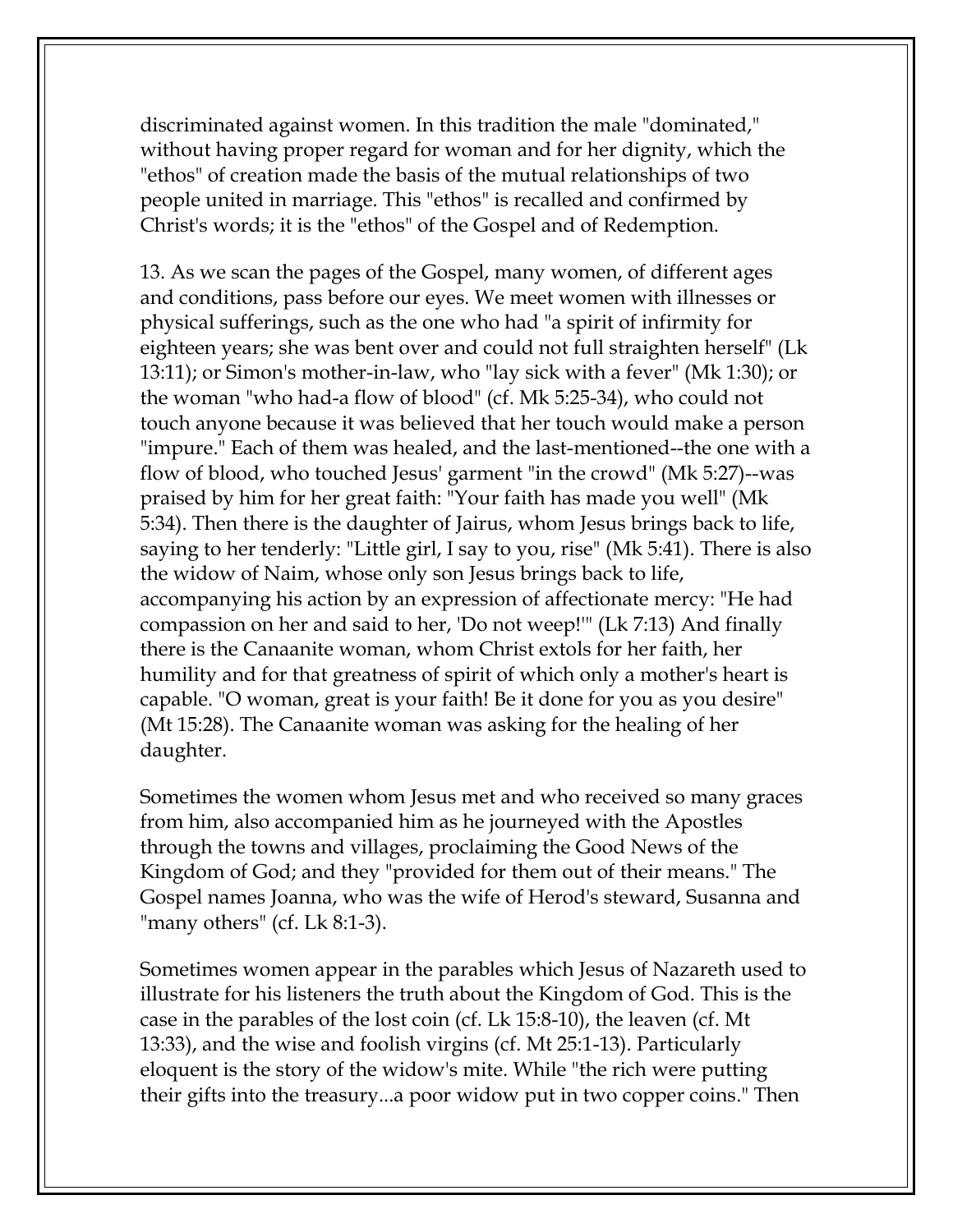Jesus said: "This poor widow has put in more than all of them...she out of her poverty put in all the living that she had" (Lk 21:1-4). In this way Jesus presents her as a model for everyone and defends her, for in the sociojuridical system of the time widows were totally defenseless people (cf. also Lk 18:1-7).

In all of Jesus' teaching, as well as in his behavior, one can find nothing which reflects the discrimination against women prevalent in his day. On the contrary, his words and works always express the respect and honor due to women. The woman with a stoop is called a "daughter of Abraham" (Lk 13:16), while in the whole Bible the title "son of Abraham" is used only of men. Walking the Via Dolorosa to Golgotha, Jesus will say to the women: "Daughters of Jerusalem, do not weep for me" (Lk 23:28). This way of speaking to and about women, as well as his manner of treating them, clearly constitutes an "innovation" with respect to the prevailing custom at that time.

This becomes even more explicit in regard to women whom popular opinion contemptuously labeled sinners, public sinners and adulteresses. There is the Samaritan woman, to whom Jesus himself says: "For you have had five husbands, and he whom you now have is not your husband." And she, realizing that he knows the secrets of her life, recognizes him as the Messiah and runs to tell her neighbors. The conversation leading up to this realization is one of the most beautiful in the Gospel (cf. Jn 4:7-27).

Then there is the public sinner who, in spite of her condemnation by common opinion, enters into the house of the Pharisee to anoint the feet of Jesus with perfumed oil. To his host, who is scandalized by this, he will say: "Her sins, which are many, are forgiven, for she loved much" (cf. Lk 7:37-47).

Finally, there is a situation which is perhaps the most eloquent: a woman caught in adultery is brought to Jesus. To the leading question: "In the law Moses commanded us to stone such. What do you say about her?" Jesus replies: "Let him who is without sin among you be the first to throw a stone at her." The power of truth contained in this answer is so great that "they went away, one by one, beginning with the eldest." Only Jesus and the woman remain. "Woman, where are they? Has no one condemned you?" "No one, Lord." "Neither do I condemn you; go, and do not sin again" (cf. Jn 8:3-11).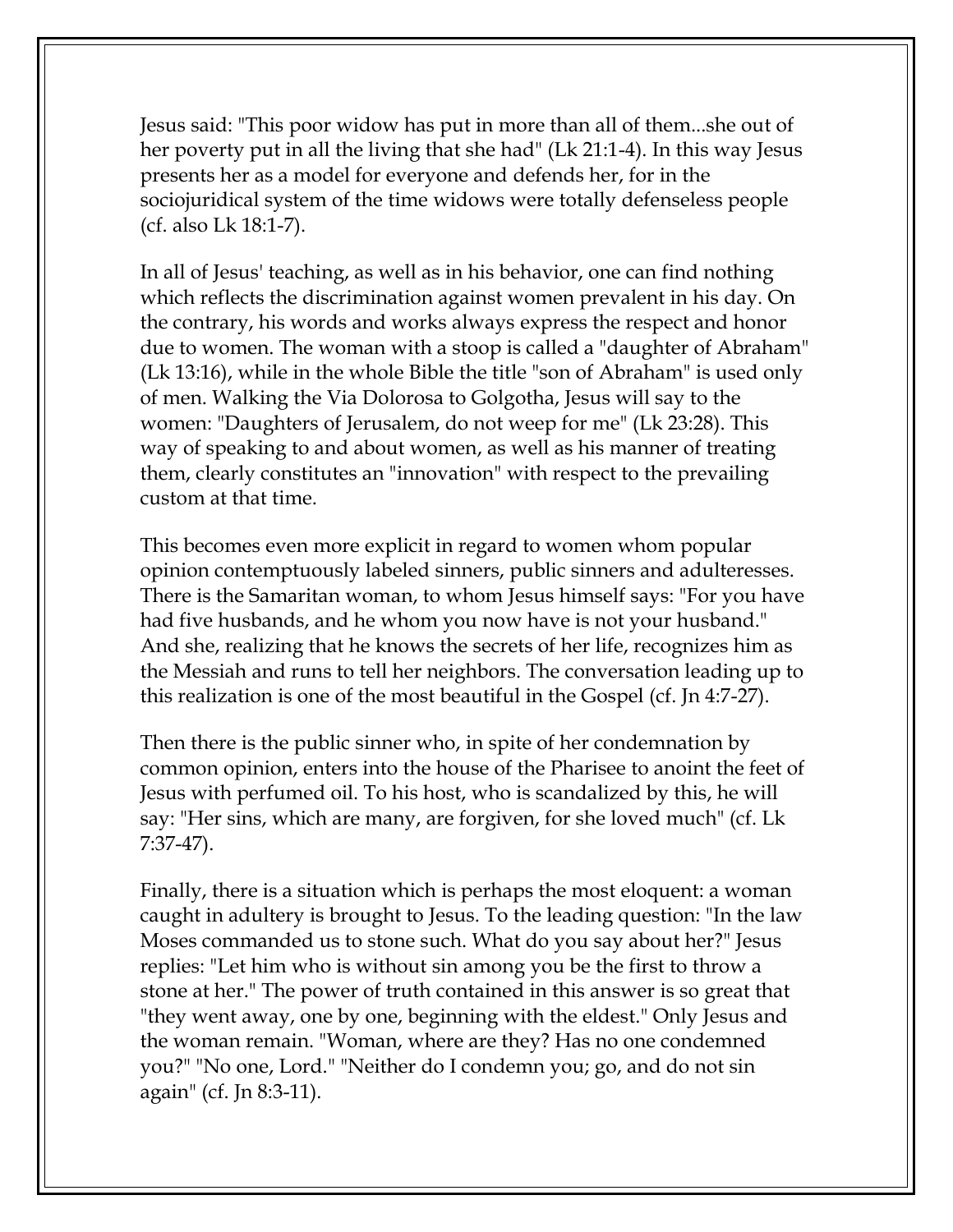These episodes provide a very clear picture. Christ is the one who "knows what is in man" (cf. Jn 2:25)--in man and woman. He knows the dignity of man, his worth in God's eyes. He himself, the Christ, is the definitive confirmation of this worth. Everything he says and does is definitively fulfilled in the Paschal Mystery of the Redemption. Jesus' attitude to the women whom he meets in the course of his Messianic service reflects the eternal plan of God, who, in creating each one of them, chooses her and loves her in Christ (cf. Eph 1:1-5). Each woman therefore is "the only creature on earth which God willed for its own sake." Each of them from the "beginning" inherits as a woman the dignity of personhood. Jesus of Nazareth confirms this dignity, recalls it, renews it, and makes it a part of the Gospel and of the Redemption for which he is sent into the world. Every word and gesture of Christ about women must therefore he brought into the dimension of the Paschal Mystery. In this way everything is completely explained.

14. Jesus enters into the concrete and historical situation of women, a situation which is weighed down by the inheritance of sin. One of the ways in which this inheritance is expressed is habitual discrimination against women in favor of men. This inheritance is rooted within women too. From this point of view the episode of the woman "caught in adultery" (cf. Jn 8:3-11) is particularly eloquent. In the end Jesus says to her: "Do not sin again," but first he evokes an awareness of sin in the men who accuse her in order to stone her, thereby revealing his profound capacity to see human consciences and actions in their true light. Jesus seems to say to the accusers: Is not this woman, for all her sin, above all a confirmation of your own transgressions, of your "male" injustice, your misdeeds?

This truth is valid for the whole human race. The episode recorded in the Gospel of John is repeated in countless similar situations in every period of history. A woman is left alone, exposed to public opinion with "her sin," while behind "her" sin there lurks a man--a sinner, guilty "of the other's sin," indeed equally responsible for it. And yet his sin escapes notice, it is passed over in silence: he does not appear to be responsible for "the other's sin"! Sometimes, forgetting his own sin, he makes himself the accuser, as in the case described. How often, in a similar way, the woman pays for her own sin (maybe it is she, in some cases, who is guilty of the "other's sin"- the sin of the man), but she alone pays and she pays all alone! How often is she abandoned with her pregnancy, when the man, the child's father, is unwilling to accept responsibility for it? And besides the many "unwed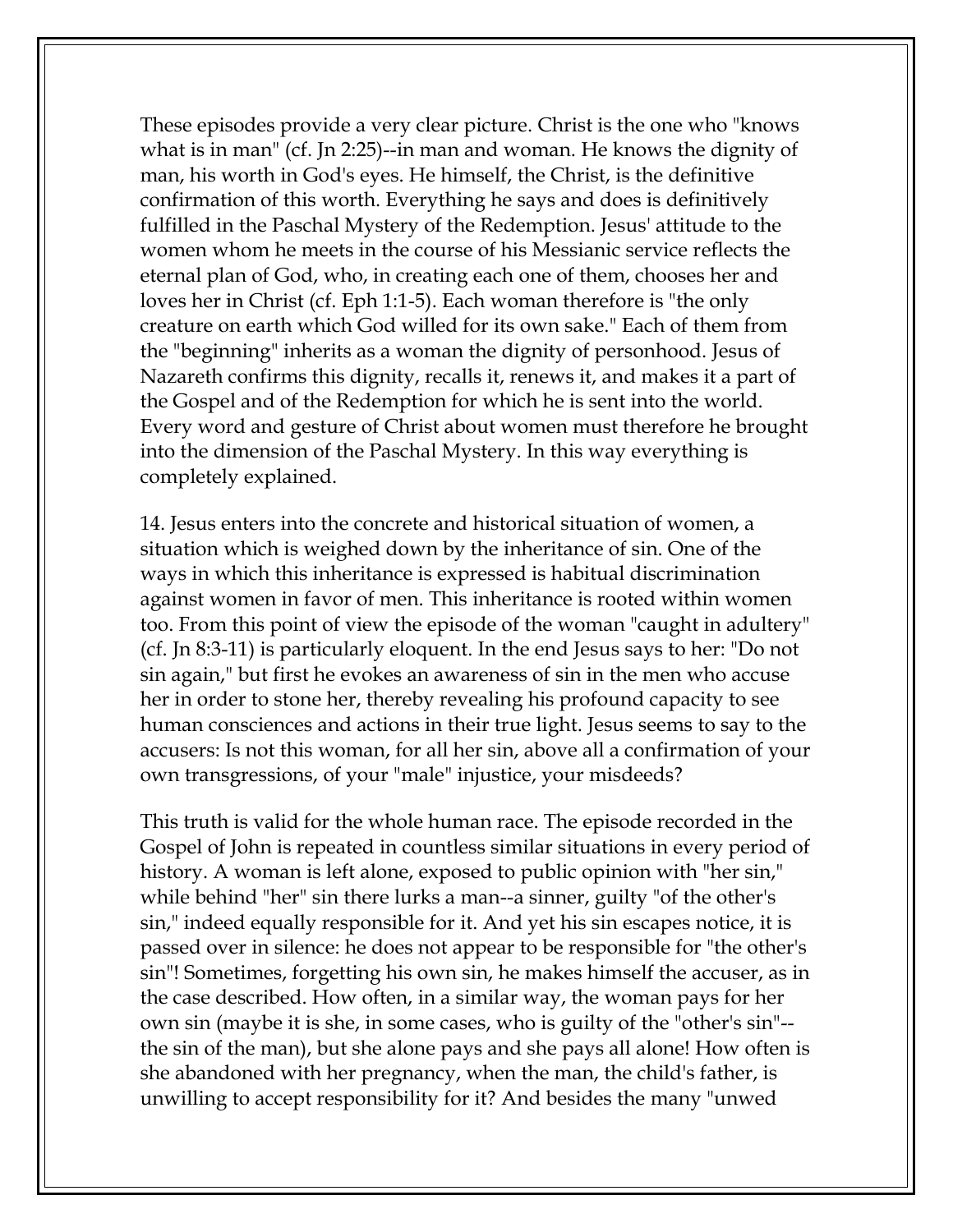mothers" in our society, we also must consider all those who, as a result of various pressures, even on the part of the guilty man, very often "get rid of" the child before it is born. "They get rid of it": but at what price? Public opinion today tries in various ways to "abolish" the evil of this sin. Normally a woman's conscience does not let her forget that she has taken the life of her own child, for she cannot destroy that readiness to accept life which marks her "ethos" from the "beginning."

The attitude of Jesus in the episode described in John 8:3-11 is significant. This is one of the few instances in which his power--the power of truth--is so clearly manifested with regard to human consciences. Jesus is calm, collected and thoughtful. As in the conversation with the Pharisees (cf. Mt 19:3-9), is Jesus not aware of being in contact with the mystery of the "beginning," when man was created male and female, and the woman was entrusted to the man with her feminine distinctiveness, and with her potential for motherhood? The man was also entrusted by the Creator to the woman--they were entrusted to each other as persons made in the image and likeness of God himself. This entrusting is the test of love, spousal love. In order to become "a sincere gift" to one another, each of them has to feel responsible for the gift. This test is meant for both of them- -man and woman--from the "beginning." After original sin, contrary forces are at work in man and woman as a result of the threefold concupiscence, the "stimulus of sin." They act from deep within the human being. Thus Jesus will say in the Sermon on the Mount: "Every one who looks at a woman lustfully has already committed adultery with her in his heart" (Mt 5:28). These words, addressed directly to man, show the fundamental truth of his responsibility vis-a-vis woman: her dignity, her motherhood, her vocation. But indirectly these words concern the woman. Christ did everything possible to ensure that--in the context of the customs and social relationships of that time--women would find in his teaching and actions their own subjectivity and dignity. On the basis of the eternal "unity of the two," this dignity directly depends on woman herself, as a subject responsible for herself, and at the same time it is "given as a task" to man. Christ logically appeals to man's responsibility. In the present meditation on women's dignity and vocation, it is necessary that we refer to the context which we find in the Gospel. The dignity and the vocation of women--as well as those of men--find their eternal source in the heart of God. And in the temporal conditions of human existence, they are closely connected with the "unity of the two." Consequently each man must look within himself to see whether she who was entrusted to him as a sister in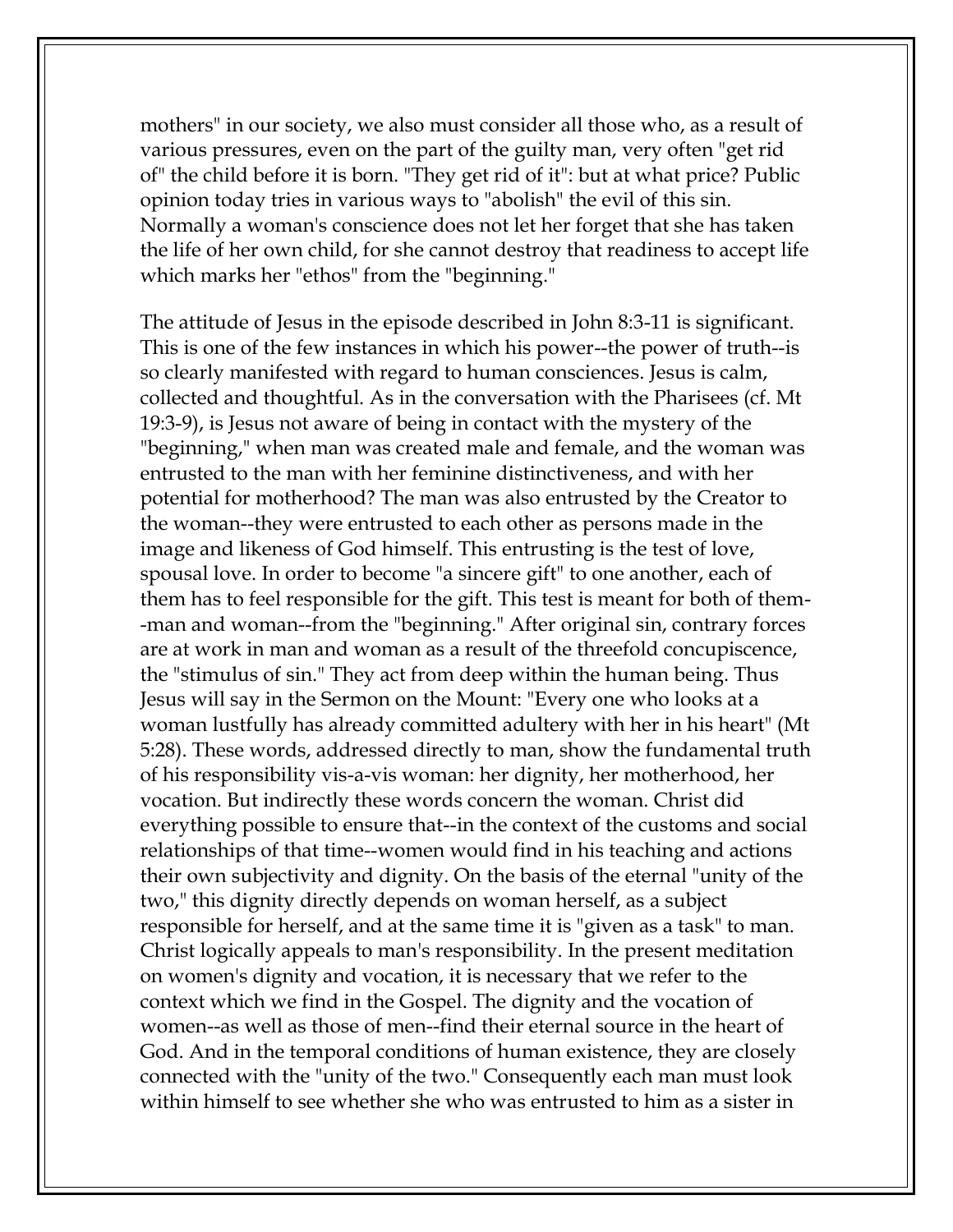humanity, as a spouse, has not become in his heart an object of adultery; to see whether she who, in different ways, is the co-subject of his existence in the world, has not become for him an "object": an object of pleasure, of exploitation.

15. Christ's way of acting, the Gospel of his words and deeds, is a consistent protest against whatever offends the dignity of women. Consequently, the women who are close to Christ discover themselves in the truth which he "teaches" and "does," even when this truth concerns their "sinfulness." They feel "liberated" by this truth, restored to themselves: they feel loved with "eternal love," with a love which finds direct expression in Christ himself. In Christ's sphere of action their position is transformed. They feel that Jesus is speaking to them about matters which in those times one did not discuss with a woman. Perhaps the most significant example of this is the Samaritan woman at the well of Sychar. Jesus--who knows that she is a sinner and speaks to her about this- -discusses the most profound mysteries of God with her. He speaks to her of God's infinite gift of love, which is like a "spring of water welling up to eternal life" (Jn 4:14). He speaks to her about God who is Spirit, and about the true adoration which the Father has a right to receive in spirit and truth (cf. Jn 4:24). Finally he reveals to her that he is the Messiah promised to Israel (cf. Jn 4:26).

This is an event without precedent: that a woman, and what is more a "sinful woman," becomes a "disciple" of Christ. Indeed, once taught, she proclaims Christ to the inhabitants of Samaria, so that they too receive him with faith (cf. Jn 4:39-42). This is an unprecedented even, if one remembers the usual way women were treated by those who were teachers in Israel; whereas in Jesus of Nazareth's way of acting such an event becomes normal. In this regard, the sisters of Lazarus also deserve special mention: "Jesus loved Martha and her sister [Mary] and Lazarus" (cf. Jn 11:5). Mary "listened to the teaching" of Jesus: when he pays them a visit, he calls Mary's behavior "the good portion" in contrast to Martha's preoccupation with domestic matters (cf. Lk 10:38-42). On another occasion--after the death of Lazarus-- Martha is the one who talks to Christ, and the conversation concerns the most profound truths of revelation and faith: "Lord, if you had been here, my brother would not have died." "Your brother will rise again." "I know that he will rise again in the resurrection at the last day." Jesus said to her: "I am the resurrection and the life; he who believes in me, though he die, yet shall he live, and whoever lives and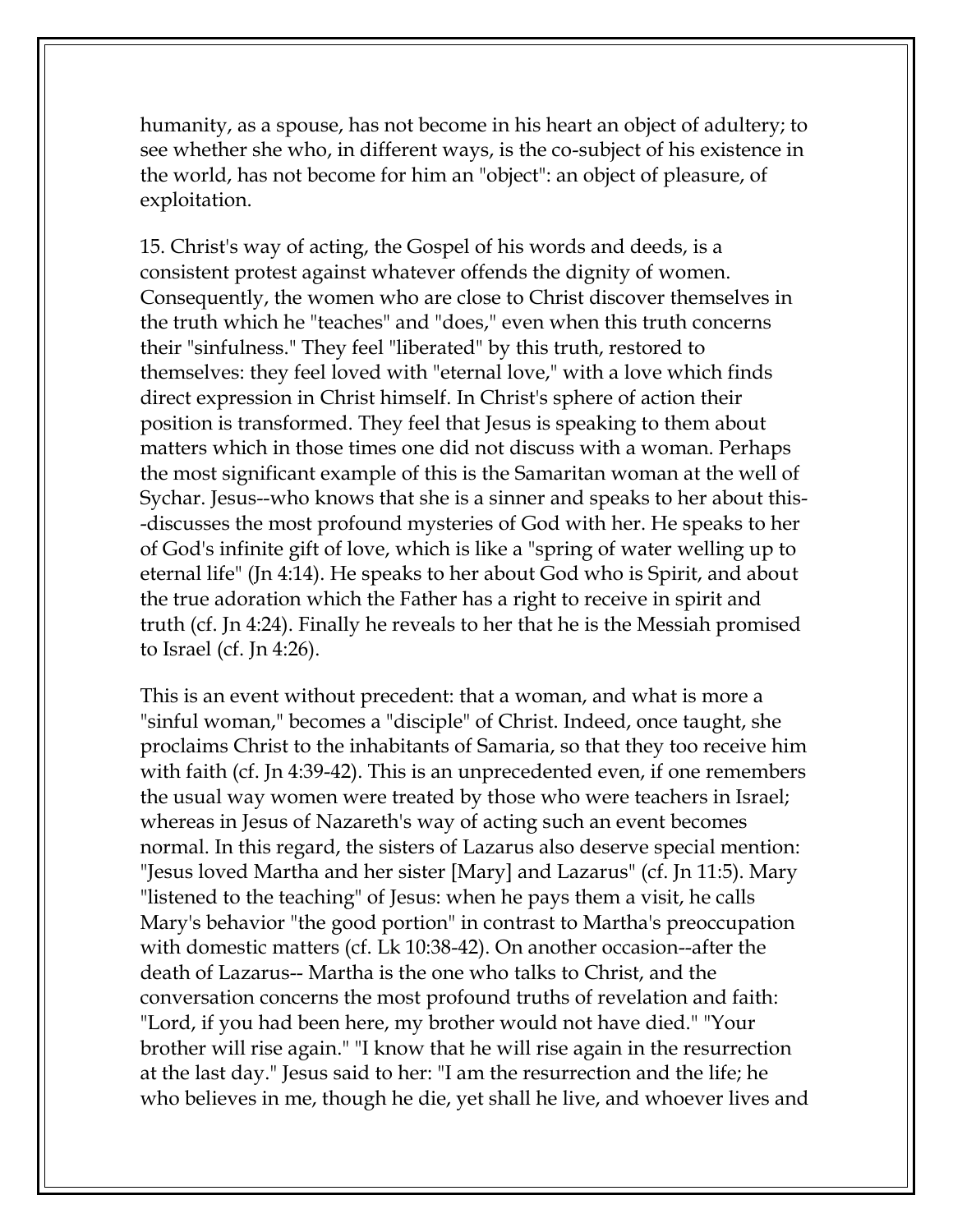believes in me shall never die. Do you believe this?" "Yes, Lord; I believe that you are the Christ, the Son of God, he who is coming into the world" (Jn 11:21-27). After this profession of faith Jesus raises Lazarus. This conversation with Martha is one of the most important in the Gospel.

Christ speaks to women about the things of God, and they understand them; there is a true resonance of mind and heart, a response of faith. Jesus expresses appreciation and admiration for this distinctly "feminine" response, as in the case of the Canaanite woman (cf. Mt 15:28). Sometimes he presents this lively faith, filled with love, as an example. He teaches, therefore, taking as his starting-point this feminine response of mind and heart. This is the case with the "sinful" woman in the Pharisee's house, whose way of acting is taken by Jesus as the starting-point for explaining the truth about the forgiveness of sins: "Her sins, which are many, are forgiven, for she loved much; but he who is forgiven little, loves little" (Lk 7:47). On the occasion of another anointing, Jesus defends the woman and her action before the disciples, Judas in particular: "Why do you trouble this woman? For she has done a beautiful thing to me.... In pouring this ointment on my body she has done it to prepare me for burial. Truly, I say to you, wherever this gospel is preached in the whole world, what she has done will be told in memory of her" (Mt 26:6-13).

Indeed, the Gospels not only describe what that woman did at Bethany in the house of Simon the Leper; they also highlight the fact that women were in the forefront at the foot of the Cross, at the decisive moment in Jesus of Nazareth's whole messianic mission. John was the only Apostle who remained faithful, but there were many faithful women. Not only the Mother of Christ and "his mother's sister, Mary the wife of Clopas and Mary Magdalene" (Jn 19:25) were present, but "there were also many women there, looking on from afar, who had followed Jesus from Galilee, ministering to him" (Mt 27:55). As we see, in this most arduous test of faith and fidelity the women proved stronger than the Apostles. In this moment of danger, those who love much succeed in overcoming their fear. Before this there were the women on the Via Dolorosa, "who bewailed and lamented him" (Lk 23:27). Earlier still, there was Pilate's wife, who had warned her husband: "Have nothing to do with that righteous man, for I have suffered much over him today in a dream" (Mt 27:19).

16. From the beginning of Christ's mission, women show to him and to his mystery a special sensitivity which is characteristic of their femininity. It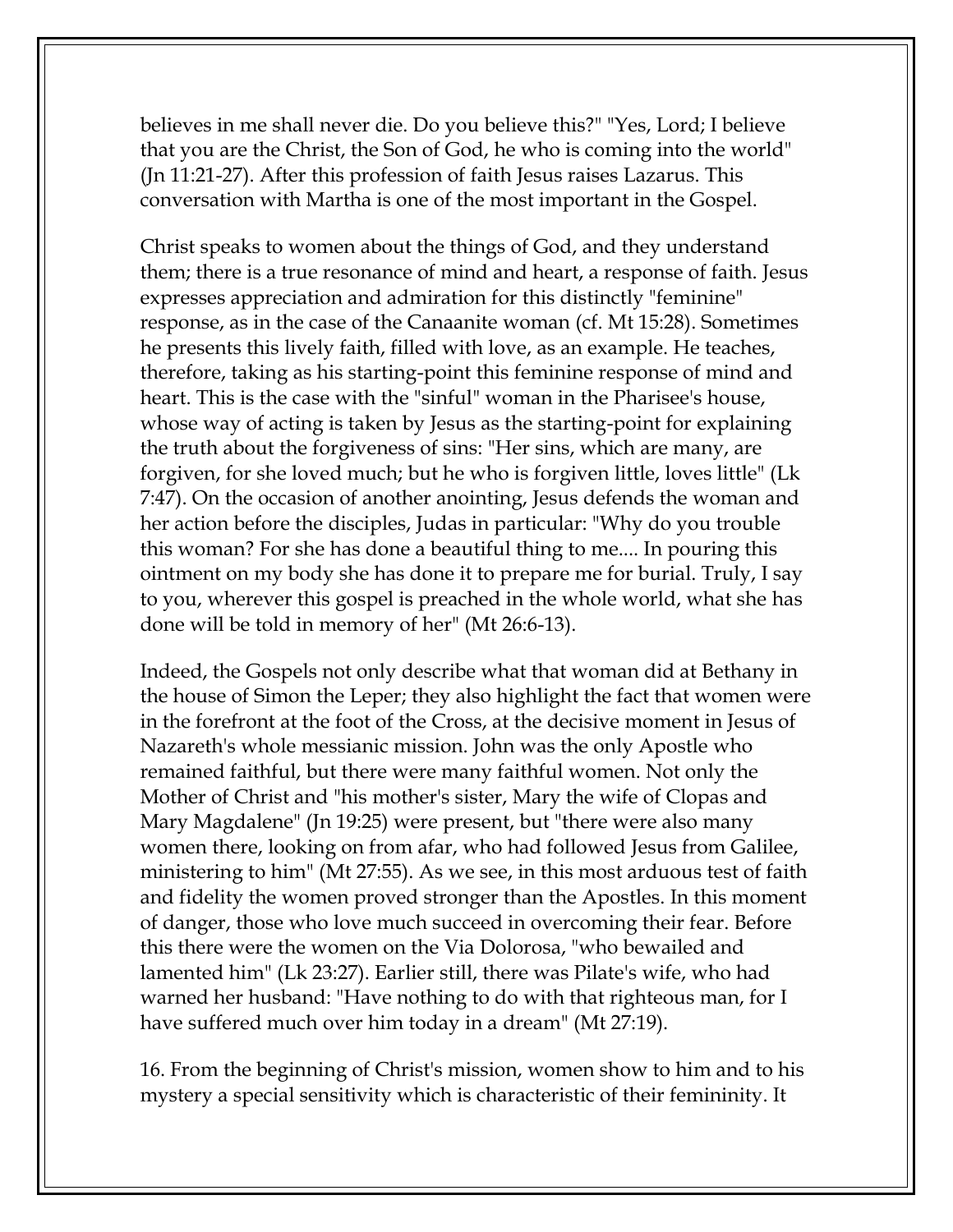must also be said that this is especially confirmed in the Paschal Mystery, not only at the Cross but also at the dawn of the Resurrection. The women are the first at the tomb. They are the first to find it empty. They are the first to hear: "He is not here. He has risen, as he said" (Mt 28:6). They are the first to embrace his feet (cf. Mt 28:9). They are also the first to be called to announce this truth to the Apostles (cf. Mt 28:110; Lk 24:8-11). The Gospel of John (cf. also Mk 16:9) emphasizes the special role of Mary Magdalene. She is the first to meet the Risen Christ. At first she thinks he is the gardener; she recognizes him only when he calls her by name: "Jesus said to her, 'Mary.' She turned and said to him in Hebrew, 'Rabbuni' (which means Teacher). Jesus said to her, 'Do not hold me, for I have not yet ascended to the Father, but go to my brethren and say to them, I am ascending to my Father and to your Father, to my God and your God.' Mary Magdalene went and said to the disciples, 'I have seen the Lord'; and she told them that he had said these things to her" (Jn 20:16-18).

Hence she came to be called "the apostle of the Apostles."[38] Mary Magdalene was the first eyewitness of the Risen Christ, and for this reason she was also the first to bear witness to him before the Apostles. This event, in a sense, crowns all that has been said previously about Christ entrusting divine truths to women as well as men. One can say that this fulfilled the words of the Prophet: "I will pour out my spirit on all flesh; your sons and your daughters shall prophesy" (Jl 3:1). On the fiftieth day after Christ's Resurrection, these words are confirmed once more in the Upper Room in Jerusalem, at the descent of the Holy Spirit, the Paraclete (cf. Act 2:17).

Everything that has been said so far about Christ's attitude to women confirms and clarifies, in the Holy Spirit, the truth about the equality of man and woman. One must speak of an essential "equality," since both of them--the woman as much as the man--are created in the image and likeness of God. Both of them are equally capable of receiving the outpouring of divine truth and love in the Holy Spirit. Both receive his salvific and sanctifying "visits."

The fact of being a man or a woman involves no limitation here, just as the salvific and sanctifying action of the Spirit in man is in no way limited by the fact that one is a Jew or a Greek, slave or free, according to the wellknown words of St. Paul: "For you are all one in Christ Jesus" (Gal 3:28). This unity does not cancel out diversity. The Holy Spirit, who brings about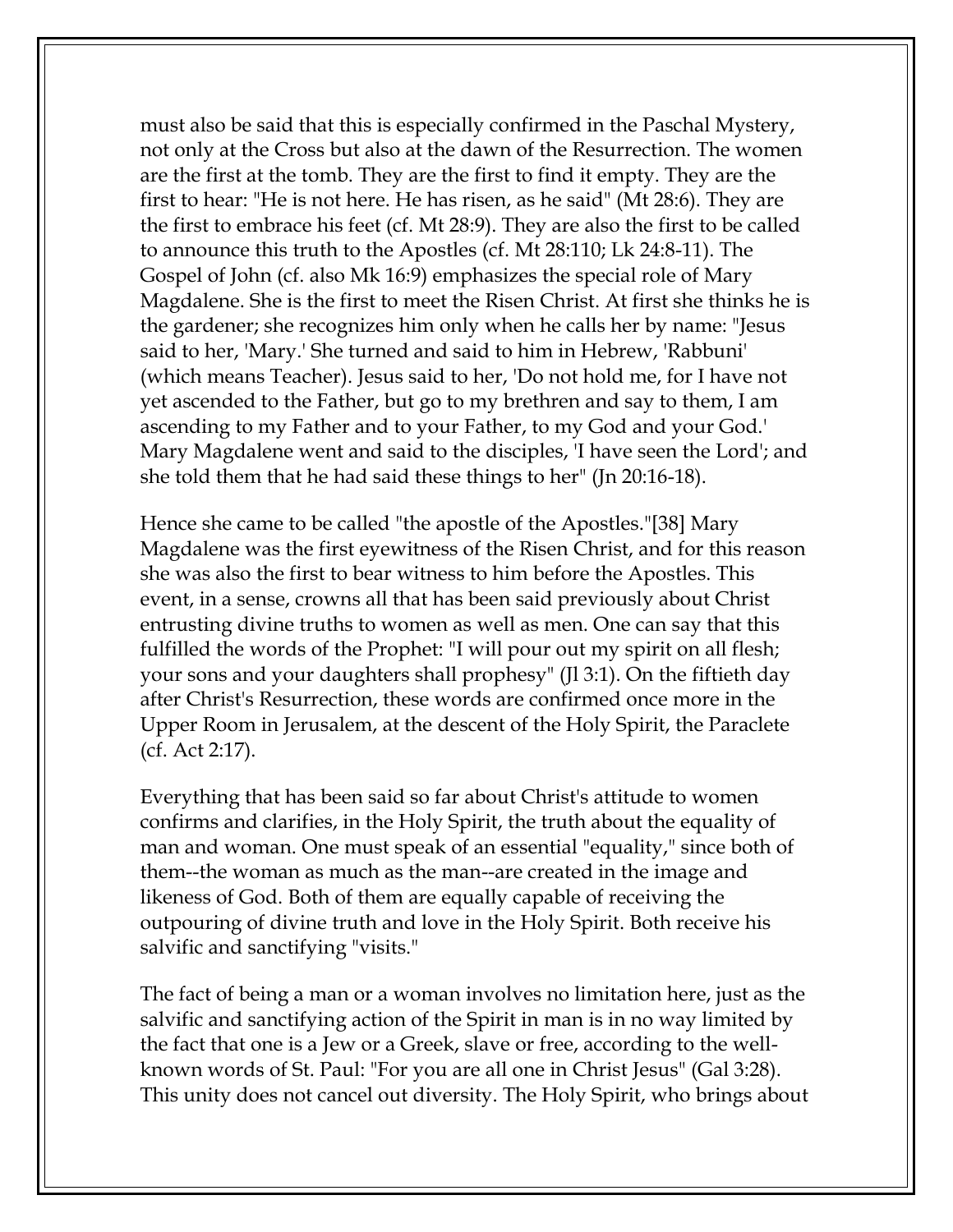this unity in the supernatural order of sanctifying grace, contributes in equal measure to the fact that "your sons will prophesy" and that "your daughters will prophesy." "To prophesy" means to express by one's words and one's life "the mighty works of God" (Acts 2:11), preserving the truth and originality of each person, whether woman or man. Gospel "equality," the "equality" of women and men in regard to the "mighty works of God"- manifested so clearly in the words and deeds of Jesus of Nazareth- constitutes the most obvious basis for the dignity and vocation of women in the Church and in the world. Every vocation has a profoundly personal and prophetic meaning. In "vocation" understood in this way, what is personally feminine reaches a new dimension: the dimension of the "mighty works of God," of which the woman becomes the living subject and an irreplaceable witness.

17. We must now focus our meditation on virginity and motherhood as two particular dimensions of the fulfillment of the female personality. In the light of the Gospel, they acquire their full meaning and value in Mary, who as a Virgin became the Mother of the Son of God. These two dimensions of the female vocation were united in her in an exceptional manner, in such a way that one did not exclude the other but wonderfully complemented it. The description of the Annunciation in the Gospel of Luke clearly shows that this seemed impossible to the Virgin of Nazareth. When she hears the words: "You will conceive in your womb and bear a son, and you shall call his name Jesus," she immediately asks: "How can this be, since I have no husband?" (Lk 1:31, 34) In the usual order of things motherhood is the result of mutual "knowledge" between a man and woman in the marriage union. Mary, firm in her resolve to preserve her virginity, -puts this question to the divine messenger, and obtains from him the explanation: "The Holy Spirit will come upon you"-- your motherhood will not be the consequence of matrimonial "knowledge," but will be the work of the Holy Spirit; the "power of the Most High" will "overshadow" the mystery of the Son's conception and birth; as the Son of the Most High, he is given to you exclusively by God, in a manner known to God. Mary, therefore, maintained her virginal "I have no husband" (cf. Lk 1:34) and at the same time became a Mother. Virginity and motherhood co-exist in her: they do not mutually exclude each other or place limits on each other. Indeed, the person of the mother of God helps everyone- especially women--to see how these two dimensions, these two paths in the vocation of women as persons, explain and complete each other.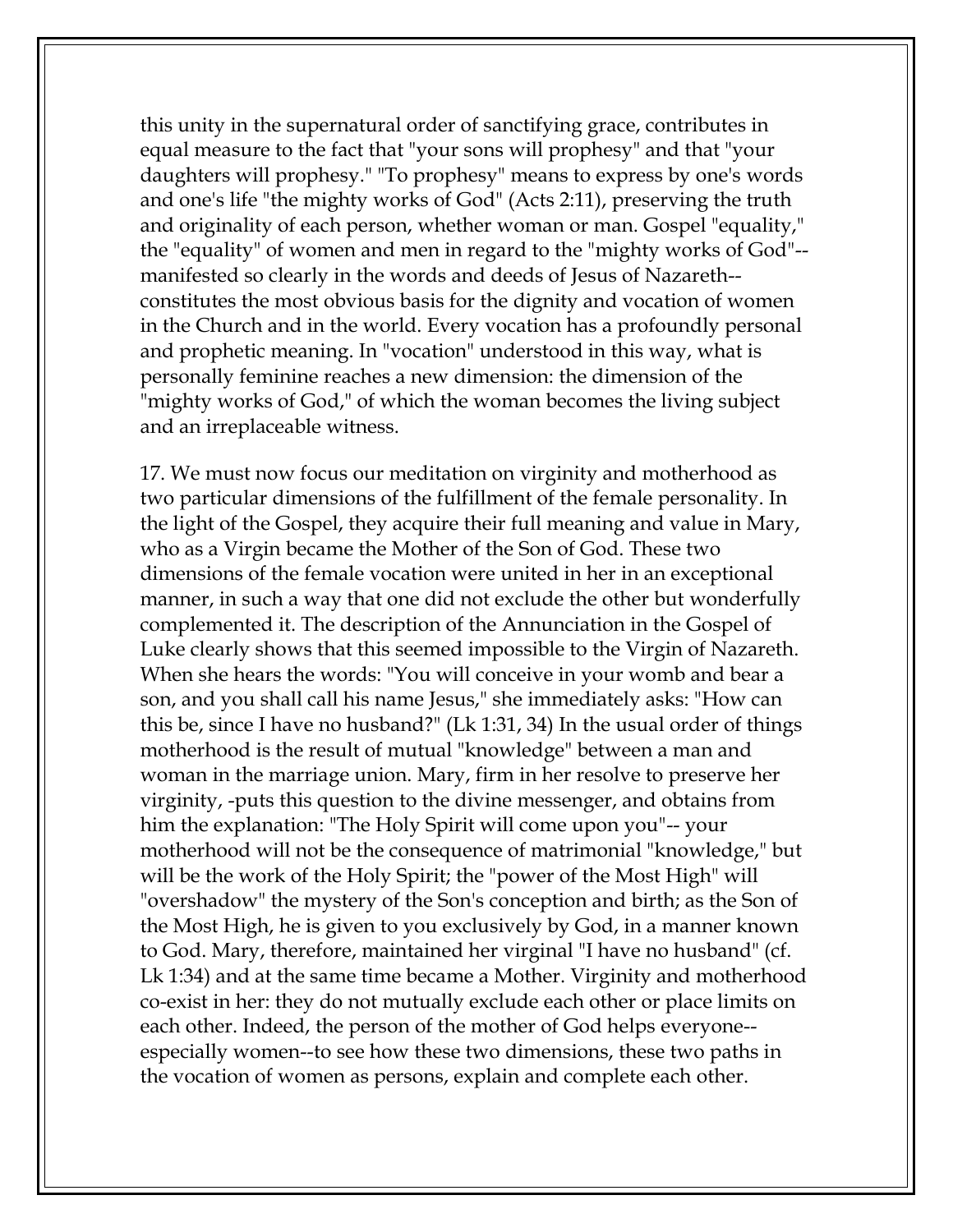18. In order to share in this "vision," we must once again seek a deeper understanding of the truth about the human person recalled by the Second Vatican Council. The human being--both male and female--is the only being in the world which God willed for its own sake. The human being is a person, a subject who decides for himself. At the same time, man "cannot fully find himself except through a sincere gift of self."[39] It has already been said that this description, indeed this definition of the person, corresponds to the fundamental biblical truth about the creation of the human being--man and woman--in the image and likeness of God. This is not a purely theoretical interpretation, nor an abstract definition, for it gives an essential indication of what it means to be human, while emphasizing the value of the gift of self, the gift of the person. In this vision of the person we also find the essence of that "ethos" which, together with the truth of creation, will be fully developed by the books of Revelation, particularly the Gospels.

This truth about the person also opens up the path to a full understanding of women's motherhood. Motherhood is the fruit of the marriage union of a man and woman, of that biblical "knowledge" which corresponds to the "union of the two in one flesh" (cf. Gen 2:24). This brings about--on the woman's part--a special "gift of self," as an expression of that spousal love whereby the two are united to each other so closely that they become "one flesh." Biblical "knowledge" is achieved in accordance with the truth of the person only when the mutual self giving is not distorted either by the desire of the man to become the "master" of his wife ("he shall rule over you") or by the woman remaining closed within her own instincts ("your desire shall be for your husband," Gen 3:16).

This mutual gift of the person in marriage opens to the gift of a new life, a new human being, who is also a person in the likeness of his parents. Motherhood implies from the beginning a special openness to the new person: and this is precisely the woman's "part." In this openness, in conceiving and giving birth to a child, the woman "discovers herself through a sincere gift of self." The gift of interior readiness to accept the child and bring it into the world is linked to the marriage union, which--as mentioned earlier--should constitute a special moment in the mutual selfgiving both by the woman and the man. According to the Bible, the conception and birth of a new human being are accompanied by the following words of the woman: "I have brought a man into being with the help of the Lord" (Gen 4:1). This exclamation of Eve, the "mother of all the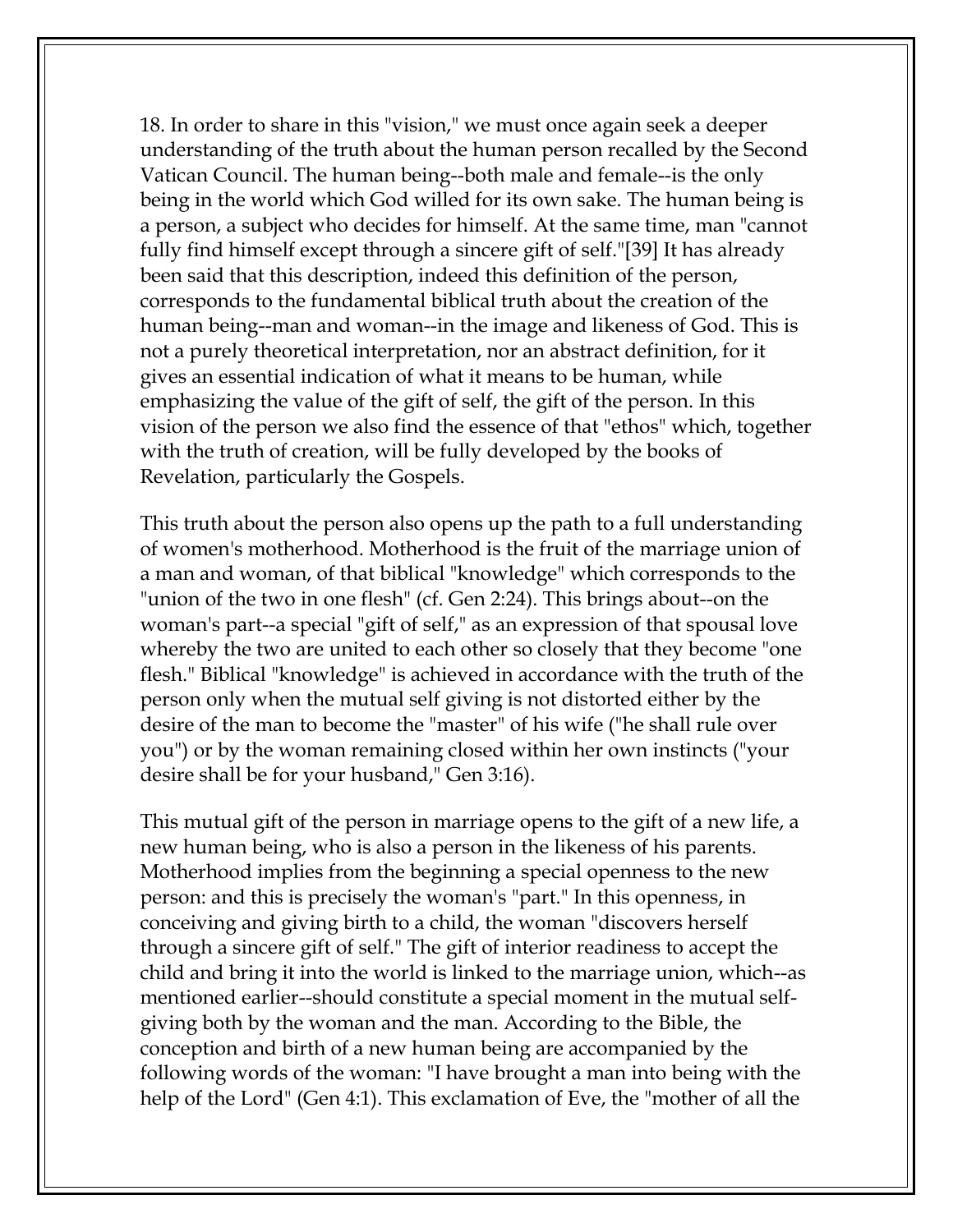living" is repeated every time a new human being comes into the world. It expresses the woman's joy and awareness that she is sharing in the great mystery of eternal generation. The spouses share in the creative power of God!

The woman's motherhood in the period between the baby's conception and birth is a biophysiological and psychological process which is better understood in our days than in the past, and is the subject of many detailed studies. Scientific analysis fully confirms that the very physical constitution of women is naturally disposed to motherhood--conception, pregnancy and giving birth--which is a consequence of the marriage union with the man. At the same time, this also corresponds to the psychophysical structure of women. What the different branches of science have to say on this subject is important and useful, provided that it is not limited to an exclusively biophysiological interpretation of women and of motherhood. Such a "restricted" picture would go hand in hand with a materialistic concept of the human being and of the world. In such a case, what is truly essential would unfortunately be lost. Motherhood as a human fact and phenomenon is fully explained on the basis of the truth about the person. Motherhood is linked to the personal structure of the woman and to the personal dimension of the gift: "I have brought a man into being with the help of the Lord" (Gen 4:1). The Creator grants the parents the gift of a child. On the woman's part, this fact is linked in a special way to "a sincere gift of self." Mary's words at the Annunciation-- "Let it be to me according to your word" signify the woman's readiness for the gift of self and her readiness to accept a new life.

The eternal mystery of generation, which is in God himself, the one and Triune God (cf. Eph 3:14-15), is reflected in the woman's motherhood and in the man's fatherhood. Human parenthood is something shared by both the man and the woman. Even if the woman, out of love for her husband, says: "I have given you a child," her words also mean: "This is our child." Although both of them together are parents of their child, the woman's motherhood constitutes a special 'part" in this shared parenthood, and the most demanding part. Parenthood--even though it belongs to both--is realized much more fully in the woman, especially in the prenatal period. It is the woman who "pays" directly for this shared generation, which literally absorbs the energies of her body and soul. It is therefore necessary that the man be fully aware that in their shared parenthood he owes a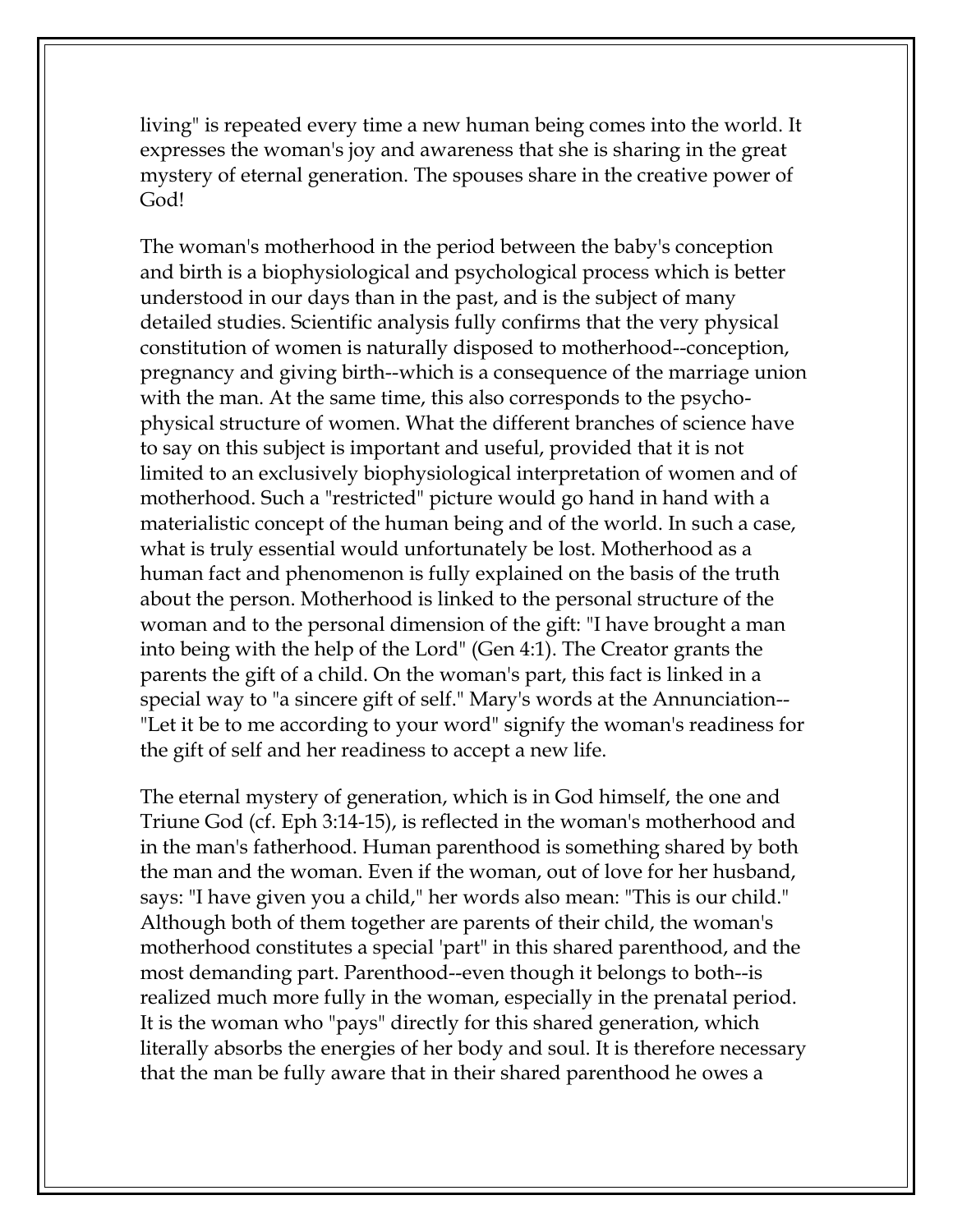special debt to the woman. No program of "equal rights" between women and men is valid unless it takes this fact fully into account.

Motherhood involves a special communion with the mystery of life, as it develops in the woman's womb. The mother is filled with wonder at this mystery of life, and "understands" with unique intuition what is happening inside her. In the light of the "beginning," the mother accepts and loves as a person the child she is carrying in her womb. This unique contact with the new human being developing within her gives rise to an attitude towards human beings--not only towards her own child, but every human being--which profoundly marks the woman's personality. It is commonly thought that women are more capable than men of paying attention to another person, and that motherhood develops this predisposition even more. The man--even with all his sharing in parenthood--always remains "outside" the process of pregnancy and the baby's birth; in many ways he has to learn his own "fatherhood" from the mother. One can say that this is part of the normal human dimension of parenthood, including the stages that follow the birth of the baby, especially the initial period. The child's upbringing, taken as a whole, should include the contribution of both parents: the maternal and paternal contribution. In any event, the mother's contribution is decisive in laying the foundation for a new human personality.

19. Our reflection returns to the biblical exemplar of the "woman" in the Proto-evangelium. The "woman," as mother and first teacher of the human being (education being the spiritual dimension of parenthood), has a specific precedence over the man. Although motherhood, especially in the bio-physical sense, depends upon the man, it places an essential "mark" on the whole personal growth process of new children. Motherhood in the bio-physical sense appears to be passive: the formation process of a new life "takes place" in her, in her body, which is nevertheless profoundly involved in that process. At the same time, motherhood in its personalethical sense expresses a very important creativity on the part of the woman, upon whom the very humanity of the new human being mainly depends. In this sense, too, the woman's motherhood presents a special call and a special challenge to the man and to his fatherhood.

The biblical exemplar of the "woman" finds its culmination in the motherhood of the Mother of God. The words of the Proto-evangelium--"I will put enmity between you and the woman"--find here a fresh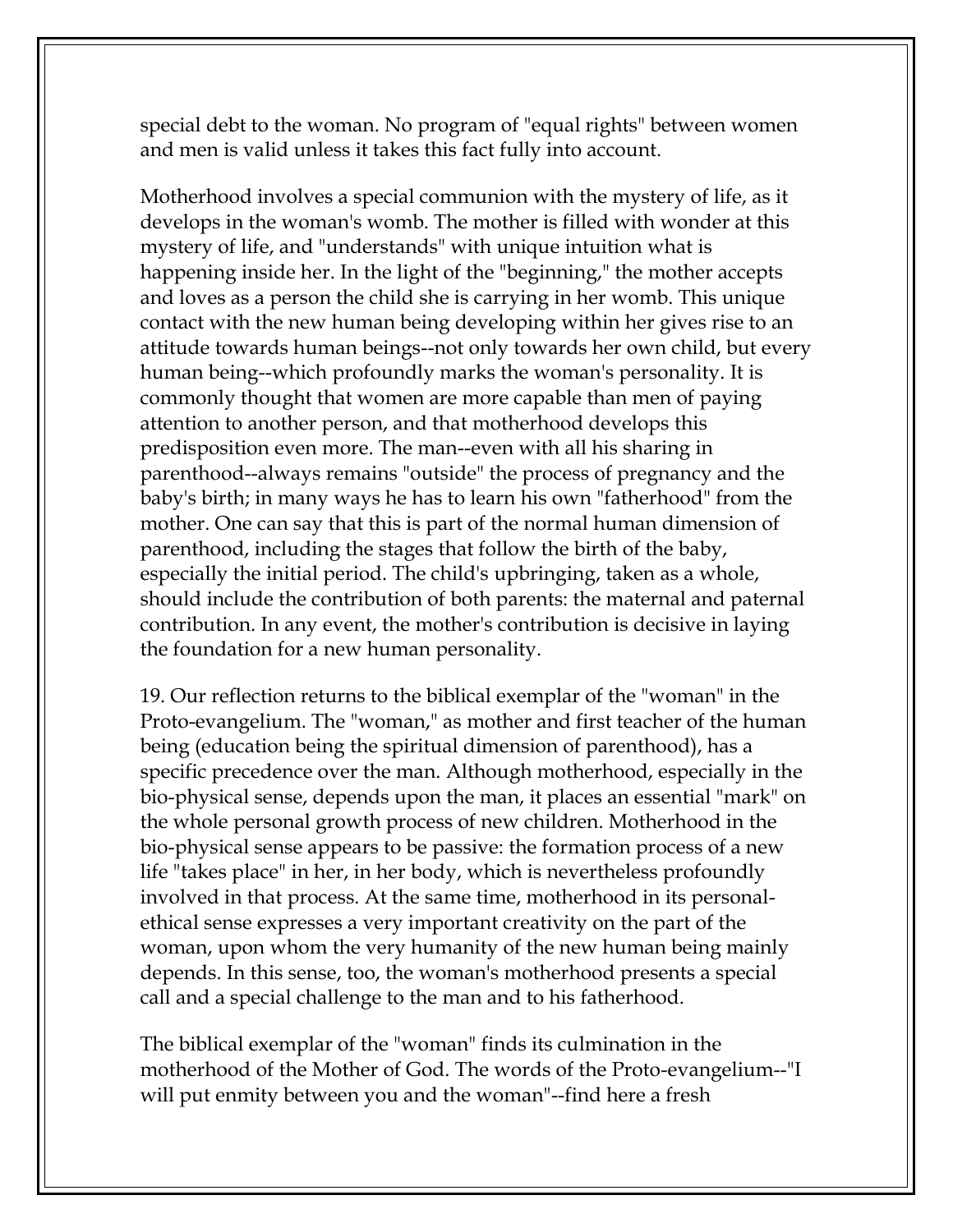confirmation. We see that through Mary--through her maternal "fiat," ("Let it be done to me")--God begins a New Covenant with humanity. This is the eternal and definitive Covenant in Christ, in his body and blood, in his Cross and Resurrection. Precisely because this Covenant is to be fulfilled "in flesh and blood," its beginning is in the Mother. Thanks solely to her and to her virginal and maternal "fiat," the "Son of the Most High" can say to the Father: "A body you have prepared for me. Lo, I have come to do your will, O God" (cf. Heb 10:5, 7).

Motherhood has been introduced into the order of the Covenant that God made with humanity in Jesus Christ. Each and every time that motherhood is repeated in human history, it is always related to the Covenant which God established with the human race through the motherhood of the Mother of God.

Does not Jesus bear witness to this reality when he answers the exclamation of that woman in the crowd who blessed him for Mary's motherhood: "Blessed is the womb that bore you, and the breasts that you sucked!"? Jesus replies: "Blessed rather are those who hear the word of God and keep it" (Lk 11:27-28). Jesus confirms the meaning of motherhood in reference to the body, but at the same time he indicates an even deeper meaning, which is connected with the order of the spirit: it is a sign of the Covenant with God who "is spirit" (Jn 4:24). This is true above all for the motherhood of the Mother of God. The motherhood of every woman, understood in the light of the Gospel, is similarly not only "of flesh and blood": it expresses a profound "listening to the word of the living God" and a readiness to "safeguard" this Word, which is "the word of eternal life' (cf. Jn 6:68). For it is precisely those born of earthly mothers, the sons and daughters of the human race, who receive from the Son of God the power to become "children of God" (Jn 1:12). A dimension of the New Covenant in Christ's blood enters into human parenthood, making it a reality and a task for "new creatures" (cf. 2 Cor 5:17). The history of every human being passes through the threshold of a woman's motherhood; crossing it conditions "the revelation of the children of God" (cf. Rom 8:19).

"When a woman is in travail she has sorrow, because her hour has come; but when she is delivered of the child, she no longer remembers the anguish, for joy that a child is born into the world" (Jn 16:21). The first part of Christ's words refers to the "pangs of childbirth" which belong to the heritage of original sin; at the same time these words indicate the link that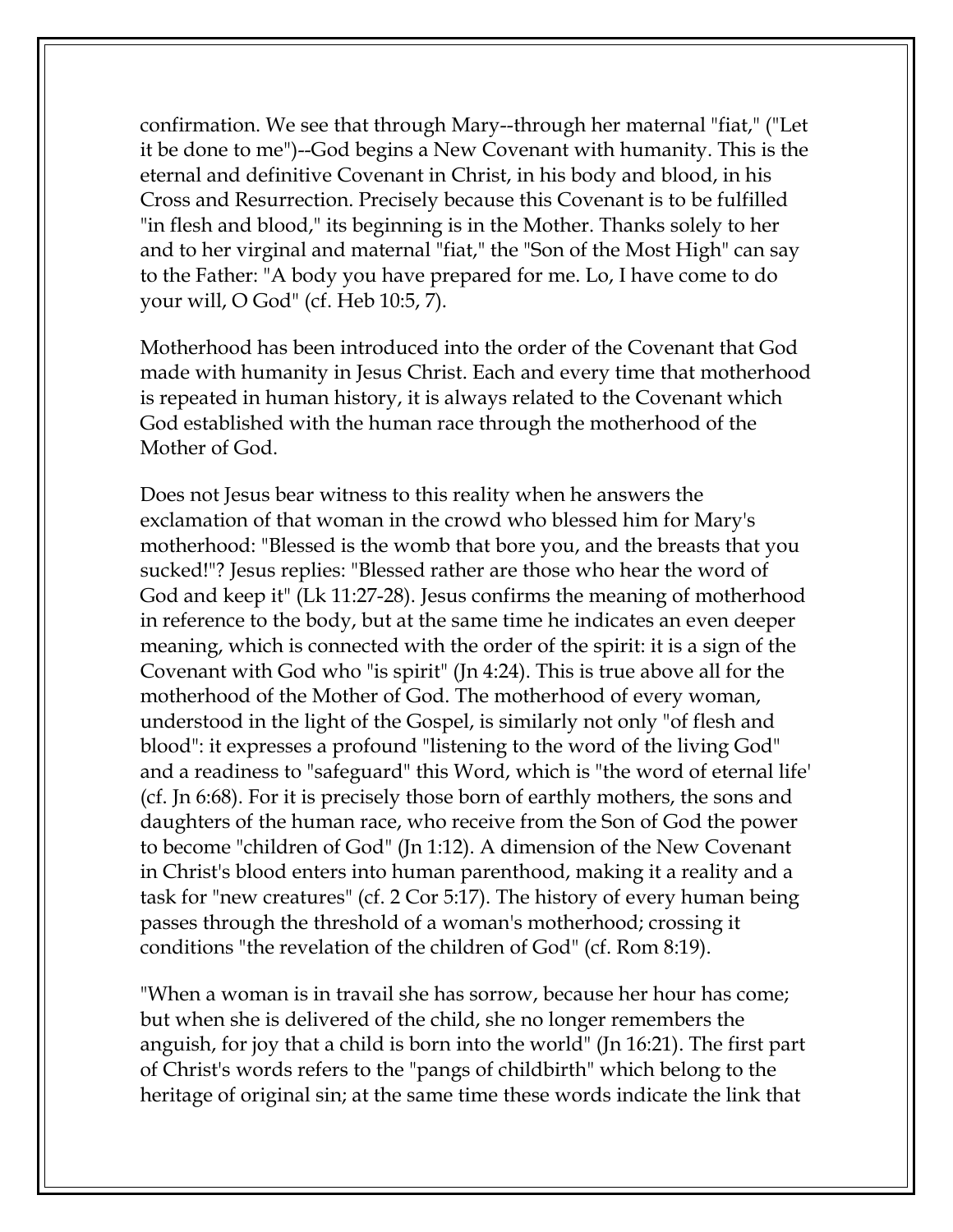exists between the woman's motherhood and the Paschal Mystery. For this mystery also includes the Mother's sorrow at the foot of the Cross--the Mother who through faith shares in the amazing mystery of her Son's "selfemptying": "This is perhaps the deepest 'kenosis' of faith in human history."[40]

As we contemplate this Mother, whose heart "a sword has pierced" (cf. Lk 2:35), our thoughts go to all the suffering women in the world, suffering either physically or morally. In this suffering a woman's sensitivity plays a role, even though she often succeeds in resisting suffering better than a man. It is difficult to enumerate these sufferings; it is difficult to call them all by name. We may recall her maternal care for her children, especially when they fall sick or fall into bad ways; the death of those most dear to her; the loneliness of mothers forgotten by their grown-up children; the loneliness of widows; the sufferings of women who struggle alone to make a living; and women who have been wronged or exploited. Then there are the sufferings of consciences as a result of sin, which has wounded the woman's human or maternal dignity: the wounds of consciences which do not heal easily. With these sufferings too we must place ourselves at the foot of the Cross.

But the words of the Gospel about the woman who suffers when the time comes for her to give birth to her child, immediately afterwards express it is "the joy that a child is born into the world." This joy too is referred to the Paschal Mystery, to the joy which is communicated to the Apostles on the day of Christ's Resurrection: "So you have sorrow now" (these words were said the day before the Passion); "but I will see you again and your hearts will rejoice, and no one will take your joy from you" (Jn 16:22-23).

20. In the teaching of Christ, motherhood is connected with virginity, but also distinct from it. Fundamental to this is Jesus' statement in the conversation on the indissolubility of marriage. Having heard the answer given to the Pharisees, the disciples say to Christ: "If such is the case of a man with his wife, it is not expedient to marry" (Mt 19:10). Independently of the meaning which "it is not expedient" had at that time in the mind of the disciples, Christ takes their mistaken opinion as a starting point for instructing them on the value of celibacy. He distinguishes celibacy which results from natural defects--even though they may have been caused by man--from "celibacy for the sake of the Kingdom of heaven." Christ says, "and there are eunuchs who have made themselves eunuchs for the sake of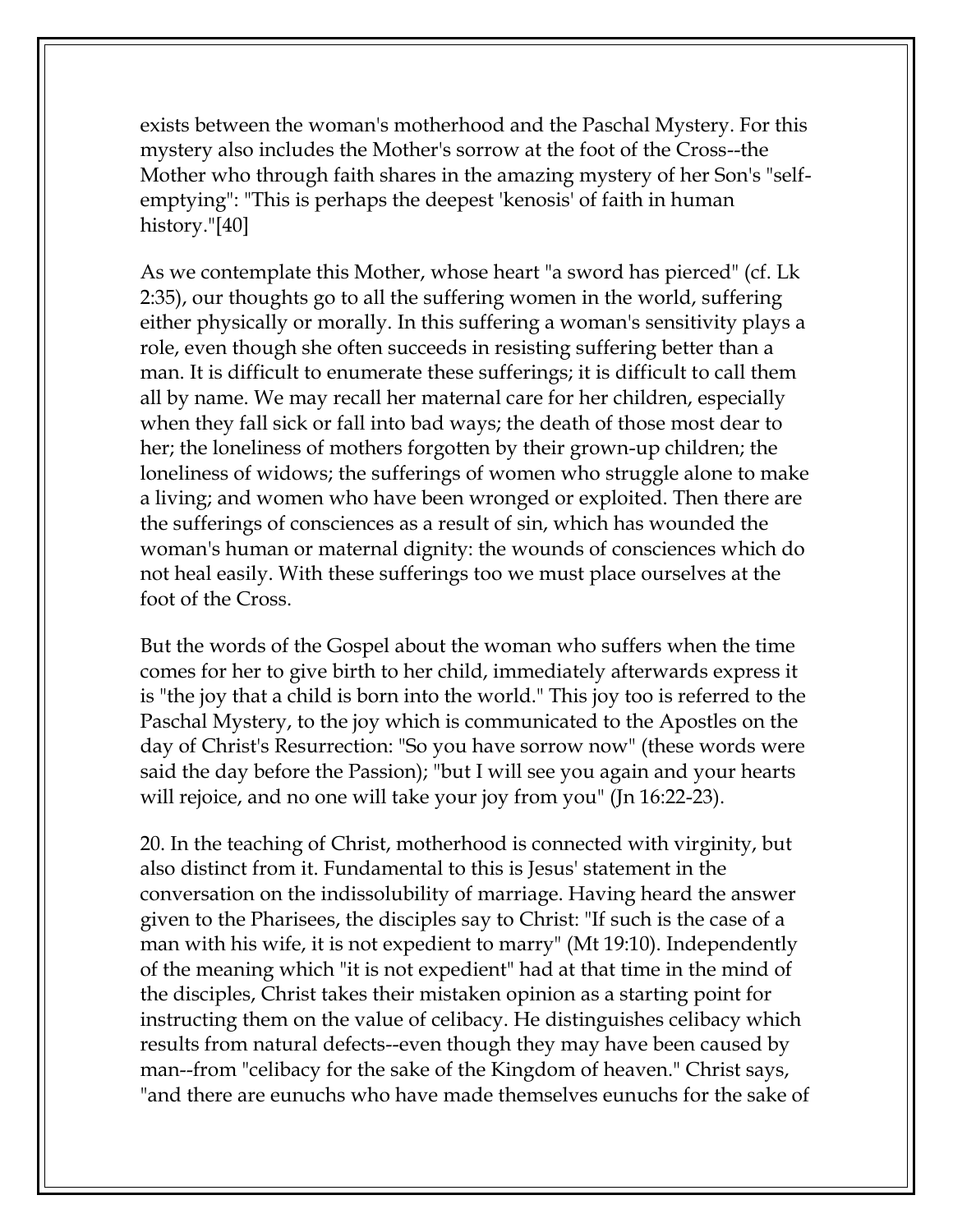the Kingdom of heaven" (Mt 19:12). It is, then, a voluntary celibacy, chosen for the sake of the Kingdom of heaven, in view of man's eschatological vocation to union with God. He then adds: "He who is able to receive this, let him receive it." These words repeat what he had said at the beginning of the discourse on celibacy (cf. Mt 19:11). Consequently, celibacy for the Kingdom of heaven results not only from a free choice on the part of man, but also from a special grace on the part of God, who calls a particular person to live celibacy. While this is a special sign of the Kingdom of God to come, it also serves as a way to devote all the energies of soul and body during one's earthly life exclusively for the sake of the eschatological kingdom.

Jesus' words are the answer to the disciples' question. They are addressed directly to those who put the question: in this case they were men. Nevertheless, Christ's answer, in itself, has a value for men and for women. In this context it indicates the evangelical ideal of virginity, an ideal which constitutes a clear "innovation" with respect to the tradition of the Old Testament. Certainly that tradition was connected in some way with Israel's expectation of the Messiah's coming, especially among the women of Israel from whom he was to be born. In fact, the ideal of celibacy and virginity for the sake of greater closeness to God was not entirely foreign to certain Jewish circles, especially in the period immediately preceding the coming of Jesus. Nevertheless, celibacy for the sake of the Kingdom, or rather virginity, is undeniably an innovation connected with the incarnation of God.

From the moment of Christ's coming, the expectation of the People of God has to be directed to the eschatological Kingdom which is coming and to which he must lead "the new Israel." A new awareness of faith is essential for such a turnabout and change of values. Christ emphasizes this twice: "He who is able to receive this, let him receive it." Only "those to whom it is given" understand it (Mt 19:11). Mary is the first person in whom this new awareness is manifested, for she asks the Angel: "How can this be, since I have no husband?" (Lk 1:34) Even though she is "betrothed to a man whose name was Joseph" (cf. Lk 1:27), she is firm in her resolve to remain a virgin. The motherhood which is accomplished in her comes exclusively from the "power of the Most High," and is the result of the Holy Spirit's coming down upon her (cf. Lk 1:35). This divine motherhood, therefore, is an altogether unforeseen response to the human expectation of women in Israel; it comes to Mary as a gift from God himself. This gift is the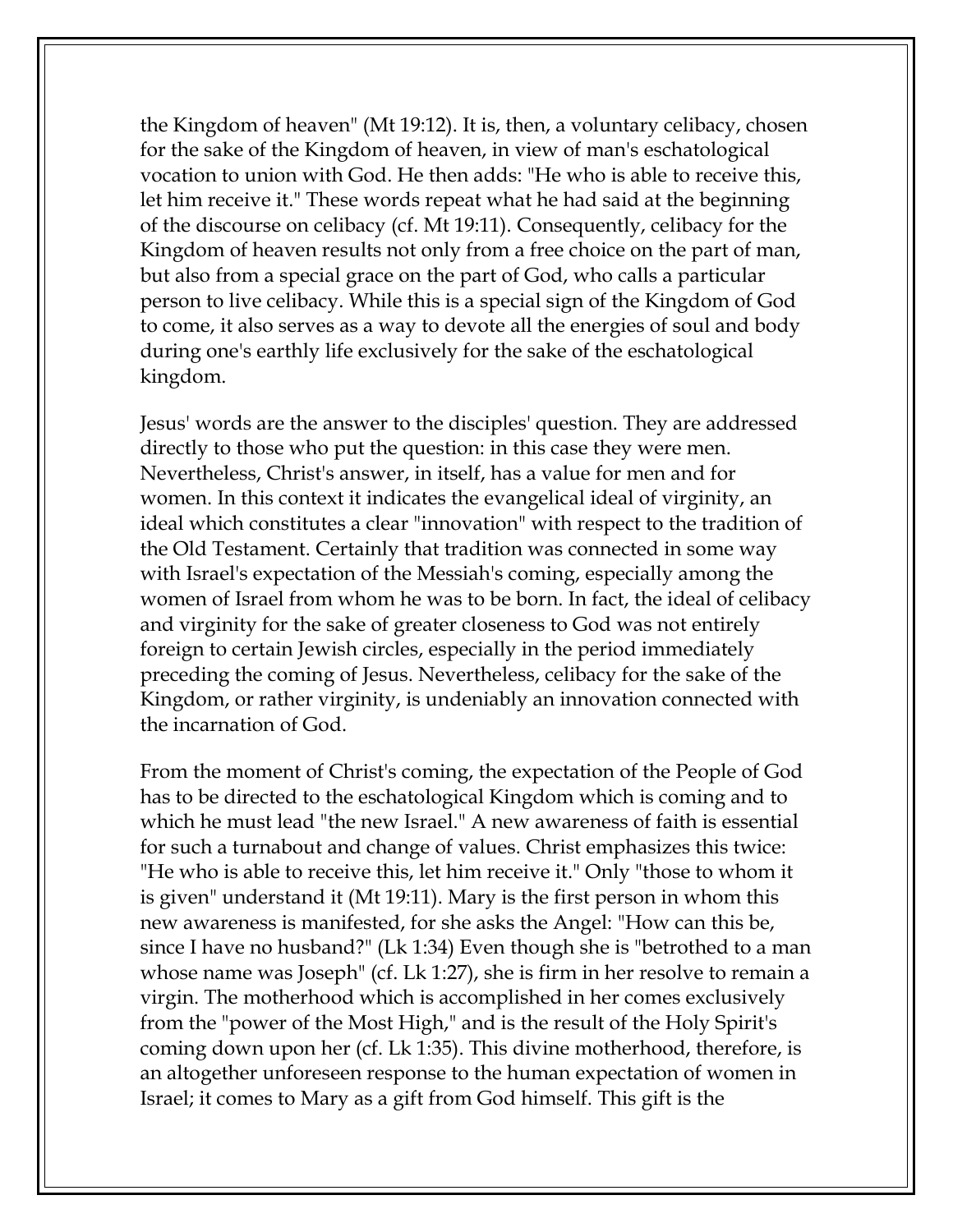beginning and the prototype of a new expectation on the part of all. It measures up to the Eternal Covenant, to God's new and definitive promise: it is a sign of eschatological hope.

On the basis of the Gospel, the meaning of virginity was developed and better understood as a vocation for women too, one in which their dignity, like that of the Virgin of Nazareth, finds confirmation. The Gospel puts forward the ideal of the consecration of the person, that is, the person's exclusive dedication to God by virtue of the evangelical counsels: in particular, chastity, poverty and obedience. Their perfect incarnation is Jesus Christ himself. Whoever wishes to follow him in a radical way chooses to live according to these counsels. They are distinct from the commandments and show the Christian the radical way of the Gospel. From the very beginning of Christianity men and women have set out on this path, since the evangelical ideal is addressed to human beings without any distinction of sex.

In this wider context, virginity has to be considered also as a path for women, a path on which they realize their womanhood in a way different from marriage. In order to understand this path, it is necessary to refer once more to the fundamental idea of Christian anthropology. By freely choosing virginity, women confirm themselves as persons, as beings whom the Creator from the beginning has willed for their own sake.[41] At the same time they realize the personal value of their own femininity by becoming "a sincere gift" for God who has revealed himself in Christ, a gift for Christ, the Redeemer of humanity and the Spouse of souls: a "spousal" gift. One cannot correctly understand virginity--a woman's consecration in virginity--without referring to spousal love. It is through this kind of love that a person becomes a gift for the other.[42] Moreover, a man's consecration in priestly celibacy or in the religious state is to be understood analogously.

The naturally spousal predisposition of the feminine personality finds a response in virginity understood in this way. Women, called from the very "beginning" to be loved and to love, in a vocation to virginity find Christ first of all as the Redeemer who "loved until the end" through his total gift of self; and they respond to this gift with a "sincere gift" of their whole lives. They thus give themselves to the divine Spouse, and this personal gift tends to union, which is properly spiritual in character. Through the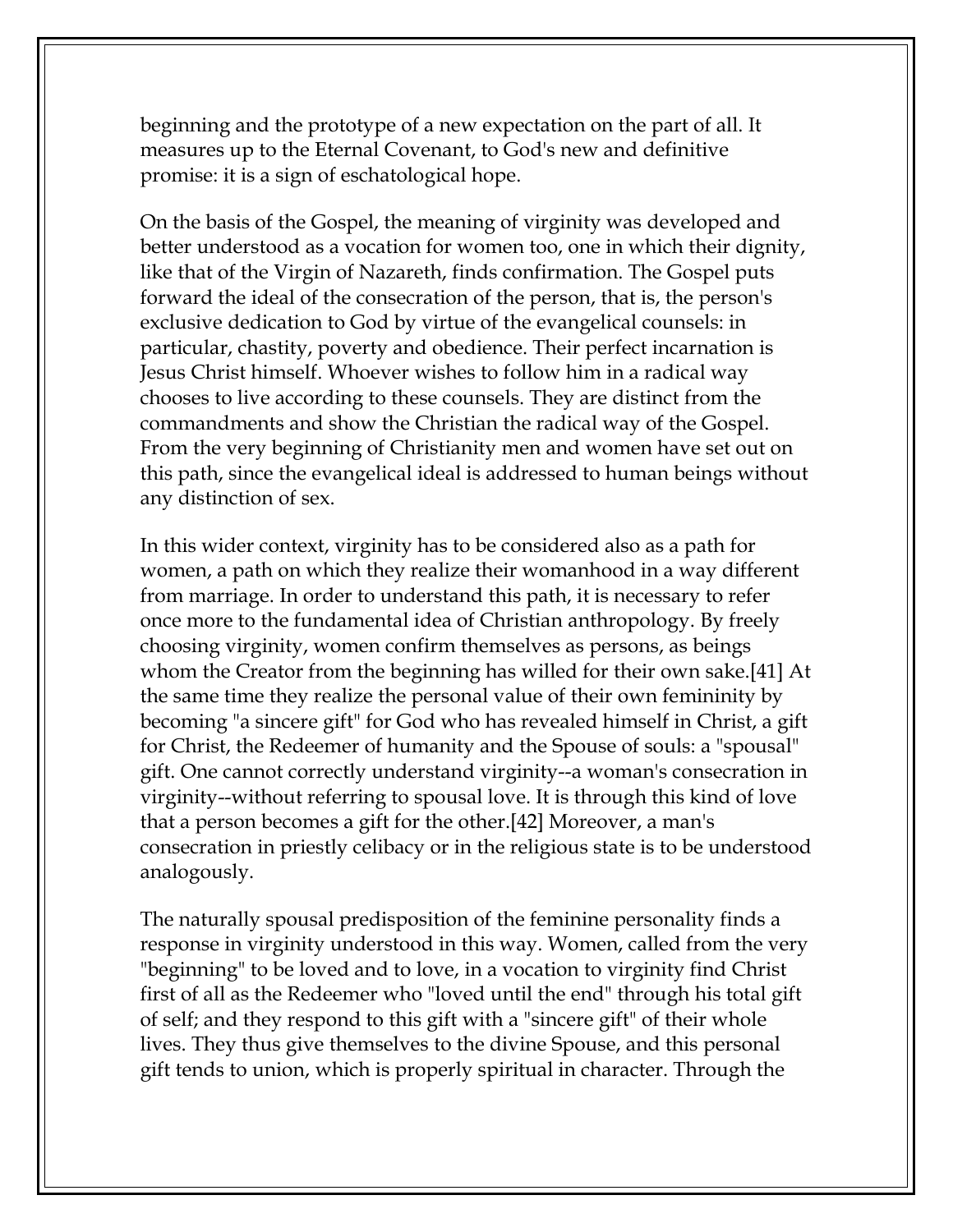Holy Spirit's action a woman becomes "one spirit" with Christ the Spouse (cf. 1 Cor 6:17).

This is the evangelical ideal of virginity, in which both the dignity and the vocation of women are realized in a special way. In virginity thus understood the so-called radicalism of the Gospel finds expression: "Leave everything and follow Christ" (cf. Mt 19:27). This cannot be compared to remaining simply unmarried or single, because virginity is not restricted to a mere "no," but contains a profound "yes" in the spousal order: the gift of self for love in a total and undivided manner.

21. Virginity according to the Gospel means renouncing marriage and thus physical motherhood. Nevertheless, the renunciation of this kind of motherhood, a renunciation that can involve great sacrifice for a woman, makes possible a different kind of motherhood: motherhood "according to the Spirit" (cf. Rom 8:4). For virginity does not deprive a woman of her prerogatives. Spiritual motherhood takes on many different forms. In the life of consecrated women, for example, who live according to the charism and the rules of the various Apostolic Institutes, it can express itself as concern for people, especially the most needy: the sick, the handicapped, the abandoned, orphans, the elderly, children, young people, the imprisoned and, in general, people on the margins of society. In this way a consecrated woman finds her Spouse, different and the same in each and every person, according to his very words: "As you did it to one of the least of these my brethren, you did it to me" (Mt 25:40).

Spousal love always involves a special readiness to be poured out for the sake of those who come within one's range of activity. In marriage this readiness, even though open to all, consists mainly in the love that parents give to their children. In virginity this readiness is open to all people, who are embraced by the love of Christ the Spouse.

Spousal love--with its maternal potential hidden in the heart of the woman as a virginal bride--when joined to Christ, the Redeemer of each and every person, is also predisposed to being open to each and every person. This is confirmed in the religious communities of apostolic life, and in a different way in communities of contemplative life, or the cloister. There exist still other forms of a vocation to virginity for the sake of the Kingdom; for example, the Secular Institutes, or the communities of consecrated persons which flourish within movements, groups and associations. In all of these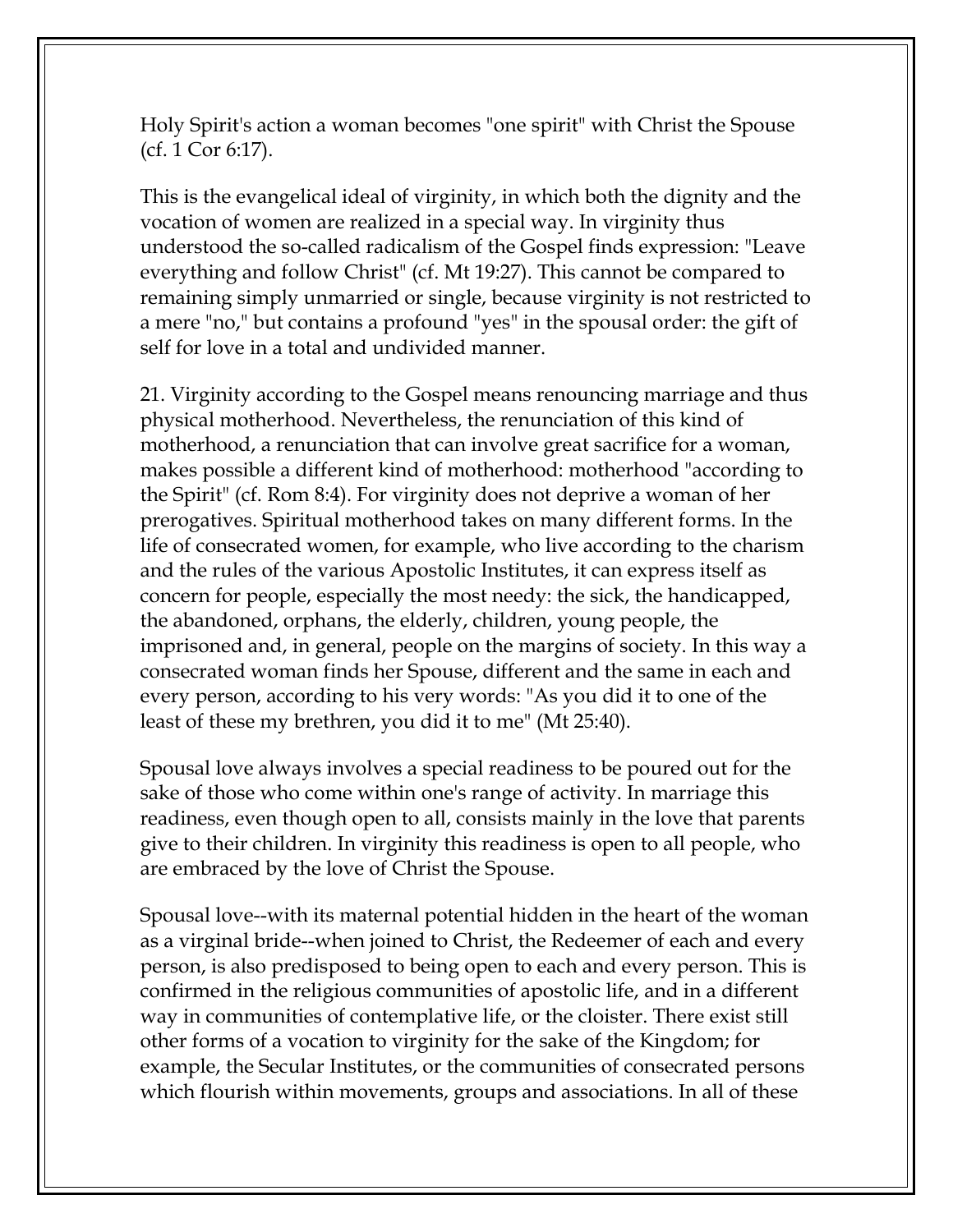the same truth about the spiritual motherhood of virgins is confirmed in various ways. However, it is not only a matter of communal forms but also of non-communal forms. In brief, virginity as a woman's vocation is always the vocation of a person--of a unique, individual person. Therefore the spiritual motherhood which makes itself felt in this vocation is also profoundly personal.

This is also the basis of a specific convergence between the virginity of the unmarried woman and the motherhood of the married woman. This convergence moves not only from motherhood towards virginity, as emphasized above; it also moves from virginity towards marriage, the form of woman's vocation in which she becomes a mother by giving birth to her children. The starting point of this second analogy is the meaning of marriage. A woman is "married" either through the sacrament of marriage or spiritually through marriage to Christ. In both cases marriage signifies the "sincere gift of the person" of the bride to the groom. In this way, one can say that the profile of marriage is found spiritually in virginity. And does not physical motherhood also have to be a spiritual motherhood, in order to respond to the whole truth about the human being who is a unity of body and spirit? Thus there exist many reasons for discerning in these two different paths--the two different vocations of women--a profound complementarity, and even a profound union within a person's being.

22. The Gospel reveals and enables us to understand precisely this mode of being of the human person. The Gospel helps every woman and every man to live it and thus attain fulfillment. There exists a total equality with respect to the gifts of the Holy Spirit, with respect to the "mighty works of God" (Acts 2:11). Moreover, it is precisely in the face of the "mighty works of God" that St. Paul, as a man, feels the need to refer to what is essentially feminine in order to express the truth about his own apostolic service. This is exactly what Paul of Tarsus does when he addresses the Galatians with the words: "My little children, with whom I am again in travail" (Gal 4:19). In the First Letter to the Corinthians (7:38), St. Paul proclaims the superiority of virginity over marriage, which is a constant teaching of the Church in accordance with the spirit of Christ's words recorded in the Gospel of Matthew (19:10-12); he does so without in any way obscuring the importance of physical and spiritual motherhood. Indeed in order to illustrate the Church's fundamental mission, he finds nothing better than the reference to motherhood.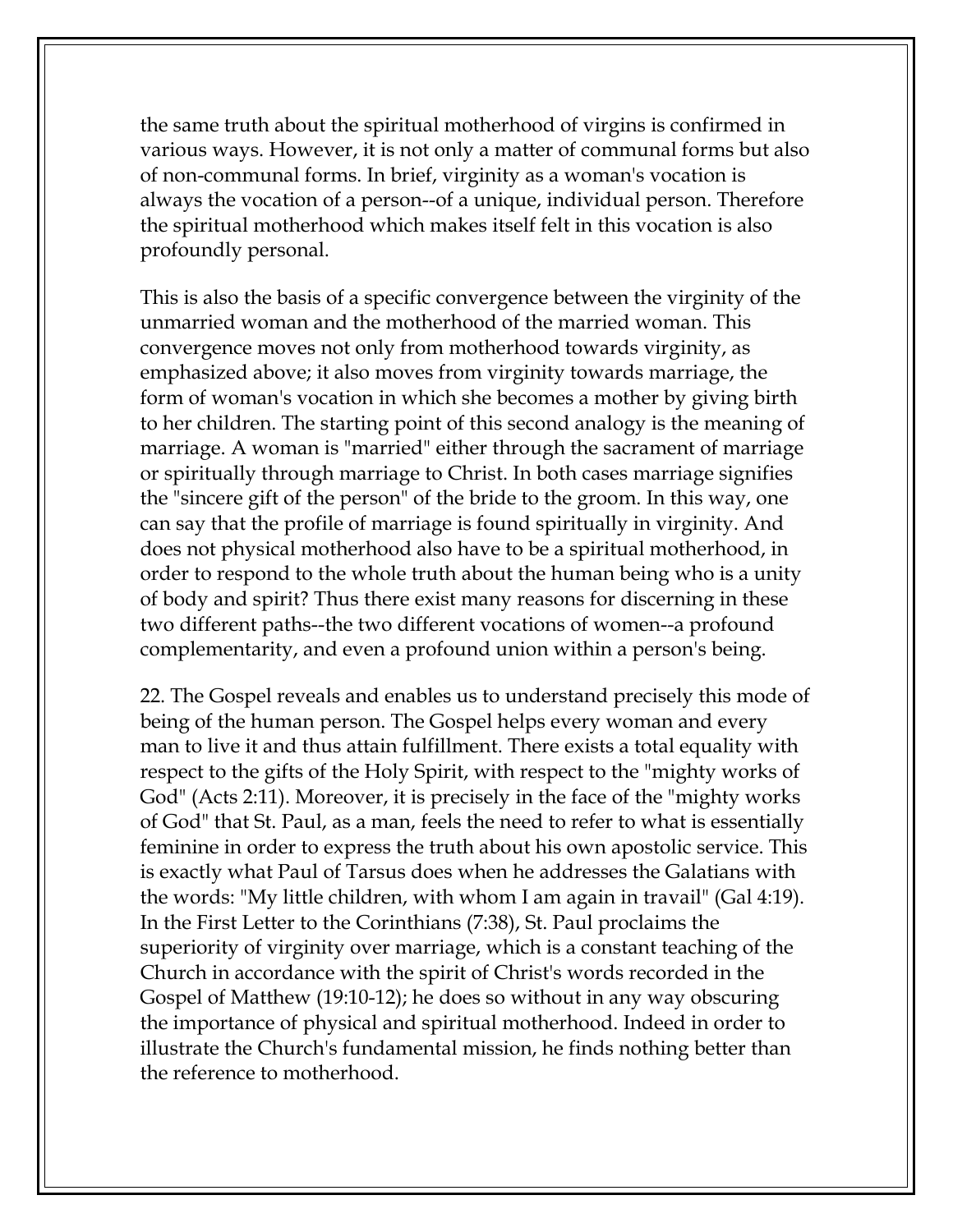The same analogy--and the same truth--are present in the Dogmatic Constitution on the Church. Mary is the figure" of the Church[43]: "For in the mystery of the Church, herself rightly called mother and virgin, the Blessed Virgin came first as an eminent and singular exemplar of both virginity and motherhood.... The Son whom she brought forth is he whom God placed as the firstborn among many brethren (cf. Rom 8:29), namely, among the faithful. In their birth and development she cooperates with a maternal love."[44] "Moreover, contemplating Mary's mysterious sanctity, imitating her charity, and faithfully fulfilling the Father's will, the Church herself becomes a mother by accepting God's word in faith. For by her preaching and by baptism she brings forth to a new and immortal life children who are conceived by the Holy Spirit and born of God."[45] This is motherhood "according to the Spirit" with regard to the sons and daughters of the human race. And this motherhood--as already mentioned--becomes the woman's "role" also in virginity. "The Church herself is a virgin, who keeps whole and pure the fidelity she has pledged to her Spouse."[46] This is most perfectly fulfilled in Mary.

The Church, therefore, "imitating the Mother of her Lord, and by the power of the Holy Spirit,...preserves with virginal purity an integral faith, a firm hope, and a sincere charity."[47]

The Council has confirmed that, unless one looks to the Mother of God, it is impossible to understand the mystery of the Church, her reality, her essential vitality. Indirectly we find here a reference to the biblical exemplar of the "woman" which is already clearly outlined in the description of the "beginning" (cf. Gen 3:15) and which proceeds from creation, through sin to the Redemption. In this way there is a confirmation of the profound union between what is human and what constitutes the divine economy of salvation in human history. The Bible convinces us of the fact that one can have no adequate hermeneutic of man, or of what is "human," without appropriate reference to what is "feminine." There is an analogy in God's salvific economy: if we wish to understand it fully in relation to the whole of human history, we cannot omit, in the perspective of our faith, the mystery of "woman": virginmother-spouse.

23. Of fundamental importance here are the words of the Letter to the Ephesians: "Husbands, love your wives, as Christ loved the Church and gave himself up for her, that he might sanctify her, having cleansed her by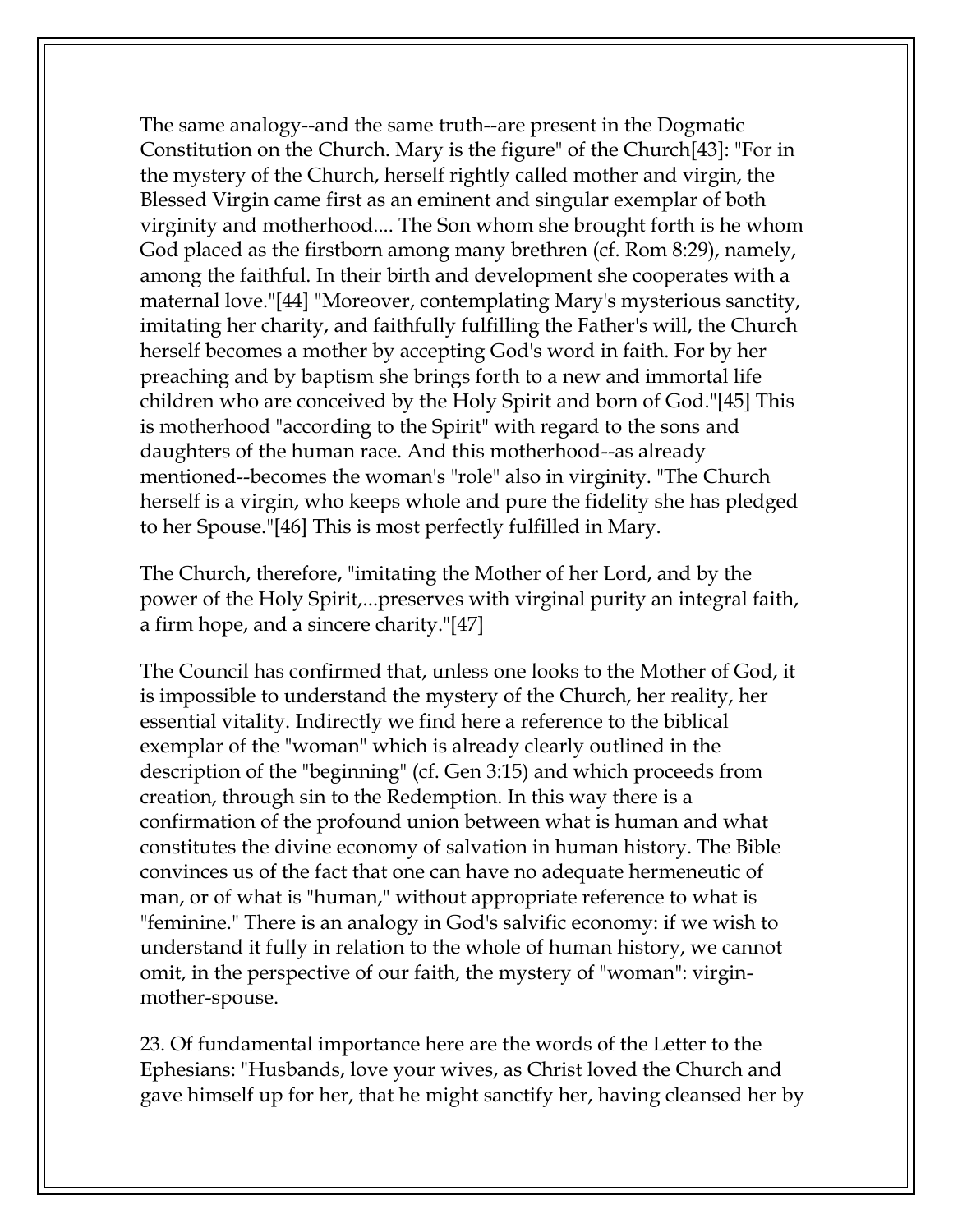the washing of water with the word, that he might present the Church to himself in splendor, without spot or wrinkle or any such thing, that she might be holy and without blemish. Even so husbands should love their wives as their own bodies. He who loves his wife loves himself. For no man ever hates his own flesh, but nourishes and cherishes it, as Christ does the Church, because we are members of his body. 'For this reason a man shall leave his father and mother and be joined to his wife, and the two shall become one flesh.' This mystery is a profound one, and I am saying that it refers to Christ and the Church" (5:25-32).

In this Letter the author expresses the truth about the Church as the bride of Christ, and also indicates how this truth is rooted in the biblical reality of the creation of the human being as male and female. Created in the image and likeness of God as a "unity of the two," both have been called to a spousal love. Following the description of creation in the Book of Genesis (2:18-25), one can also say that this fundamental call appears in the creation of woman, and is inscribed by the Creator in the institution of marriage, which, according to Genesis 2:24, has the character of a union of persons ("communio personarum") from the very beginning. Although not directly, the very description of the "beginning" (cf. Gen 1:27; 2:24) shows that the whole "ethos" of mutual relations between men and women has to correspond to the personal truth of their being.

All this has already been considered. The Letter to the Ephesians once again confirms this truth, while at the same time comparing the spousal character of the love between man and woman to the mystery of Christ and of the Church. Christ is the Bridegroom of the Church-- the Church is the Bride of Christ. This analogy is not without precedent; it transfers to the New Testament what was already contained in the Old Testament, especially in the prophets Hosea, Jeremiah, Ezekiel and Isaiah.[48] The respective passages deserve a separate analysis. Here we will cite only one text. This is how God speaks to his Chosen People through the Prophet: "Fear not, for you will not be ashamed; be not confounded, for you will not be put to shame; for you will forget the shame of your youth, and the reproach of your widowhood you will remember no more. For your Maker is your husband, the Lord of hosts is his name; and the Holy One of Israel is your Redeemer, the God of the whole earth he is called.

For the Lord has called you like a wife forsaken and grieved in spirit, like a wife of youth when she is cast off, says your God. For a brief moment I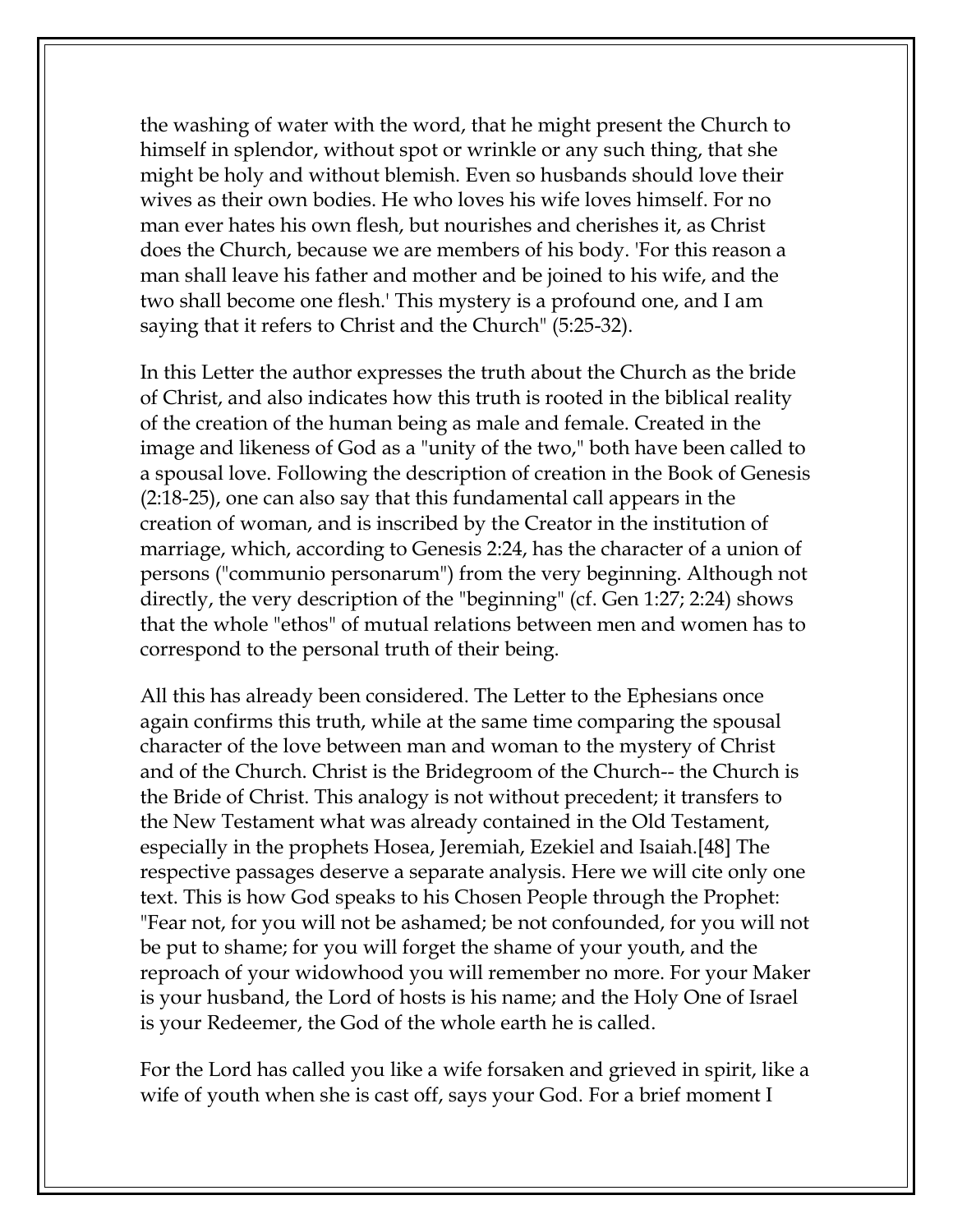forsook you, but with great compassion I will gather you. In overflowing wrath for a moment I hid my face from you, but with everlasting love I will have compassion on you, says the Lord, your Redeemer....For the mountains may depart and the hills be removed, but my steadfast love shall not depart from you, and my covenant of peace shall not be removed, says the Lord, who has compassion on you" (Is 54:4-8, 10) .

Since the human being--man and woman--has been created in God's image and likeness, God can speak about himself through the lips of the Prophet using language which is essentially human. In the text of Isaiah quoted above, the expression of God's love is "human," but the love itself is divine. Since it is God's love, its spousal character is properly divine, even though it is expressed by the analogy of a man's love for a woman. The womanbride is Israel, God's Chosen People, and this choice originates exclusively in God's gratuitous love. It is precisely this love which explains the Covenant, a Covenant often presented as a marriage covenant which God always renews with his Chosen People. On the part of God the Covenant is a lasting "commitment"; he remains faithful to his spousal love even if the bride often shows herself to be unfaithful.

This image of spousal love, together with the figure of the divine Bridegroom--a very clear image in the texts of the Prophets--finds crowning confirmation in the Letter to the Ephesians (5:23-32). Christ is greeted as the bridegroom by John the Baptist (cf. Jn 3:27-29). Indeed Christ applies to himself this comparison drawn from the Prophets (cf. Mk 2:19-20). The Apostle Paul, who is a bearer of the Old Testament heritage, writes to the Corinthians: "I feel a divine jealousy for you, for I betrothed you to Christ to present you as a pure bride to her one husband" (2 Cor 11:2). But the fullest expression of the truth about Christ the Redeemer's love, according to the analogy of spousal love in marriage, is found in the Letter to the Ephesians: "Christ loved the Church and gave himself up for her" (5:25), thereby fully confirming the fact that the Church is the bride of Christ: "The Holy One of Israel is your Redeemer" (Is 54:5). In St. Paul's text the analogy of the spousal relationship moves simultaneously in two directions which make up the whole of the "great mystery" ("sacramentum magnum"). The covenant proper to spouses "explains" the spousal character of the union of Christ with the Church, and in its turn this union, as a "great sacrament," determines the sacramentality of marriage as a holy covenant between the two spouses, man and woman. Reading this rich and complex passage, which taken as a whole is a great analogy, we must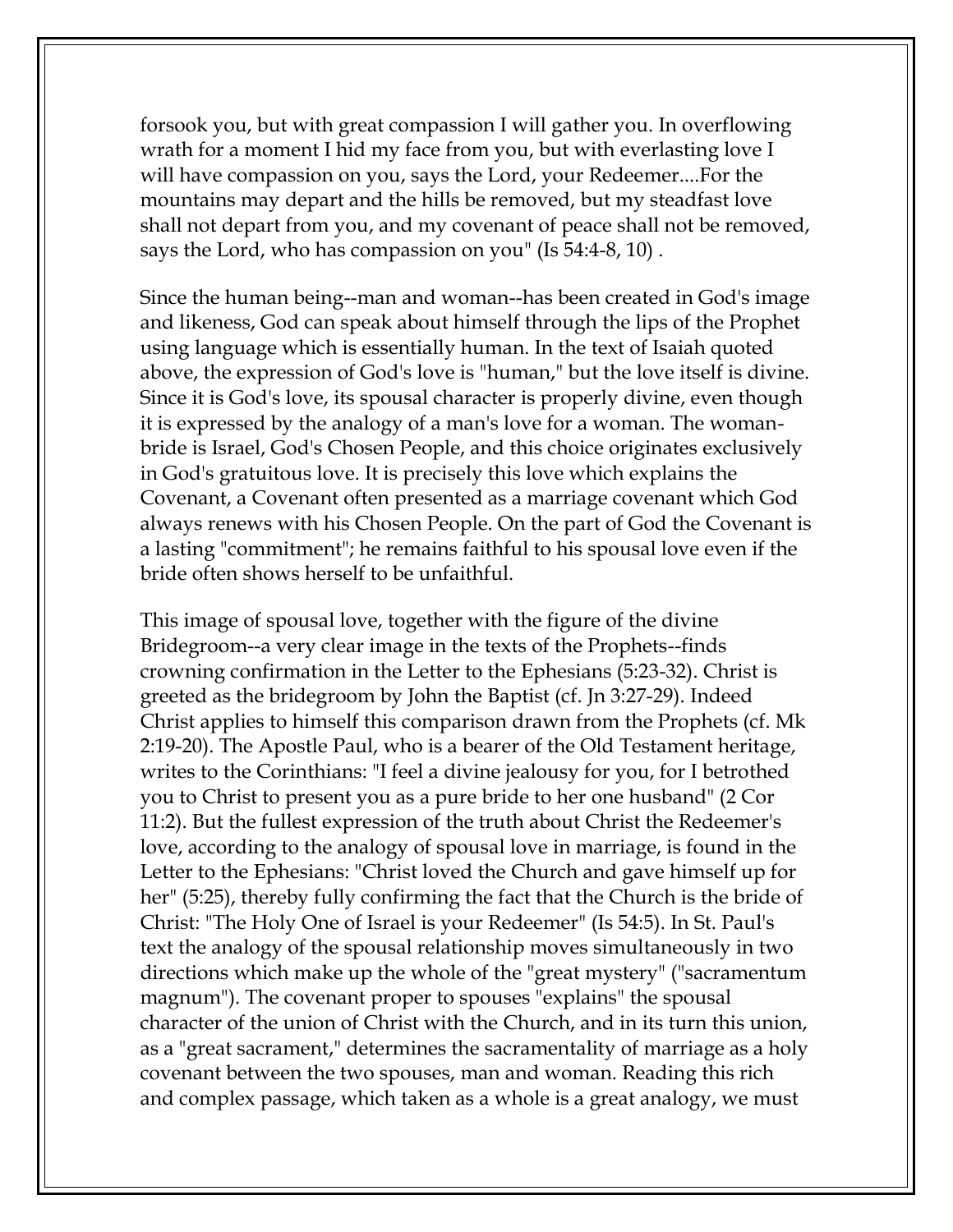distinguish that element which expresses the human reality of interpersonal relations from that which expresses in symbolic language the "great mystery" which is divine.

24. The text is addressed to the spouses as real women and men. It reminds them of the "ethos" of spousal love which goes back to the divine institution of marriage from the "beginning." Corresponding to the truth of this institution is the exhortation: "Husbands, love your wives," love them because of that special and unique bond whereby in marriage a man and a woman become "one flesh" (Gen 2:24; Eph 5:31). In this love there is a fundamental affirmation of the woman as a person. This affirmation makes it possible for the female personality to develop fully and be enriched. This is precisely the way Christ acts as the bridegroom of the Church; he desires that she be "in splendor, without spot or wrinkle" (Eph 5:27). One can say that this fully captures the whole "style" of Christ in dealing with women. Husbands should make their own the elements of this style in regard to their wives; analogously, all men should do the same in regard to women in every situation. In this way both men and women bring about "the sincere gift of self."

The author of the Letter to the Ephesians sees no contradiction between an exhortation formulated in this way and the words: "Wives, be subject to your husbands, as to the Lord. For the husband is the head of the wife" (5:22-23). The author knows that this way of speaking, so profoundly rooted in the customs and religious tradition of the time, is to be understood and carried out in a new way: as a "mutual subjection out of reverence for Christ" (cf. Eph 5:21). This is especially true because the husband is called the "head" of the wife as Christ is the head of the Church; he is so in order to give "himself up for her" (Eph 5:25), and giving himself up for her means giving up even his own life. However, whereas in the relationship between Christ and the Church the subjection is only on the part of the Church, in the relationship between husband and wife the "subjection" is not one-sided but mutual.

In relation to the "old" this is evidently something "new": it is an innovation of the Gospel. We find various passages in which the apostolic writings express this innovation, even though they also communicate what is "old": what is rooted in the religious tradition of Israel, in its way of understanding and explaining the sacred texts, as for example the second chapter of the Book of Genesis.[49]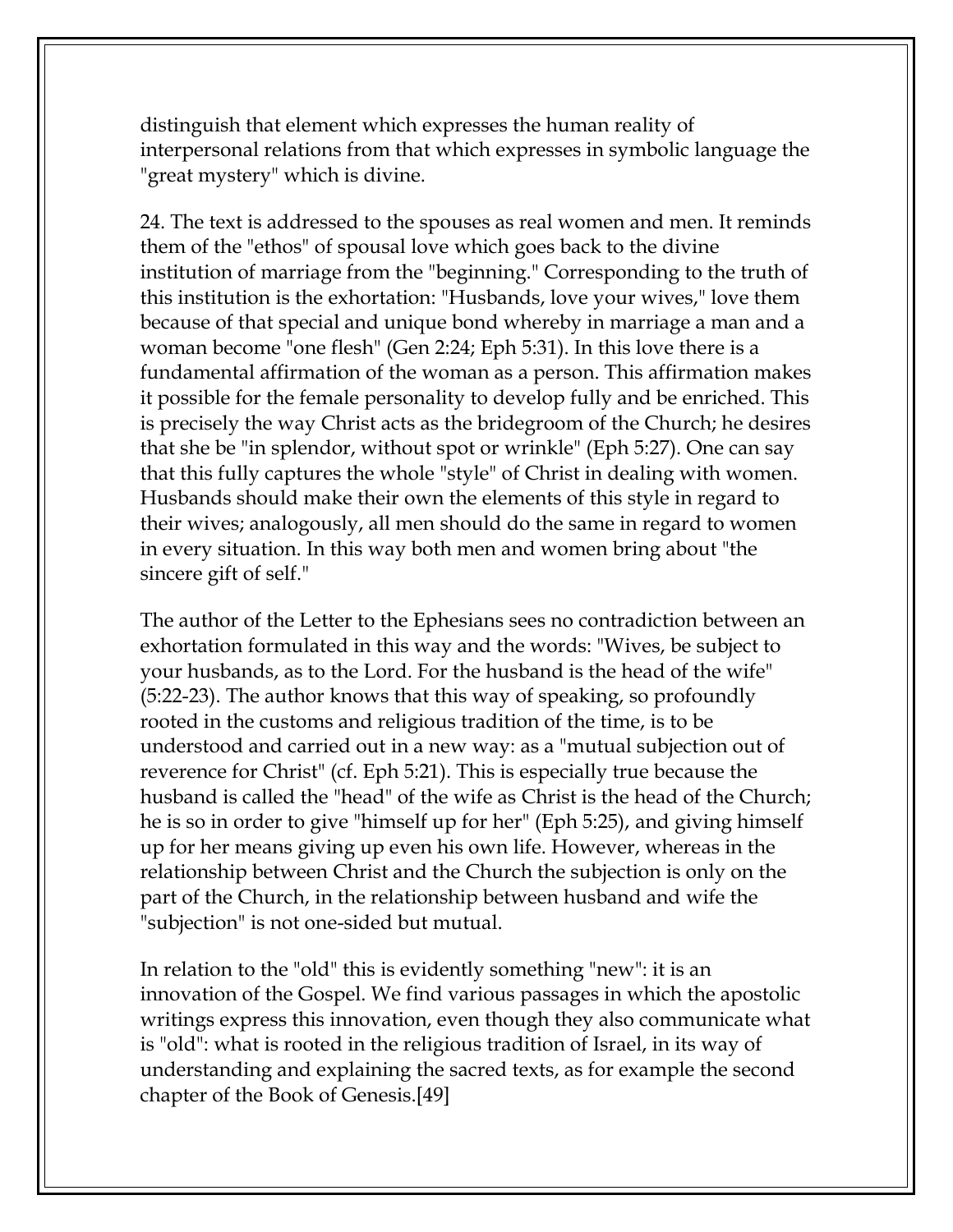The apostolic letters are addressed to people living in an environment marked by that same traditional way of thinking and acting. The "innovation" of Christ is a fact: it constitutes the unambiguous content of the evangelical message and is the result of the Redemption. However, the awareness that in marriage there is mutual "subjection of the spouses out of reverence for Christ," and not just that of the wife to the husband, must gradually establish itself in hearts, consciences, behavior and customs. This is a call which from that time onwards does not cease to challenge succeeding generations; it is a call which people have to accept ever anew. St. Paul not only wrote: "In Christ Jesus...there is no more man or woman," but also wrote: "There is no more slave or freeman." Yet how many generations were needed for such a principle to be realized in the history of humanity through the abolition of slavery! And what is one to say of the many forms of slavery to which individuals and peoples are subjected, which have not yet disappeared from history?

But the challenge presented by the "ethos" of the Redemption is clear and definitive. All the reasons in favor of the "subjection" of woman to man in marriage must be understood in the sense of a "mutual subjection" of both "out of reverence for Christ." The measure of true spousal love finds its deepest source in Christ, who is the Bridegroom of the Church, his Bride.

25. In the Letter to the Ephesians we encounter a second dimension of the analogy which, taken as a whole, serves to reveal the "great mystery." This is a symbolic dimension. If God's love for the human person, for the Chosen People of Israel, is presented by the Prophets as the love of the bridegroom for the bride, such an analogy expresses the "spousal" quality and the divine and non-human character of God's love: "For your Maker is your husband...the God of the whole earth he is called" (Is 54:5). The same can also be said of the spousal love of Christ the Redeemer: "For God so loved the world that he gave his only son" (Jn 3:16). It is a matter, therefore, of God's love expressed by means of the Redemption accomplished by Christ. According to St. Paul's Letter, this love is "like" the spousal love of human spouses, but naturally it is not "the same." For the analogy implies a likeness, while at the same time leaving ample room for non-likeness.

This is easily seen in regard to the person of the "bride." According to the Letter to the Ephesians, the bride is the Church, just as for the Prophets the bride was Israel. She is therefore a collective subject and not an individual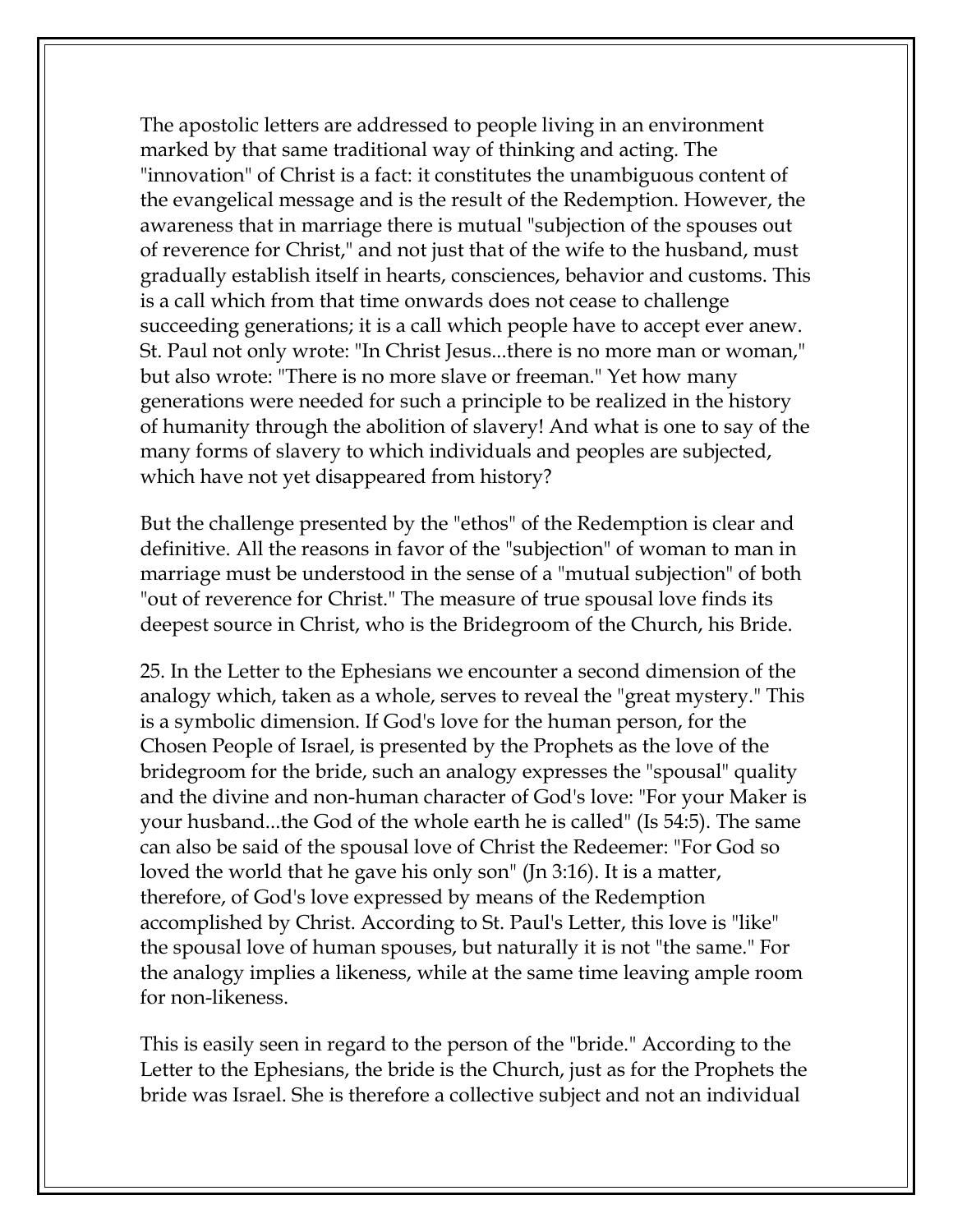person. This collective subject is the People of God, a community made up of many persons, both women and men. "Christ has loved the Church" precisely as a community, as the People of God. At the same time, in this Church, which in the same passage is also called his "body" (cf. Eph 5:23), he has loved every individual person. For Christ has redeemed all without exception, every man and woman. It is precisely this love of God which is expressed in the Redemption; the spousal character of this love reaches completion in the history of humanity and of the world.

Christ has entered this history and remains in it as the Bridegroom who "has given himself." "To give" means "to become a sincere gift" in the most complete and radical way: "Greater love has no man than this" (Jn 15:13). According to this conception, all human beings--both women and men- are called through the Church, to be the "Bride" of Christ, the Redeemer of the world. In this way "being the bride," and thus the "feminine" element, becomes a symbol of all that is "human," according to the words of Paul: "There is neither male nor female; for you are all one in Christ Jesus" (Gal 3:28).

From a linguistic viewpoint we can say that the analogy of spousal love found in the Letter to the Ephesians links what is "masculine" to what is "feminine," since, as members of the Church, men too are included in the concept of "Bride." This should not surprise us, for St. Paul, in order to express his mission in Christ and in the Church, speaks of the "little children with whom he is again in travail" (cf. Gal 4:19). In the sphere of what is "human"--of what is humanly personal--"masculinity" and "femininity" are distinct, yet at the same time they complete and explain each other. This is also present in the great analogy of the "Bride" in the Letter to the Ephesians. In the Church every human being--male and female--is the "Bride," in that he or she accepts the gift of the love of Christ the Redeemer, and seeks to respond to it with the gift of his or her own person.

Christ is the Bridegroom. This expresses the truth about the love of God who "first loved us" (cf. 1 Jn 4:19) and who, with the gift generated by this spousal love for man, has exceeded all human expectations: "He loved them to the end" (Jn 13:1). The Bridegroom--the Son consubstantial with the Father as God--became the Son of Mary; he became the "son of man," true man, a male. The symbol of the Bridegroom is masculine. This masculine symbol represents the human aspect of the divine love which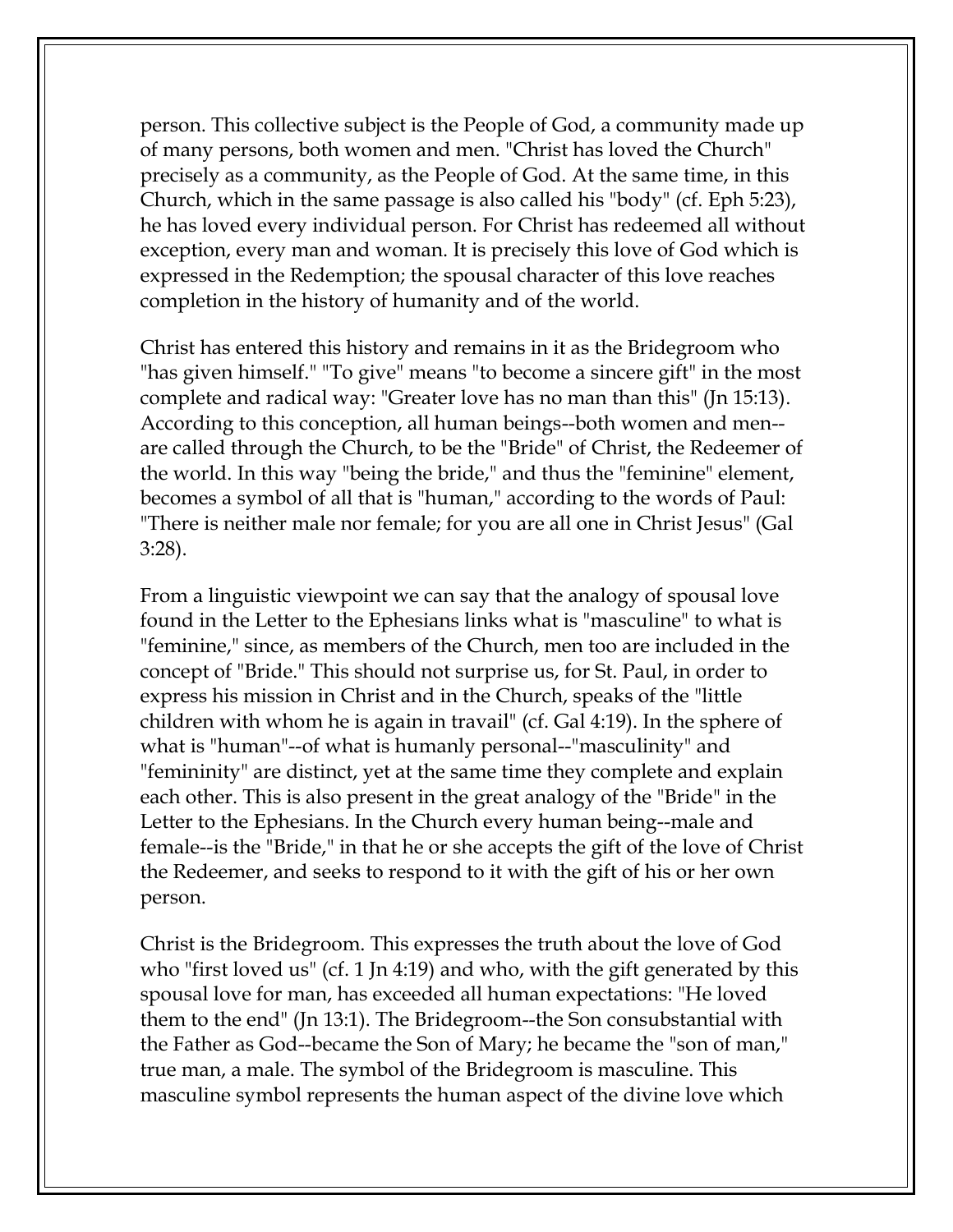God has for Israel, for the Church, and for all people. Meditating on what the Gospels say about Christ's attitude towards women, we can conclude that as a man, a son of Israel, he revealed the dignity of the "daughters of Abraham" (cf. Lk 13:16), the dignity belonging to women from the very "beginning" on an equal footing with men. At the same time Christ emphasized the originality which distinguishes women from men, all the richness lavished upon women in the mystery of creation. Christ's attitude towards women serves as a model of what the Letter to the Ephesians expresses with the concept of "bridegroom." Precisely because Christ's divine love is the love of a Bridegroom, it is the model and pattern of all human love, men's love in particular.

26. Against the broad background of the "great mystery" expressed in the spousal relationship between Christ and the Church, it is possible to understand adequately the calling of the "Twelve." In calling only men as his Apostles, Christ acted in a completely free and sovereign manner. In doing so, he exercised the same freedom with which, in all his behavior, he emphasized the dignity and the vocation of women, without conforming to the prevailing customs and to the traditions sanctioned by the legislation of the time. Consequently, the assumption that he called men to be apostles in order to conform with the widespread mentality of his times, does not at all correspond to Christ's way of acting. "Teacher, we know that you are true, and teach the way of God truthfully, and care for no man; for you do not regard the position of men" (Mt 22:16). These words fully characterize Jesus of Nazareth's behavior. Here one also finds an explanation for the calling of the "Twelve." They are with Christ at the Last Supper. They alone receive the sacramental charge, "Do this in remembrance of me" (Lk 22:19; 1 Cor 11:24), which is joined to the institution of the Eucharist. On Easter Sunday night they receive the Holy Spirit for the forgiveness of sins: "Whose sins you forgive are forgiven them, and whose sins you retain are retained" (Jn 20:23).

We find ourselves at the very heart of the Paschal Mystery, which completely reveals the spousal love of God. Christ is the Bridegroom because "he has given himself": his body has been "given," his blood has been "poured out" (cf. Lk 22:19-20). In this way "he loved them to the end" (Jn 13:1). The "sincere gift" contained in the Sacrifice of the Cross gives definitive prominence to the spousal meaning of God's love. As the Redeemer of the world, Christ is the Bridegroom of the Church. The Eucharist is the Sacrament of our Redemption. It is the Sacrament of the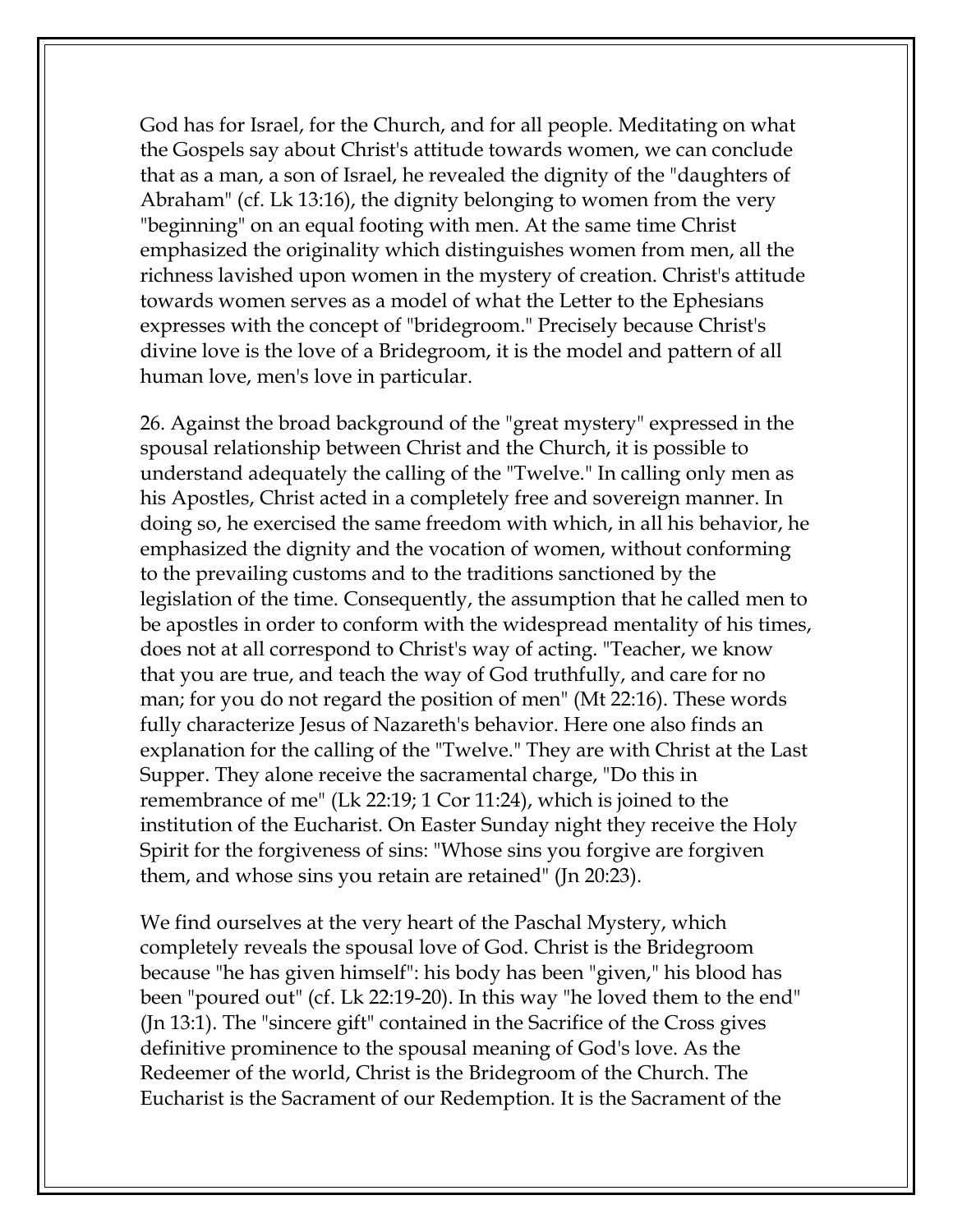Bridegroom and of the Bride. The Eucharist makes present and realizes anew in a sacramental manner the redemptive act of Christ, who "creates" the Church, his body. Christ is united with this "body" as the bridegroom with the bride. All this is contained in the Letter to the Ephesians. The perennial "unity of the two" that exists between man and woman from the very "beginning" is introduced into this "great mystery" of Christ and of the Church.

Since Christ, in instituting the Eucharist, linked it in such an explicit way to the priestly service of the Apostles, it is legitimate to conclude that he thereby wished to express the relationship between man and woman, between what is "feminine" and what is "masculine." It is a relationship willed by God both in the mystery of creation and in the mystery of Redemption. It is the Eucharist above all that expresses the redemptive act of Christ the Bridegroom towards the Church the Bride. This is clear and unambiguous when the sacramental ministry of the Eucharist, in which the priest acts "in persona Christi," is performed by a man. This explanation confirms the teaching of the Declaration Inter Insigniores, published at the behest of Paul VI in response to the question concerning the admission of women to the ministerial priesthood.[50]

27. The Second Vatican Council renewed the Church's awareness of the universality of the priesthood. In the New Covenant there is only one sacrifice and only one priest: Christ. All the baptized share in the one priesthood of Christ, both men and women, inasmuch as they must "present their bodies as a living sacrifice, holy and acceptable to God (cf. Rom 12:1), give witness to Christ in every place, and give an explanation to anyone who asks the reason for the hope in eternal life that is in them (cf. 1 Pt 3 15)."[51] Universal participation in Christ's sacrifice, in which the Redeemer has offered to the Father the whole world and humanity in particular, brings it about that all in the Church are "a kingdom of priests" (Rev 5:10; cf. 1 Pt 2:9), who not only share in the priestly mission but also in the prophetic and kingly mission of Christ the Messiah. Furthermore, this participation determines the organic unity of the Church, the People of God, with Christ. It expresses at the same time the "great mystery" described in the Letter to the Ephesians: the Bride united to her Bridegroom; united, because she lives his life; united, because she shares in his threefold mission (tria munera Christi); united in such a manner as to respond with a "sincere gift" of self to the inexpressible gift of the love of the Bridegroom, the Redeemer of the world. This concerns everyone in the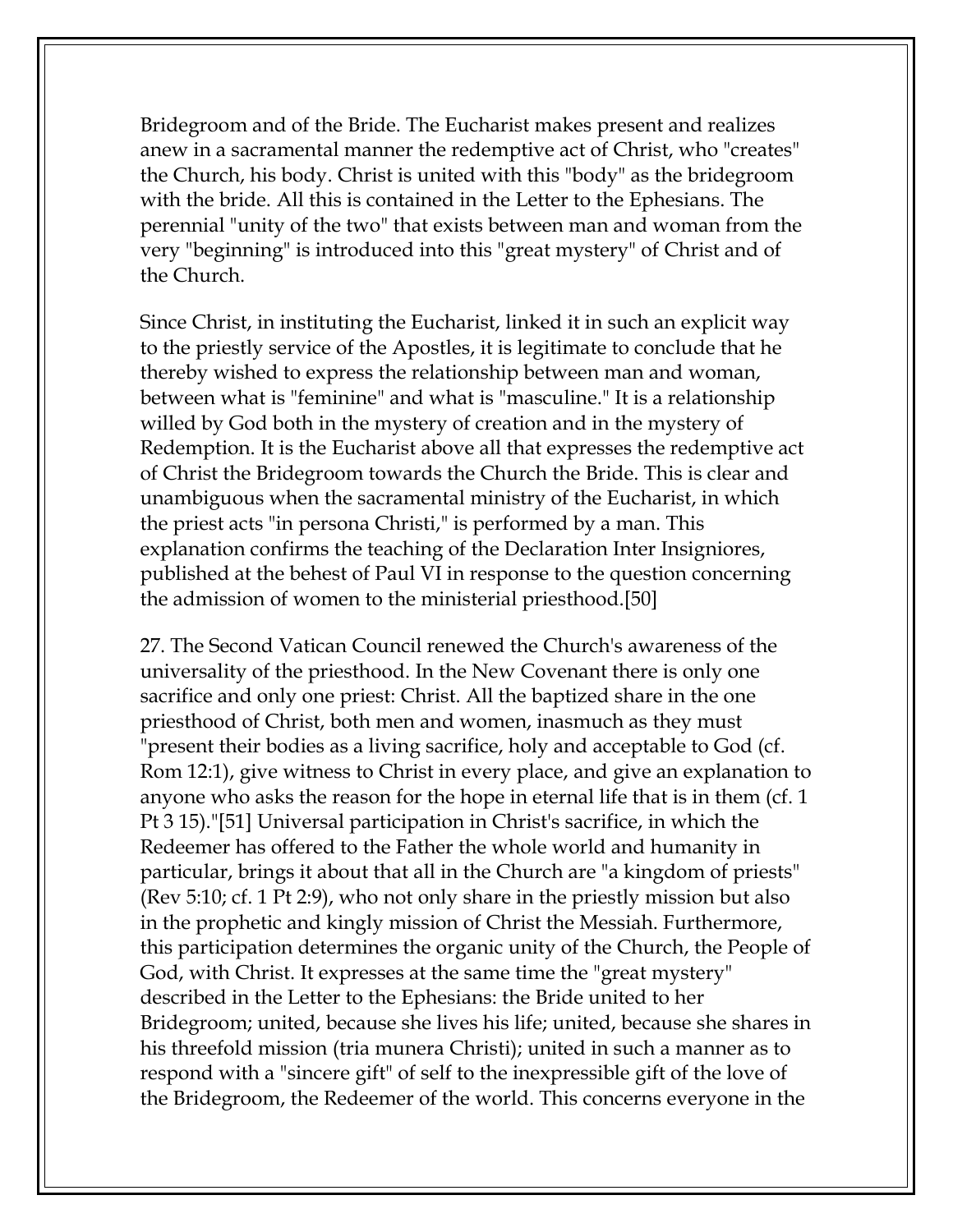Church, women as well as men. It obviously concerns those who share in the "ministerial priesthood,"[52] which is characterized by service. In the context of the "great mystery" of Christ and of the Church, all are called to respond--as a bride--with the gift of their lives to the inexpressible gift of the love of Christ, who alone, as the Redeemer of the world, is the Church's Bridegroom. The "royal priesthood," which is universal, at the same time expresses the gift of the Bride.

This is of fundamental importance for understanding the Church in her own essence, so as to avoid applying to the Church--even in her dimension as an "institution" made up of human beings and forming part of history- criteria of understanding and judgment which do not pertain to her nature. Although the Church possesses a "hierarchical" structure,[53] nevertheless this structure is totally ordered to the holiness of Christ's members. And holiness is measured according to the "great mystery" in which the Bride responds with the gift of love to the gift of the Bridegroom. She does this "in the Holy Spirit," since "God's love has been poured into our hearts through the Holy Spirit who has been given to us" (Rom 5:5). The Second Vatican Council, confirming the teaching of the whole of tradition, recalled that in the hierarchy of holiness it is precisely the "woman," Mary of Nazareth, who is the "figure" of the Church. She "precedes" everyone on the path to holiness; in her person "the Church has already reached that perfection whereby she exists without spot or wrinkle (cf. Eph 5:27)."[54] In this sense, one can say that the Church is both "Marian" and "Apostolic-Petrine."[55]

In the history of the Church, even from earliest times, there were side-byside with men a number of women, for whom the response of the Bride to the Bridegroom's redemptive love acquired full expressive force. First we see those women who had personally encountered Christ and followed him. After his departure, together with the Apostles, they "devoted themselves to prayer" in the Upper Room in Jerusalem until the day of Pentecost. On that day the Holy Spirit spoke through "the sons and daughters" of the People of God, thus fulfilling the words of the prophet Joel (cf. Acts 2:17). These women, and others afterwards, played an active and important role in the life of the early Church, in building up from its foundations the first Christian community--and subsequent communities- through their own charisms and their varied service. The apostolic writings note their names, such as Phoebe, "a deaconess of the Church at Cenchreae" (cf. Rom 16:1), Prisca with her husband Aquila (cf. 2 Tim 4:19),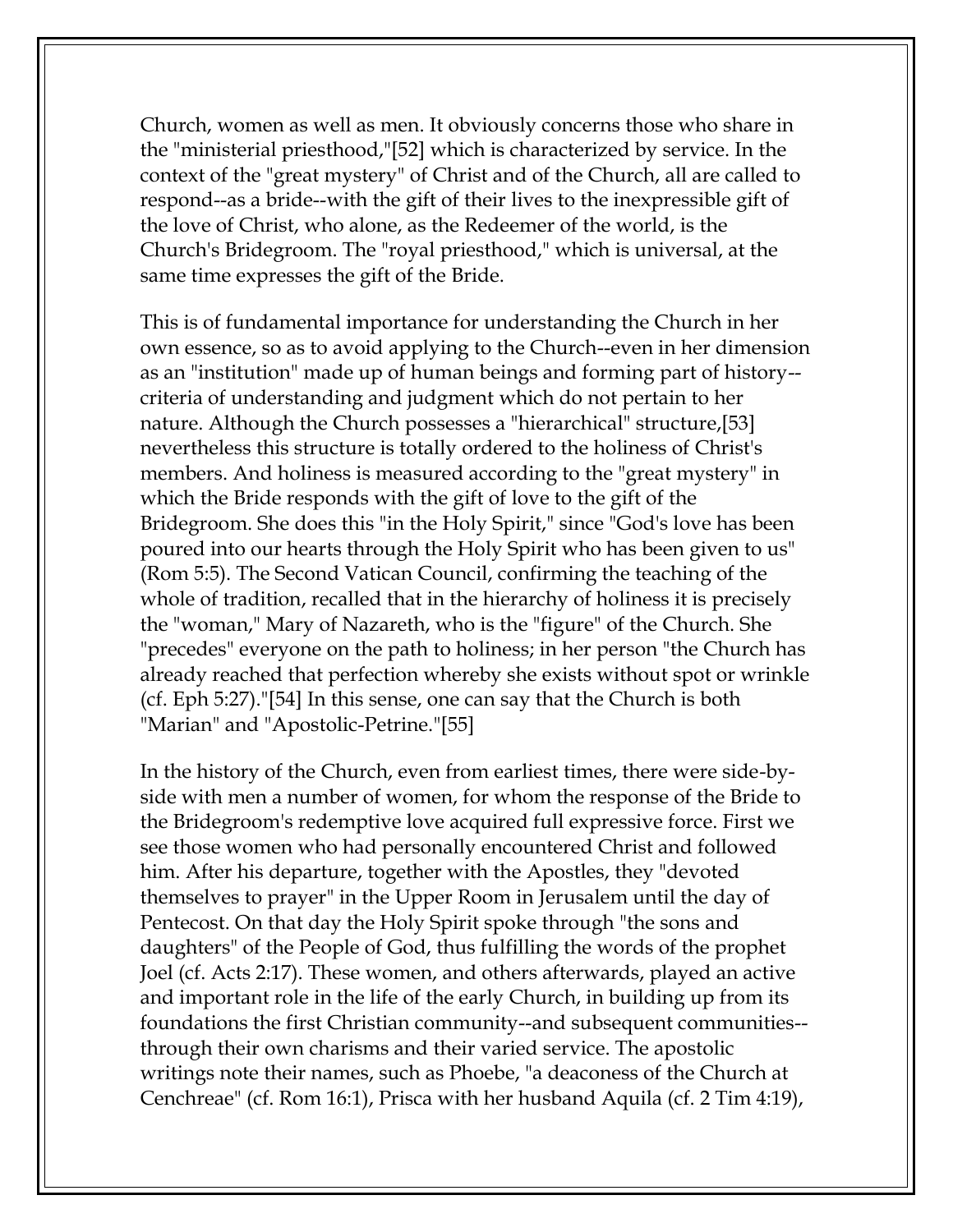Euodia and Syntyche (cf. Phil 4:2), Mary, Tryphaena, Persis, and Tryphosa (cf. Rom 16:6, 12). St. Paul speaks of their "hard work" for Christ, and this hard work indicates the various fields of the Church's apostolic service, beginning with the "domestic Church." For in the latter, "sincere faith" passes from the mother to her children and grandchildren, as was the case in the house of Timothy (cf. 2 Tim 1:5).

The same thing is repeated down the centuries, from one generation to the next, as the history of the Church demonstrates. By defending the dignity of women and their vocation, the Church has shown honor and gratitude for those women who--faithful to the Gospel--have shared in every age in the apostolic mission of the whole People of God. They are the holy martyrs, virgins, and mothers of families, who bravely bore witness to their faith and passed on the Church's faith and tradition by bringing up their children in the spirit of the Gospel.

In every age and in every country we find many "perfect" women (cf. Prov 31:10) who, despite persecution, difficulties and discrimination, have shared in the Church's mission. It suffices to mention: Monica, the mother of Augustine, Macrina, Olga of Kiev, Matilda of Tuscany, Hedwig of Silesia, Jadwiga of Cracow, Elizabeth of Thuringia, Brigitta of Sweden, Joan of Arc, Rose of Lima, Elizabeth Ann Seton and Mary Ward.

The witness and the achievements of Christian women have had a significant impact on the life of the Church as well as of society. Even in the face of serious social discrimination, holy women have acted "freely," strengthened by their union with Christ. Such union and freedom rooted in God explain, for example, the great work of St. Catherine of Siena in the life of the Church, and the work of St. Teresa of Jesus in the monastic life.

In our own days, too, the Church is constantly enriched by the witness of the many women who fulfill their vocation to holiness. Holy women are an incarnation of the feminine ideal; they are also a model for all Christians, a model of the "sequela Christi," an example of how the Bride must respond with love to the love of the Bridegroom.

28. "The Church believes that Christ, who died and was raised up for all, can through his Spirit offer man the light and the strength to respond to his supreme destiny."[56] We can apply these words of the Conciliar Constitution Gaudium et Spes to the present reflections. The particular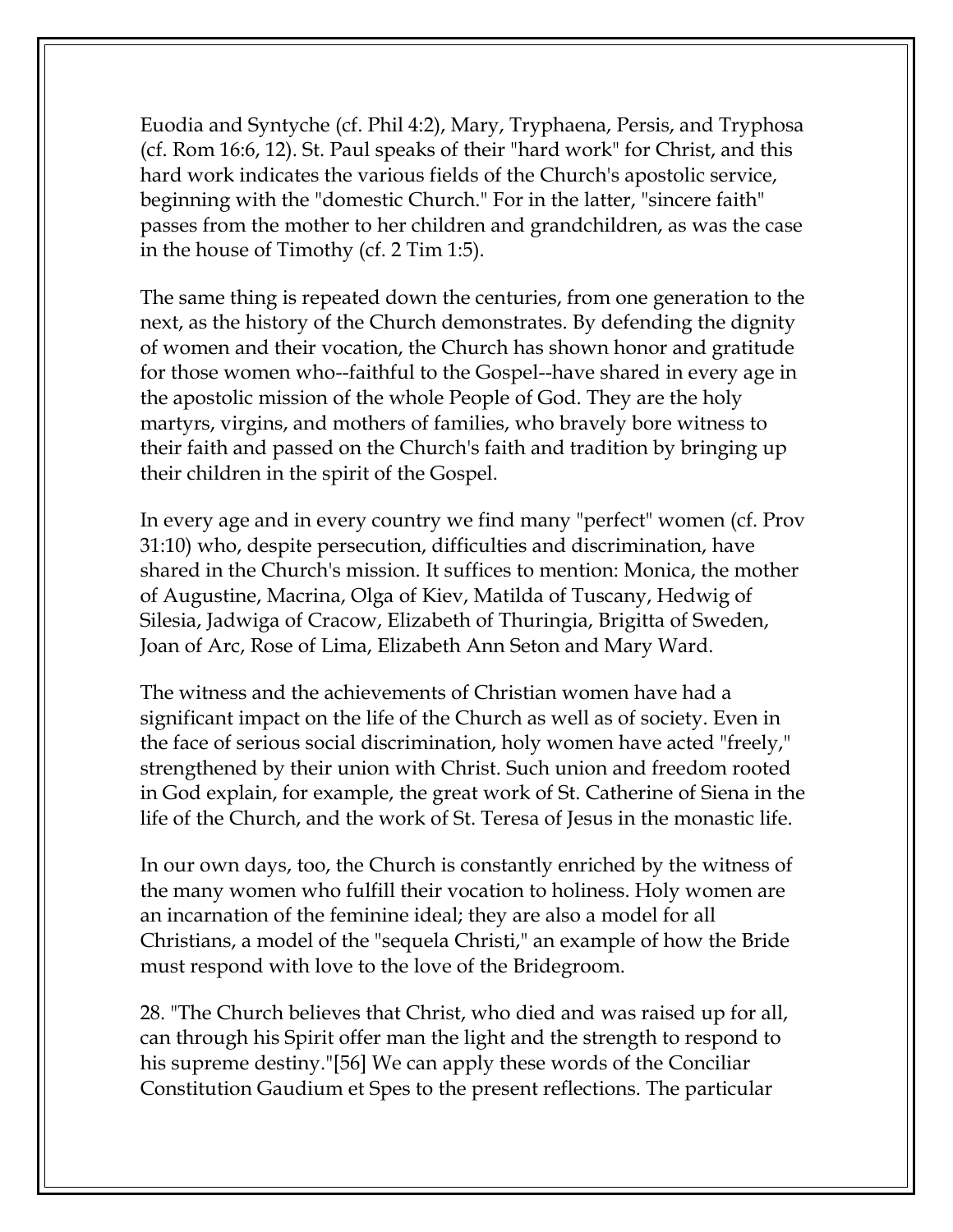reference to the dignity of women and their vocation, precisely in our time, can and must be received in the "light and power" which the Spirit grants to human beings, including the people of our own age, which is marked by so many different transformations. The Church "holds that in her Lord and Master can be found the key, the focal point, and the goal" of man and "of all human history," and she "maintains that beneath all changes there are many realities which do not change and which have their ultimate foundation in Christ, who is the same yesterday and today, yes and forever."[57]

These words of the Constitution on the Church in the Modern World show the path to be followed in undertaking the tasks connected with the dignity and vocation of women, against the background of the significant changes of our times. We can face these changes correctly and adequately only if we go back to the foundations which are to be found in Christ, to those "immutable" truths and values of which he himself remains the "faithful witness" (cf. Rev 1:5) and Teacher. A different way of acting would lead to doubtful, if not actually erroneous and deceptive results.

29. The passage from the Letter to the Ephesians already quoted (5:21-33), in which the relationship between Christ and the Church is presented as the link between the Bridegroom and the Bride, also makes reference to the institution of marriage as recorded in the Book of Genesis (cf. 2:24). This passage connects the truth about marriage as a primordial sacrament with the creation of man and woman in the image and likeness of God (cf. Gen 1:27; 5:1). The significant comparison in the Letter to the Ephesians gives perfect clarity to what is decisive for the dignity of women both in the eyes of God--the Creator and Redeemer--and in the eyes of human beings--men and women. In God's eternal plan, woman is the one in whom the order of love in the created world of persons takes first root. The order of love belongs to the intimate life of God himself, the life of the Trinity. In the intimate life of God, the Holy Spirit is the personal hypostasis of love. Through the Spirit, Uncreated Gift, love becomes a gift for created persons. Love, which is of God, communicates itself to creatures: "God's love has been poured into our hearts through the Holy Spirit who has been given to us" (Rom 5:5).

The calling of woman into existence at man's side as "a helper fit for him" (Gen 2:18) in the "unity of the two," provides the visible world of creatures with particular conditions so that "the love of God may be poured into the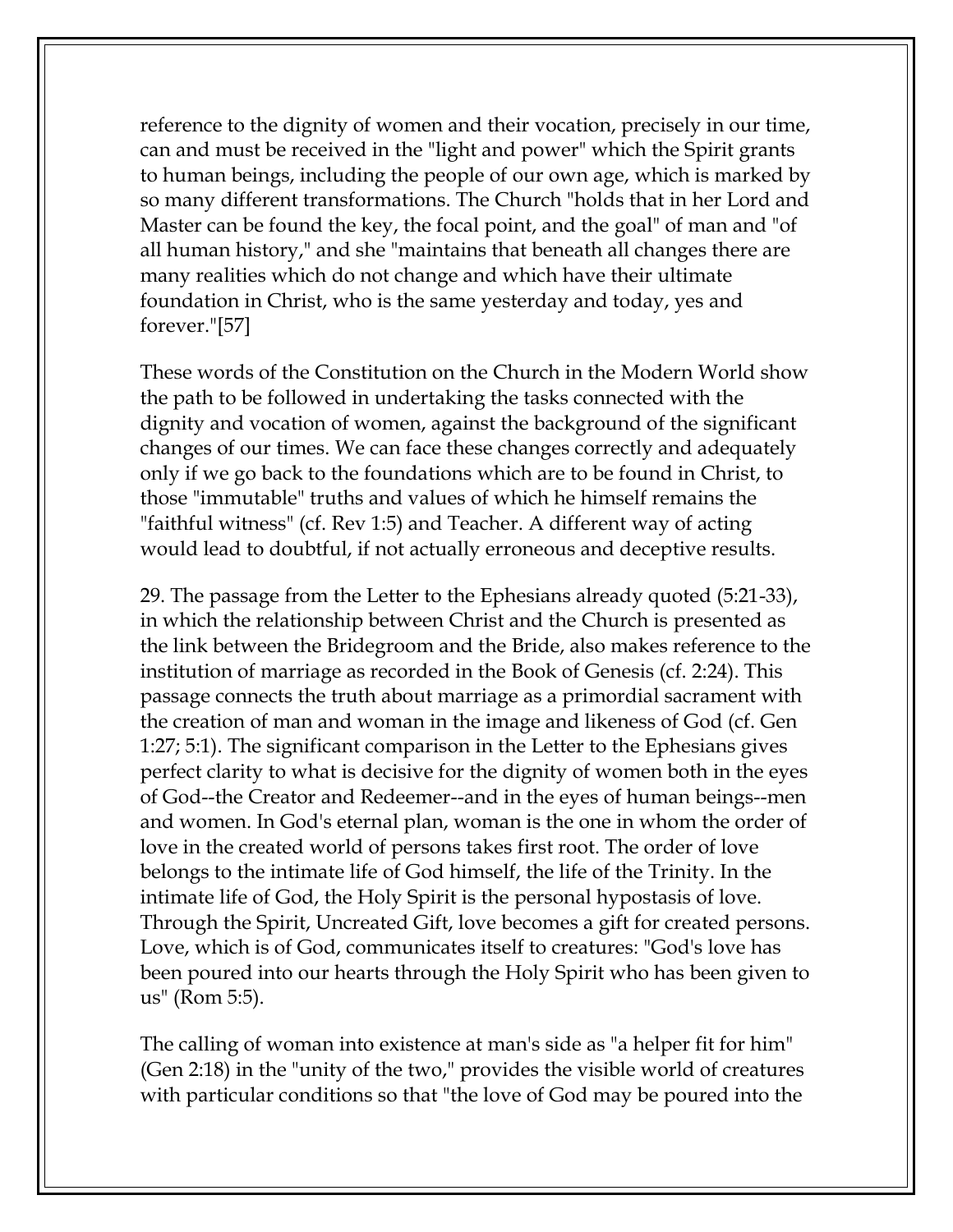hearts" of the beings created in his image. When the author of the Letter to the Ephesians calls Christ "the Bridegroom" and the Church "the Bride," he indirectly confirms through this analogy the truth about woman as bride. The Bridegroom is the one who loves. The Bride is loved: it is she who receives love, in order to love in return.

Rereading Genesis in light of the spousal symbol in the Letter to the Ephesians enables us to grasp a truth which seems to determine in an essential manner the question of women's dignity, and, subsequently, also the question of their vocation: the dignity of women is measured by the order of love, which is essentially the order of justice and charity.[58]

Only a person can love and only a person can be loved. This statement is primarily ontological in nature, and it gives rise to an ethical affirmation. Love is an ontological and ethical requirement of the person. The person must be loved, since love alone corresponds to what the person is. This explains the commandment of love, known already in the Old Testament (cf. Deut 6:5; Lev 19:18) and placed by Christ at the very center of the Gospel "ethos" (cf. Mt 22:36-40; Mk 12:28-34). This also explains the primacy of love expressed by St. Paul in the First Letter to the Corinthians: "the greatest of these is love" (cf. 13:13).

Unless we refer to this order and primacy we cannot give a complete and adequate answer to the question about women's dignity and vocation. When we say that the woman is the one who receives love in order to love in return, this refers not only or above all to the specific spousal relationship of marriage. It means something more universal, based on the very fact of her being a woman within all the interpersonal relationships which, in the most varied ways, shape society and structure the interaction between all persons--men and women. In this broad and diversified context, a woman represents a particular value by the fact that she is a human person, and, at the same time, this particular person, by the fact of her femininity. This concerns each and every woman, independently of the cultural context in which she lives, and independently of her spiritual, psychological and physical characteristics, as for example, age, education, health, work, and whether she is married or single.

The passage from the Letter to the Ephesians which we have been considering enables us to think of a special kind of "prophetism" that belongs to women in their femininity. The analogy of the Bridegroom and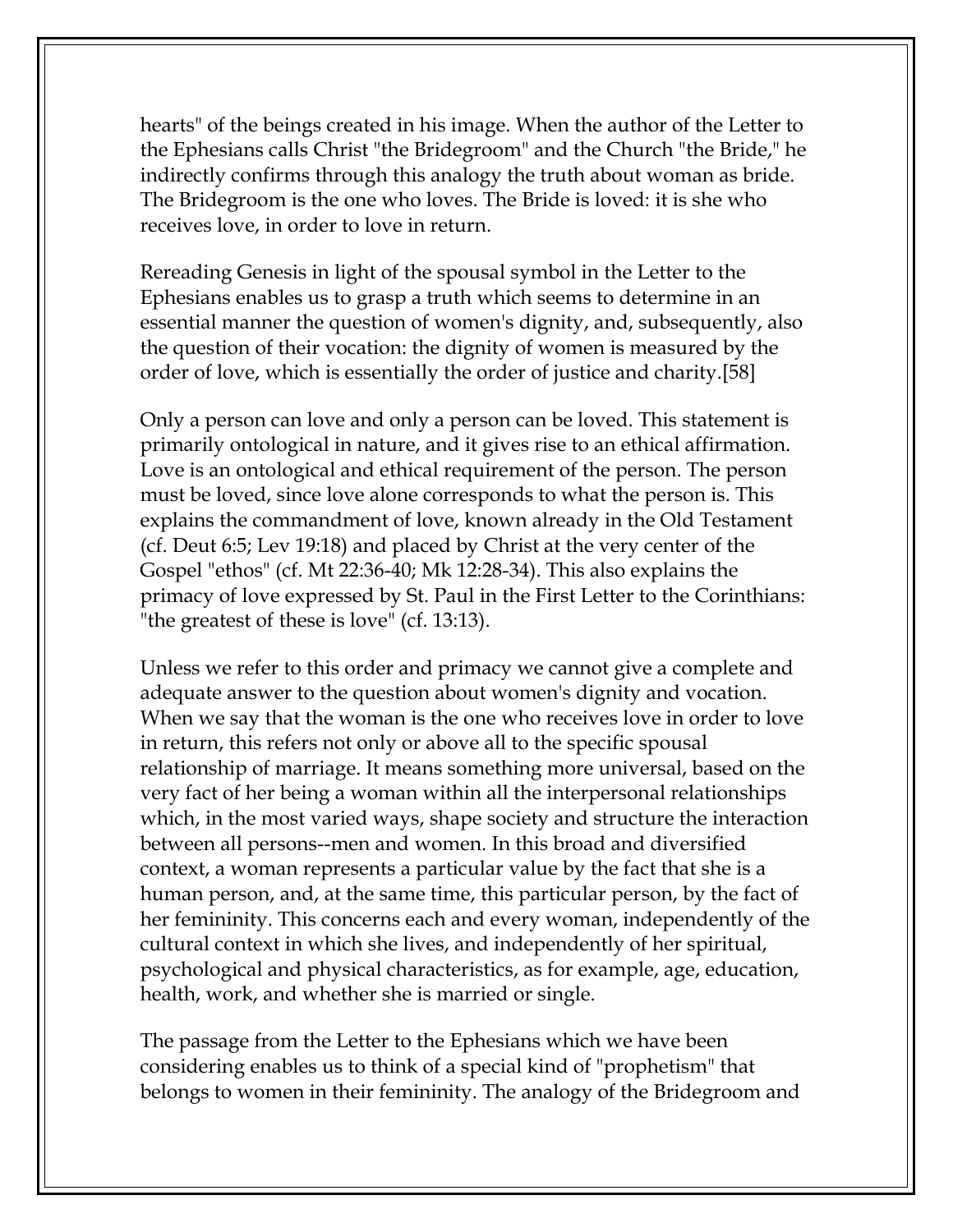the Bride speaks of the love with which every human being--man and woman--is loved by God in Christ. But in the context of the biblical analogy and the text's interior logic, it is precisely the woman--the bride- who manifests this truth to everyone. This "prophetic" character of women in their femininity finds its highest expression in the Virgin Mother of God. She emphasizes, in the fullest and most direct way, the intimate linking of the order of love--which enters the world of human persons through a Woman--with the Holy Spirit. At the Annunciation Mary hears the words: "The Holy Spirit will come upon you" (Lk 1:35).

30. A woman's dignity is closely connected with the love which she receives by the very reason of her femininity; it is likewise connected with the love which she gives in return. The truth about the person and about love is thus confirmed. With regard to the truth about the person, we must turn again to the Second Vatican Council: "Man, who is the only creature on earth that God willed for its own sake, cannot fully find himself except through a sincere gift of self."[59] This applies to every human being, as a person created in God's image, whether man or woman. This ontological affirmation also indicates the ethical dimension of a person's vocation. woman can only find herself by giving love to others.

From the "beginning," woman--like man--was created and "placed" by God in this order of love. The sin of the first parents did not destroy this order, nor irreversibly cancel it out. This is proved by the words of the Protoevangelium (cf. Gen 3:15). Our reflections have focused on the particular place occupied by the "woman" in this key text of revelation. It is also to be noted how the same Woman, who attains the position of a biblical "exemplar," also appears within the eschatological perspective of the world and of humanity given in the Book of Revelation.[60] She is "a woman clothed with the sun," with the moon under her feet, and on her head a crown of stars (cf. Rev 12:1). One can say she is a Woman of cosmic scale, on a scale with the whole work of creation. At the same time she is "suffering the pangs and anguish of childbirth" (Rev 12:2) like Eve "the mother of all the living" (Gen 3:20). She also suffers because "before the woman who is about to give birth" (cf. Rev 12:4) there stands "the great dragon...that ancient serpent" (Rev 12:9), already known from the Protoevangelium: the Evil One, the "father of lies" and of sin (cf. Jn 8:44). The "ancient serpent" wishes to devour "the child." While we see in this text an echo of the Infancy Narrative (cf. Mt 2:13, 16), we can also see that the struggle with evil and the Evil One marks the biblical exemplar of the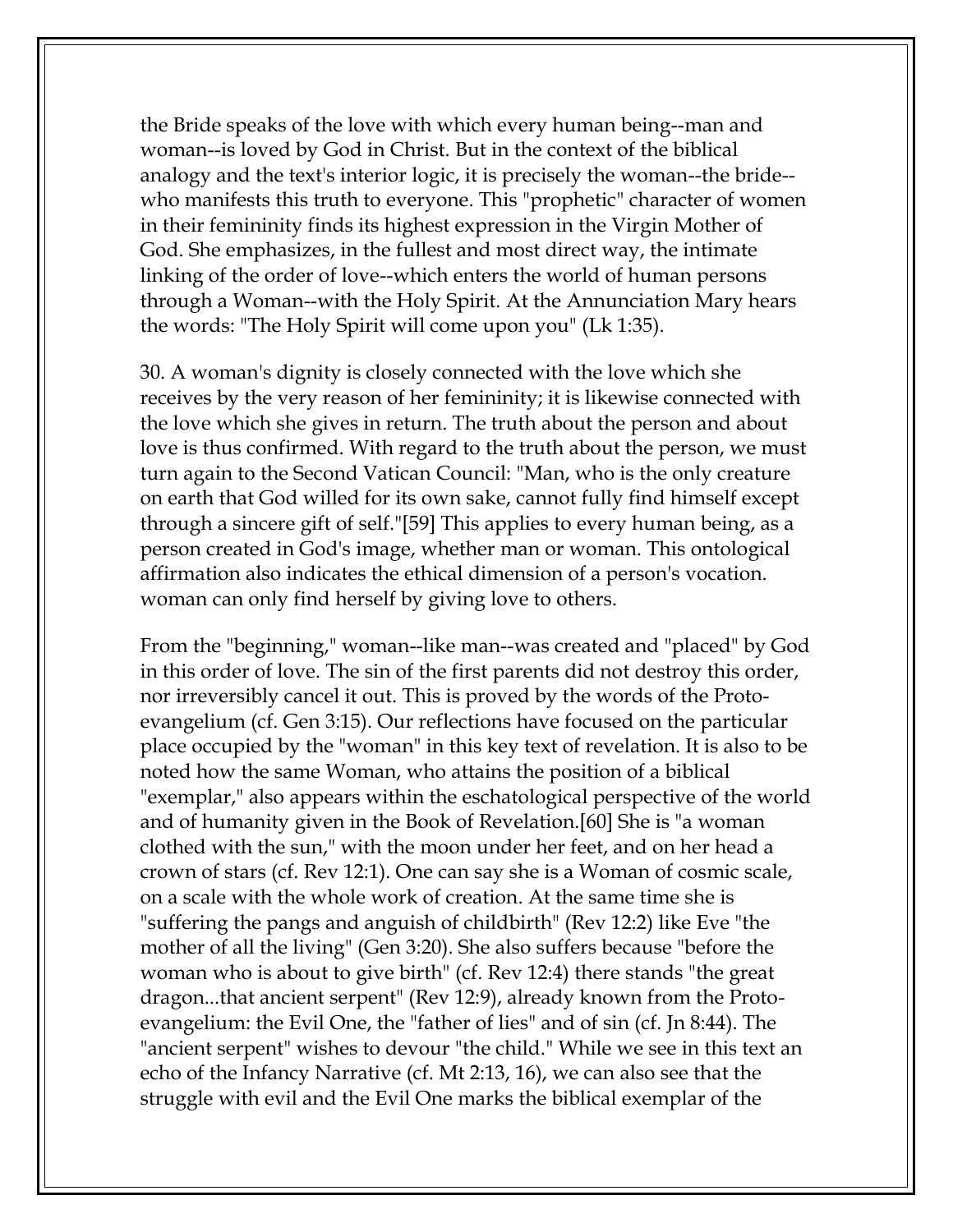"woman" from the beginning to the end of history. It is also a struggle for man, for his true good, for his salvation. Is not the Bible trying to tell us that it is precisely in the "woman"--Eve-Mary--that history witnesses a dramatic struggle for every human being, the struggle for his or her fundamental "yes" or "no" to God and God's eternal plan for humanity?

While the dignity of woman witnesses to the love which she receives in order to love in return, the biblical "exemplar" of the Woman also seems to reveal the true order of love which constitutes woman's own vocation. Vocation is meant here in its fundamental, and one may say universal significance, a significance which is then actualized and expressed in women's many different "vocations" in the Church and the world.

The moral and spiritual strength of a woman is joined to her awareness that God entrusts the human being to her in a special way. Of course, God entrusts every human being to each and every other human being. But this entrusting concerns women in a special way--precisely by reason of their femininity--and this in a particular way determines their vocation.

The moral force of women, which draws strength from this awareness and this entrusting, expresses itself in a great number of figures of the Old Testament, of the time of Christ, and of later ages right up to our own day.

A woman is strong because of her awareness of this entrusting, strong because of the fact that God "entrusts the human being to her," always and in every way, even in the situations of social discrimination in which she may find herself. This awareness and this fundamental vocation speak to women of the dignity which they receive from God himself, and this makes them "strong" and strengthens their vocation. Thus the "perfect woman" (cf. Prov 31:10) becomes an irreplaceable support and source of spiritual strength for other people, who perceive the great energies of her spirit. These "perfect women" are owed much by their families, and sometimes by whole nations.

In our own time, the successes of science and technology make it possible to attain material well-being to a degree hitherto unknown. While this favors some, it pushes others to the margins of society. In this way, unilateral progress can also lead to a gradual loss of sensitivity for man, that is, for what is essentially human. In this sense, our time in particular awaits the manifestation of that "genius" which belongs to women, and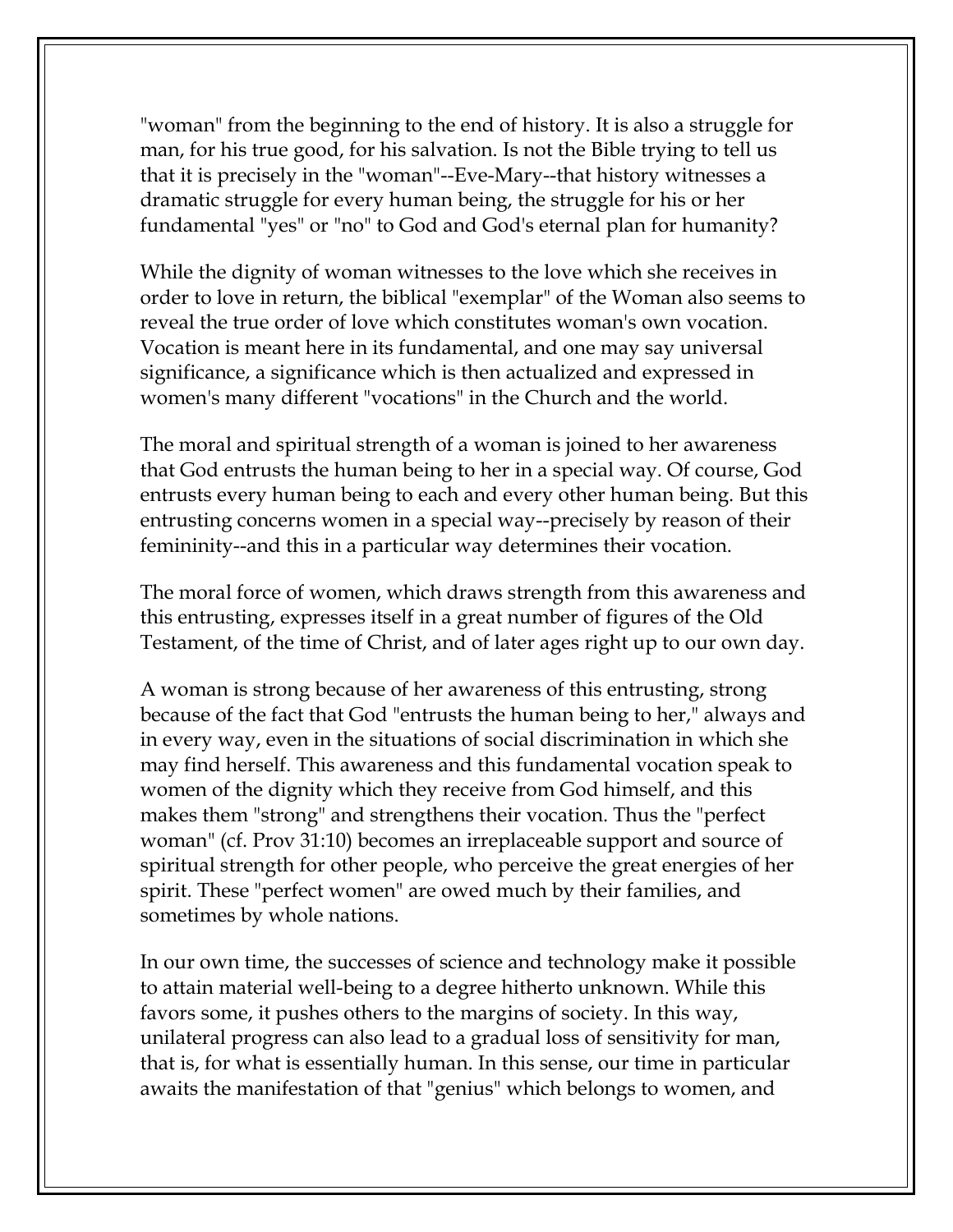which can ensure sensitivity for human beings in every circumstance: because they are human!--and because "the greatest of these is love" (cf. 1 Cor 13:13).

Thus a careful reading of the biblical exemplar of the Woman--from the Book of Genesis to the Book of Revelation--confirms that which constitutes women's dignity and vocation, as well as that which is unchangeable and ever relevant in them, because it has its "ultimate foundation in Christ, who is the same yesterday and today, yes and forever."[61] If the human being is entrusted by God to women in a particular way, does not this mean that Christ looks to them for the accomplishment of the "royal priesthood" (1 Pt 2:9), which is the treasure he has given to every individual? Christ, as the supreme and only priest of the New and Eternal Covenant, and as the Bridegroom of the Church, does not cease to submit this same inheritance to the Father through the Spirit, so that God may be "everything to everyone" (1 Cor 15:28).[62]

Then the truth that "the greatest of these is love" (cf. 1 Cor 13:13) will have its definitive fulfillment.

31. "If you knew the gift of God" (Jn 4:10), Jesus says to the Samaritan woman during one of those remarkable conversations which show his great esteem for the dignity of women and for the vocation which enables them to share in his messianic mission.

The present reflections, now at an end, have sought to recognize, within the "gift of God," what he, as Creator and Redeemer, entrusts to women, to every woman. In the Spirit of Christ, in fact, women can discover the entire meaning of their femininity and thus be disposed to making a "sincere gift of self" to others, thereby finding themselves.

During the Marian Year the Church desires to give thanks to the Most Holy Trinity for the "mystery of woman" and for every woman--for that which constitutes the eternal measure of her feminine dignity, for the "great works of God," which throughout human history have been accomplished in and through her. After all, was it not in and through her that the greatest event in human history--the incarnation of God himself- was accomplished?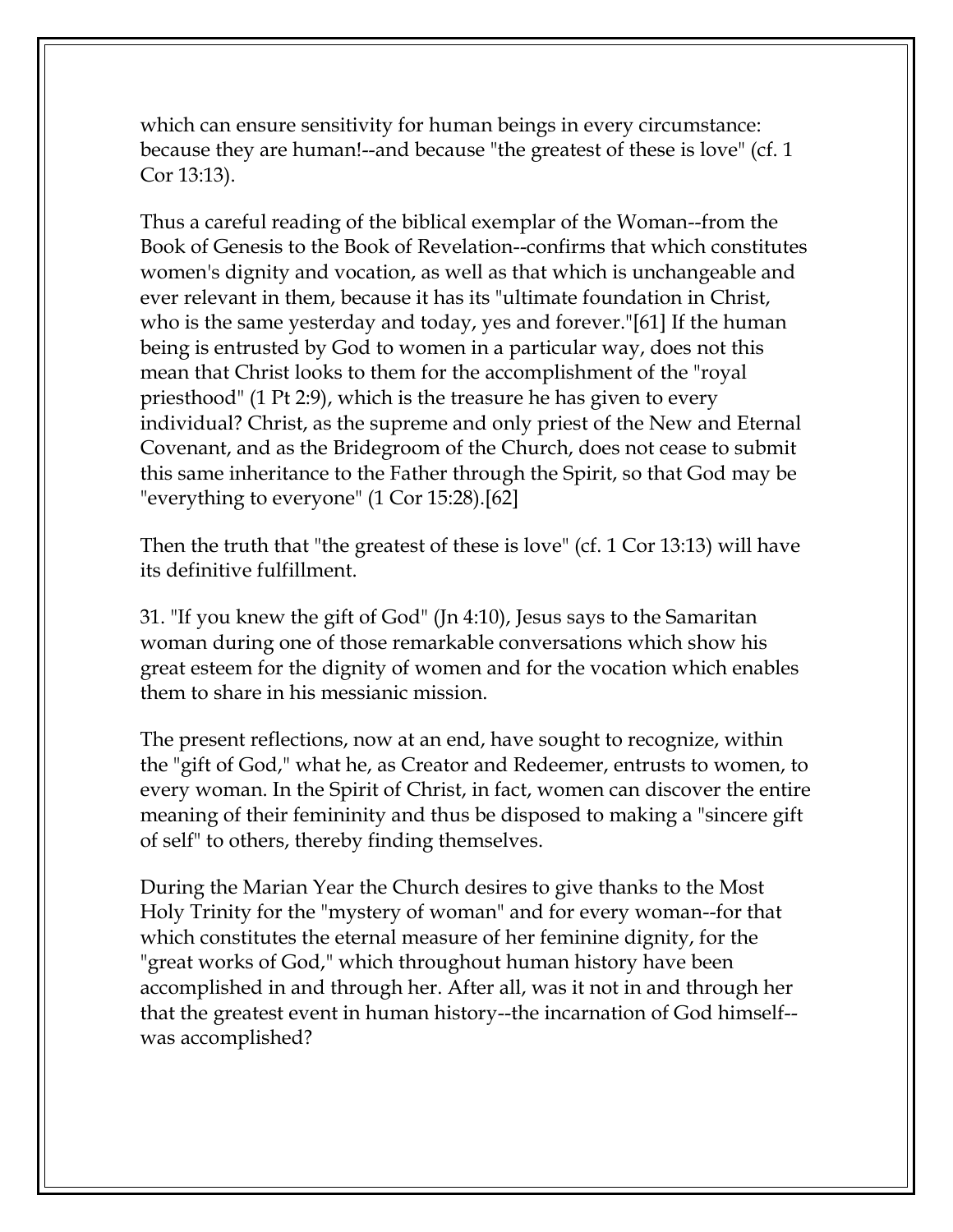Therefore the Church gives thanks for each and every woman: for mothers. for sisters for wives; for women consecrated to God in virginity; for women dedicated to the many human beings who await the gratuitous love of another person; for women who watch over the human persons in the family, which is the fundamental sign of the human community; for women who work professionally, and who at times are burdened by a great social responsibility; for "perfect" women and for "weak" women--for all women as they have come forth from the heart of God in all the beauty and richness of their femininity; as they have been embraced by his eternal love; as, together with men, they are pilgrims on this earth, which is the temporal "homeland" of all people and is transformed sometimes into a "valley of tears"; as they assume, together with men, a common responsibility for the destiny of humanity according to daily necessities and according to that definitive destiny which the human family has in God himself, in the bosom of the ineffable Trinity.

The Church gives thanks for all the manifestations of the feminine "genius" which have appeared in the course of history, in the midst of all peoples and nations; she gives thanks for all the charisms which the Holy Spirit distributes to women in the history of the People of God, for all the victories which she owes to their faith, hope and charity: she gives thanks for all the fruits of feminine holiness.

The Church asks at the same time that these invaluable "manifestations of the Spirit" (cf. 1 Cor 12:4ff.), which with great generosity are poured forth upon the "daughters" of the eternal Jerusalem, may be attentively recognized and appreciated so that they may return for the common good of the Church and of humanity, especially in our times. Meditating on the biblical mystery of the "woman," the Church prays that in this mystery all women may discover themselves and their "supreme vocation."

May Mary, who "is a model of the Church in the matter of faith, charity, and perfect union with Christ,"[63] obtain for all of us this same "grace," in the Year which we have dedicated to her as we approach the third millennium from the coming of Christ.

With these sentiments, I impart the Apostolic Blessing to all the faithful, and in a special way to women, my sisters in Christ.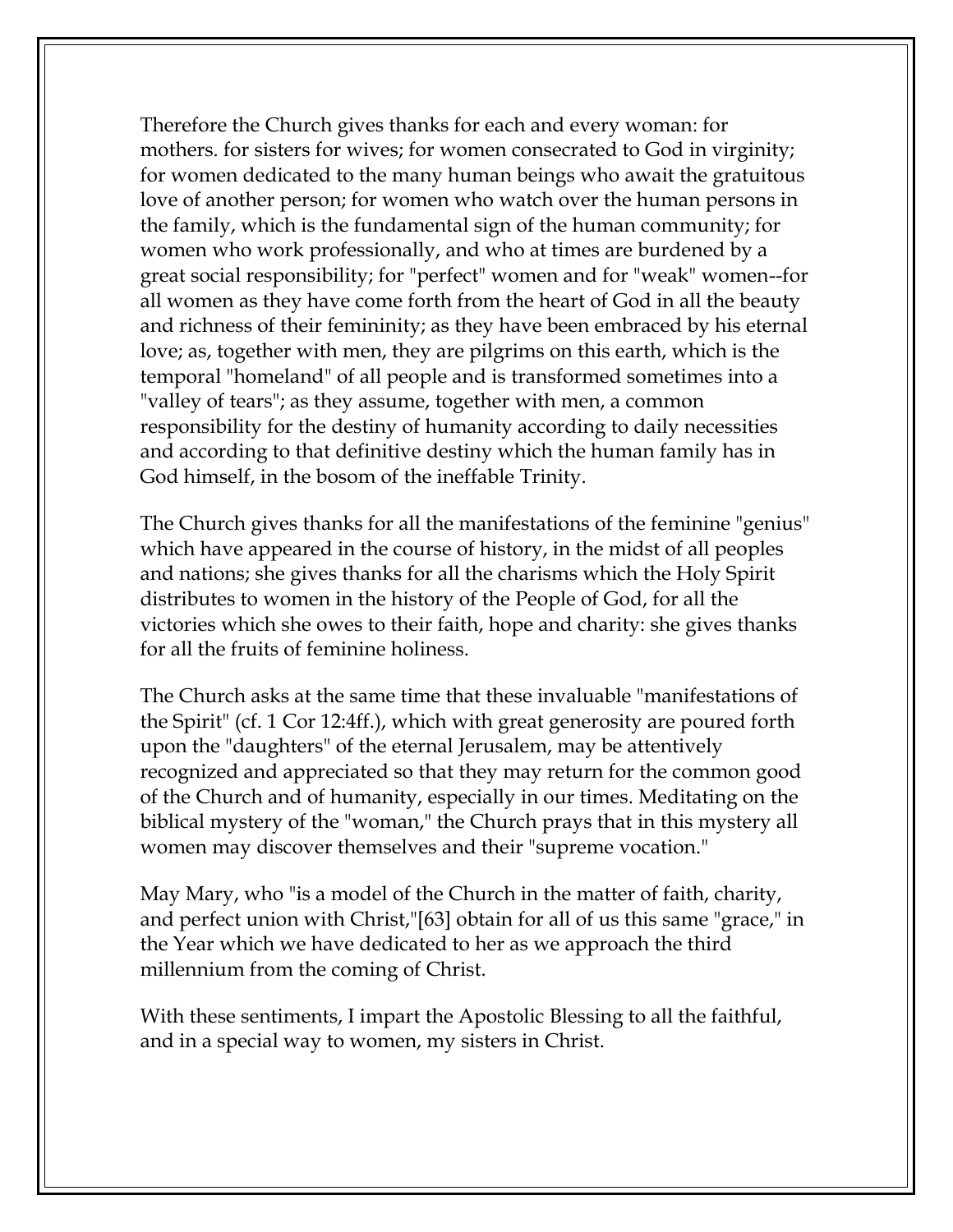Given in Rome, at St. Peter's, on August 15, the Solemnity of the Assumption of the Blessed Virgin Mary, in the year 1988, the tenth of my Pontificate.

John Paul II

## **ENDNOTES**

1. The Council's Message to Women (December 8, 1965); AAS 58 (1966), 13- 14.

2. Cf. Second Vatican Ecumenical Council, Pastoral Constitution on the Church in the Modern World "Gaudium et Spes," 8; 9; 60.

3. Cf. Second Vatican Ecumenical Council, Decree on the Apostolate of the Laity "Apostolicam Actuositatem," 9.

4. Cf. Pius XII, Address to Italian Women (October 21, 1945): AAS 37 (1945) 284-295; Address to the World Union of Catholic Women's Organizations (April 24, 1952), AAS 44 (1952), 420-424; Address to the participants in the XIV International Meeting of the World Union of Catholic Women's Organizations (September 29,1957): AAS 49 (1957), 906-922.

5. Cf. John XXIII, Encyclical Letter "Pacem in Terris" (April 11, 1963); AAS 55 (1963), 267-268.

6. Proclamation of St. Teresa of Jesus as a "Doctor of the Universal Church" (September 27, 1970): AAS 62 (1970), 590-596; Proclamation of St. Catherine of Siena as a "Doctor of the Universal Church" (October 4, 1970): AAS 62 (1970), 673-678.

7. Cf. MS 65 (1973), 284f.

8. Paul VI, Address to participants at the National Meeting of the Centro Italiano Femminile (December 6, 1976): "Insegnamenti di Paolo VI," XIV (1976), 1017.

9. Cf. Encyclical Letter "Redemptoris Mater" (March 25, 1987), 46: AAS 79 (1987), 424f.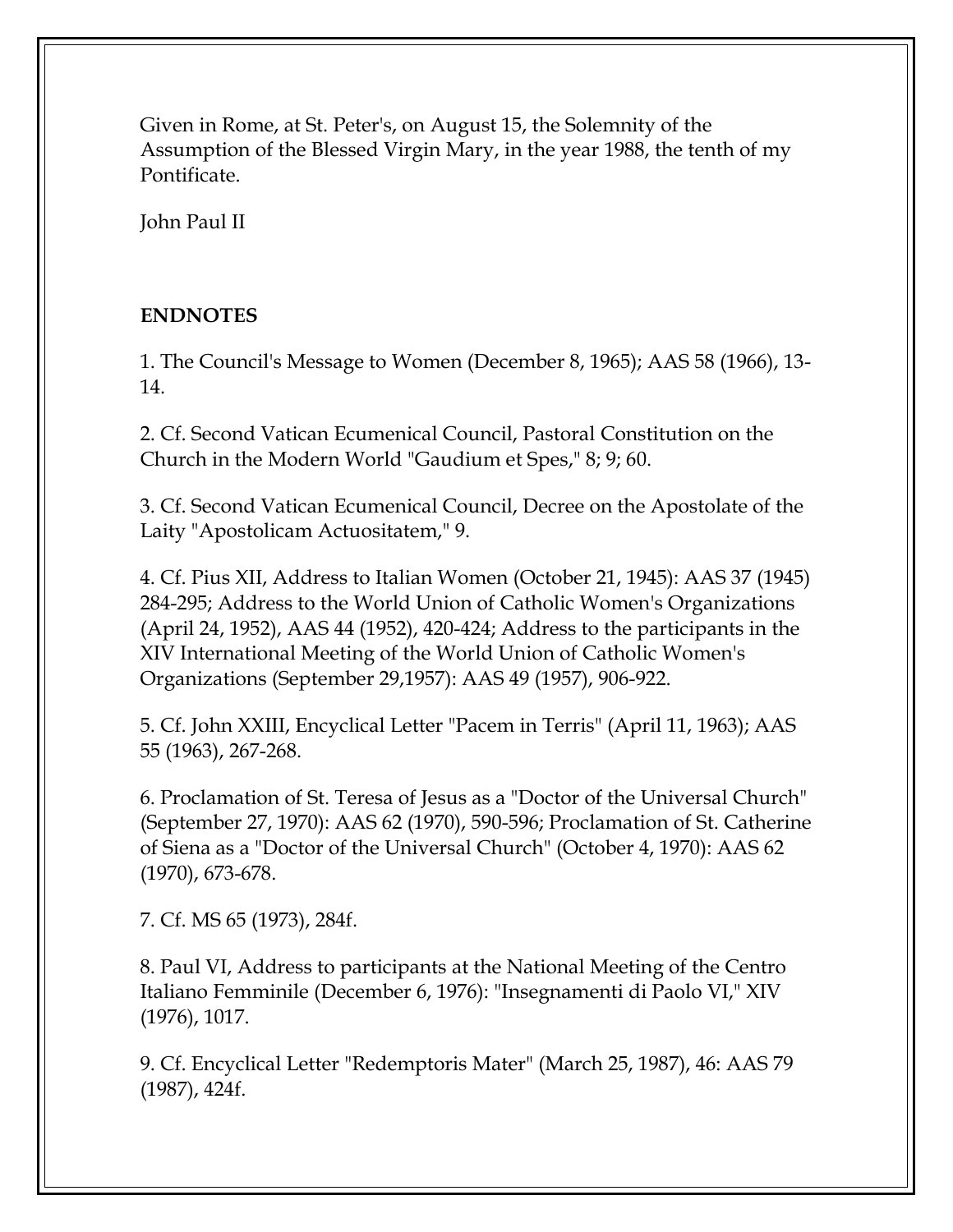10. Second Vatican Ecumenical Council, Dogmatic Constitution on the Church "Lumen Gentium," 1.

11. An illustration of the anthropological and theological significance of the "beginning" can be seen in the first part of the Wednesday General Audience Addresses dedicated to the "Theology of the Body," beginning September 5, 1979: "Insegnamenti II," 2 (1979), 234-236.

12. Second Vatican Ecumenical Council, Pastoral Constitution on the Church in the Modern World "Gaudium et Spes," 22.

13. Second Vatican Ecumenical Council, Declaration on the Relation of the Church to Non-Christian Religions "Nostra Aetate," 1.

14. Ibid., 2.

15. Second Vatican Ecumenical Council, Dogmatic Constitution on Divine Revelation "Dei Verbum," 2.

16. Already according to the Fathers of the Church the first revelation of the Trinity in the New Testament took place in the Annunciation. One reads in a homily attributed to St. Gregory Thaumaturgus: "You, O Mary, are resplendent with light in the sublime spiritual kingdom! In you the Father, who is without beginning and whose power has covered you, is glorified. In you the Son, whom you bore in the flesh, is adored. In you the Holy Spirit, who has brought about in your womb the birth of the great King, is celebrated. And it is thanks to you, O Full of grace, that the holy and consubstantial Trinity has been able to be known in the world" (Hom. 2 in Annuntiat. Virg. Mariae: PG 10, 1169). Cf. also St. Andrew of Crete, In Annuntiat. B. Mariae: PG 97, 909.

17. Cf. Second Vatican Ecumenical Council, Declaration on the Relation of the Church to Non-Christian Religions "Nostra Aetate," 2.

18. The theological doctrine on the Mother of God (Theotokos), held by many Fathers of the Church, and clarified and defined at the Council of Ephesus (DS 251) and at the Council of Chalcedon (DS 301), has been stated again by the Second Vatican Council in Chapter VIII of the Dogmatic Constitution on the Church "Lumen Gentium," 52-69. Cf. Encyclical Letter "Redemptoris Mater," 4, 31-32 and the Notes 9, 78-83: loc. cit., 365, 402-404.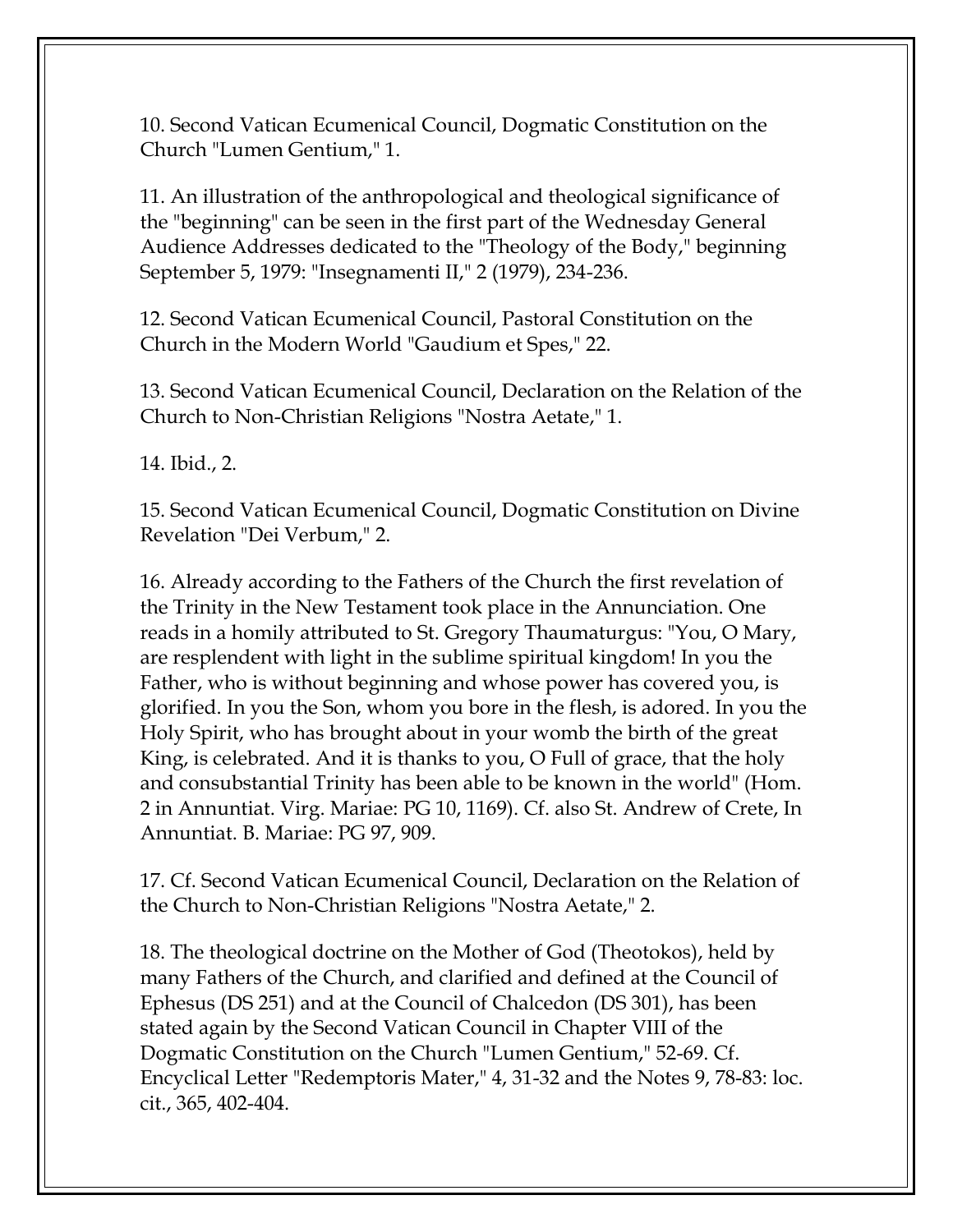19. Cf. Encyclical Letter "Redemptoris Mater," 7-11 and the texts of the Fathers cited in Note 21: loc. cit., 367-373.

20. Cf. ibid., 39-41: loc. cit., 412-418.

21. Cf. Second Vatican Ecumenical Council, Dogmatic Constitution on the Church "Lumen Gentium," 36.

22. Cf. St. Irenaeus, "Adv. haer." V, 6, 1; V, 16, 2-3: 5. Ch. 153, 72-81 and 216-221; St. Gregory of Nyssa, De hom. op. 16: PG 44, 180; In Cant Cant. hom. 2: PG 44, 805-808; St. Augustine, In Ps. 4, 8: CCL 38, 17.

23. "Persona est naturae rationalis individua substantia": Manlius Severinus Boethius, Liber de persona et duabus naturis, III: PL 64, 1343; cf. St. Thomas Aquinas, "Summa Theologiae," Ia, q. 29, art. 1.

24. Among the Fathers of the Church who affirm the fundamental equality of man and woman before God cf. Origen, In Iesu nave IX, 9: PG 12, 878; Clement of Alexandria, Paed. 1, 4: S. Ch. 70, 128-131; St. Augustine, Sermo 51, II, 3: PL 38, 334-335.

25. St. Gregory of Nyssa states: "God is above all love and the fount of love. The great John says this: 'Love is of God' and 'God is love' (1 Jn 4:7-8). The Creator has impressed this character also on us. 'By this all men will know that you are my disciples, if you have love for one another' (Jn 13:35). Therefore, if this is not present, all the image becomes disfigured" (De hom op. 5: PG 44, 137).

26. Second Vatican Ecumenical Council, Pastoral Constitution on the Church in the Modern World "Gaudium et Spes," 24.

27. Cf. Num 23:19; Hos 11:9; Is 40:18; 46:5; cf. also Fourth Lateran Council (DS 806).

28. Second Vatican Ecumenical Council, Pastoral Constitution on the Church in the Modern World "Gaudium et Spes," 13.

29."Diabolic" from the Greek "dia-ballo" = "I divide, separate, slander."

30. Cf. Origen,"In Gen. hom." 13, 4: PG 12, 234; St. Gregory of Nyssa, De virg. 12: S. Ch. 119, 404-419; De beat. VI: PG 44, 1272.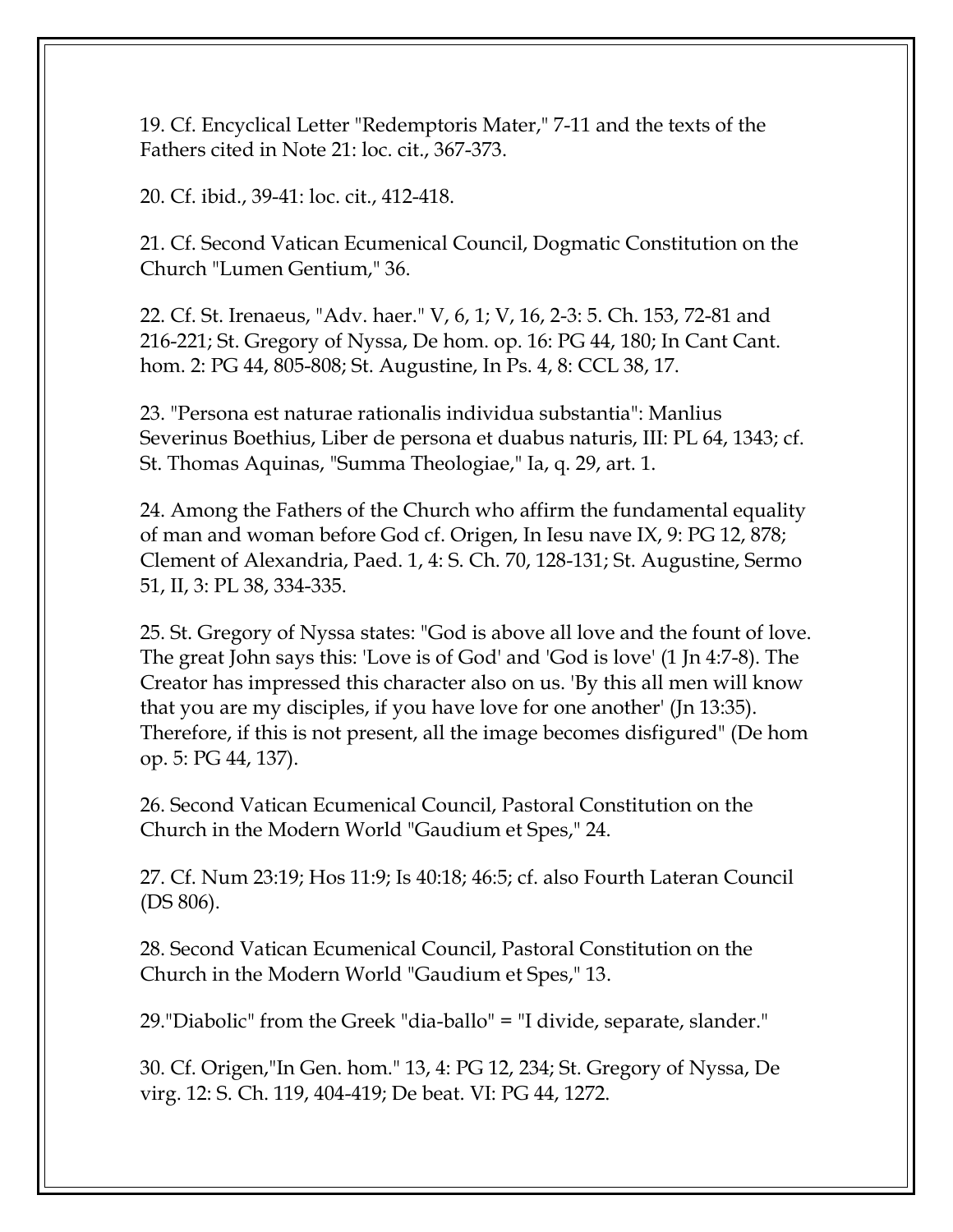31. Cf. Second Vatican Ecumenical Council, Pastoral Constitution on the Church in the Modern World "Gaudium et Spes," 13.

32. Cf. ibid., 24.

33. It is precisely by appealing to the divine law that the Fathers of the fourth century strongly react against the discrimination still in effect with regard to women in the customs and the civil legislation of their time. Cf. St. Gregory of Nazianzus, Or. 37, 6: PG 36, 290; St. Jerome, "Ad Oceanum" ep. 77, 3: PL 22, 691; St. Ambrose, "De instit. virg." III, 16:PL 16, 309; St. Augustine, Sermo 132, 2: PL 38, 735; Sermo 392, 4: PL 39, 1711.

34. Cf. St. Irenaeus, Adv. haer. III 23, 7: S. Ch. 211, 462-465; V, 21, 1: S. Ch. 153, 260-265; St. Epiphanius, Panar. III, 2, 78: PG 42, 728-729; St. Augustine, Enarr. in Ps. 103, S. 4, 6: CCL 40, 1525.

35. Cf. St. Justin, "Dial. cum Tryph." 100: PG 6, 709712; St. Irenaeus, "Adv. haer." III, 22, 4: S. Ch. 211, 438-445; v, 19, 1: 5. Ch. 153, 248-251; St. Cyril of Jerusalem, "Catech." 12, 15: PG 33, 741; St. John Chrysostom, "In Ps." 44, 7: PG 55, 193; St. John Damascene, "Hom. 2 in dorm." B.V.M. 3: S. Ch. 80, 130- 135; Hesychius, Sermo 5 in Deiparam; PG 93, 1464f.; Tertullian, "De carne Christi" 17: CCL 2, 904f.; St. Jerome, "Epist". 22, 21: PL 22, 408; St. Augustine, "Sermo" 51, 2-3: PL 38, 335; "Sermo" 232, 2: PL 38, 1108; J. H. Newman, "A Letter to the Rev. E. B. Pusey," Longmans, London 1865; M. J. Scheeben, "Handbuch der Katholischen Dogmatik," V/1 (Freiburg 1954), 243-266; v/2 (Freiburg 1954), 306-499.

36. Second Vatican Ecumenical Council, Pastoral Constitution on the Church in the Modern World "Gaudium et Spes," 22.

37. Cf. St. Ambrose, "De instit. virg." V, 33: PL 16, 313.

38. Cf. Rabanus Maurus, "De vita beatae Mariae Magdalenae," XXVII: "Salvator...ascensionis suae eam (=Mariam Magdalenam) ad apostolos instituit apostolam" (PL 112, 1474). "Facta est Apostolorum Apostola per hoc quod ei committitur ut resurrectionem dominicam discipulis annuntiet": St. Thomas Aquinas, "In Ioannem Evangelistam Expositio," c. XX, L. III 6 ("Sancti Thomae Aquinatis Comment. in Matthaeum et Ioannem Evangelistas"), Ed. Parmen. X, 629.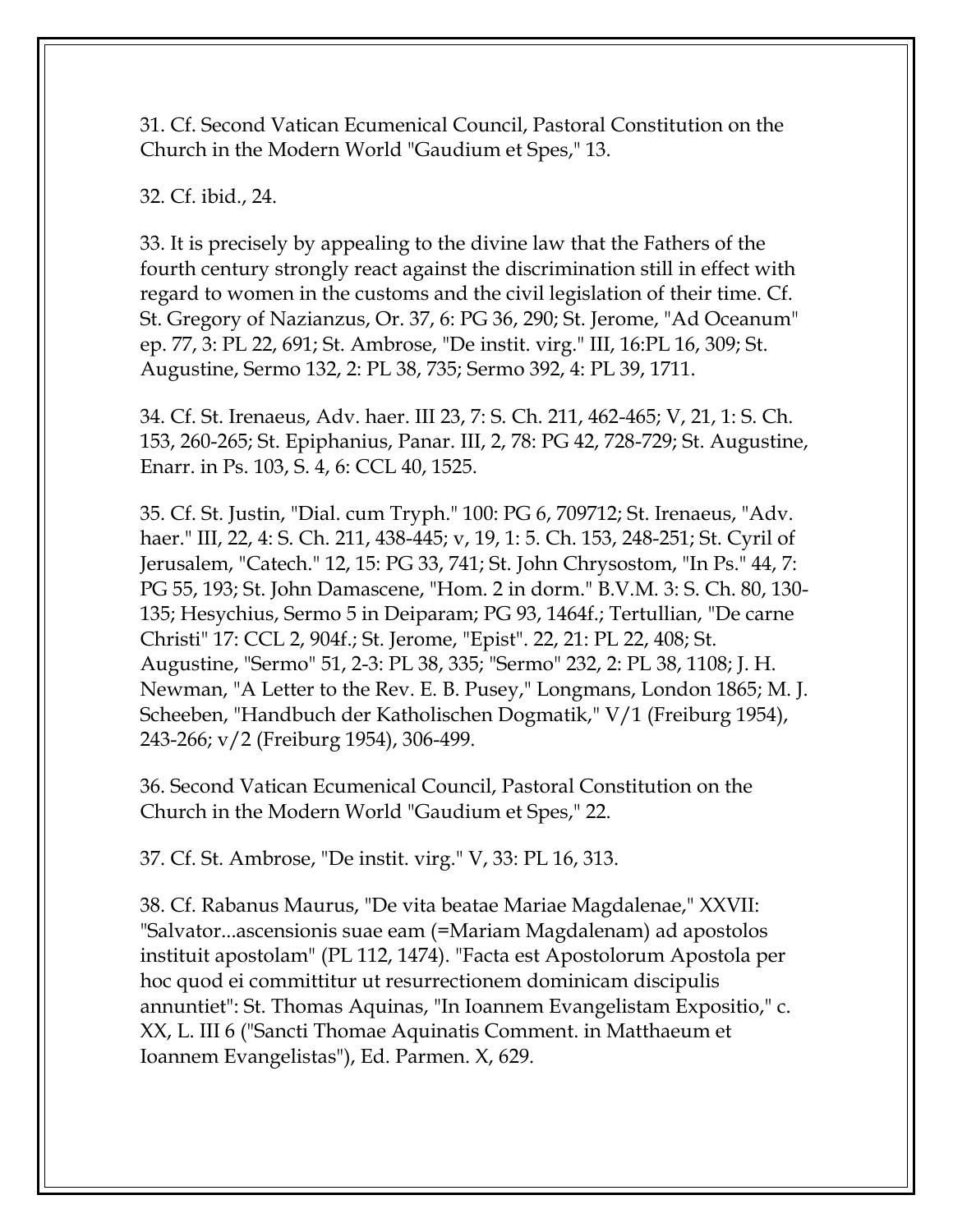39. Second Vatican Ecumenical Council, Pastoral Constitution on the Church in the Modern World "Gaudium et Spes," 24.

40. Encyclical Letter "Redemptoris Mater", 18: loc. cit., 383.

41. Cf. Second Vatican Ecumenical Council, Pastoral Constitution on the Church in the Modern World "Gaudium et Spes," 24.

42. Cf. John Paul II, Wednesday General Audience Addresses, April 7 and 21, 1982: "Insegnamenti" V, 1, (1982), 1126-1131 and 1175-1179.

43. Cf. Second Vatican Ecumenical Council, Dogmatic Constitution on the Church "Lumen Gentium," 63; St. Ambrose, In Lc II, 7: S. Ch. 45, 74; De instit. virg. XIV, 87-89: PL 16, 326-327; St. Cyril of Alexandria, Hom. 4: PG 77, 996; St. Isidore of Seville, "Allegoriae" 139: PL 83, 117.

44. Second Vatican Ecumenical Council, Dogmatic Constitution on the Church "Lumen Gentium," 63.

45. Ibid., 64.

46. Ibid., 64.

47. Ibid., 64. Concerning the relation Mary-Church which continuously recurs in the reflection of the Fathers of the Church and of the entire Christian Tradition, cf. Encyclical Letter "Redemptoris Mater," 42-44 and Notes 117-127: loc. cit., 418-422. Cf. also: Clement of Alexandria, "Paed". 1, 6: S. Ch. 70, 186f.; St. Ambrose, "In Lc" II, 7: "S. Ch." 45, 74; St. Augustine,"Sermo" 192, 2: PL 38, 1012; "Sermo" 195, 2: PL 38, 1018; "Sermo" 25, 8: PL 46, 938; St. Leo the Great, "Sermo" 25, 5: PL 54, 211; "Sermo" 26, 2: PL 54, 213; St. Bede the Venerable, "In Lc" I, 2: PL 92, 330. "Both mothers- writes Isaac of Stella, disciple of St. Bernard--both virgins, both conceive through the work of the Holy Spirit...Mary...has given birth in body to her Head; the Church...gives to this Head her body. The one and the other are mothers of Christ: but neither of the two begets him entirely without the other. Properly for that reason...that which is said in general of the virgin mother Church is understood especially of the virgin mother Mary; and that which is said in a special way of the virgin mother Mary must be attributed in general to the virgin mother Church; and all that is said about one of the two can be understood without distinction of one from the other" (Sermo 51, 7-8: S. Ch. 339, 202-205).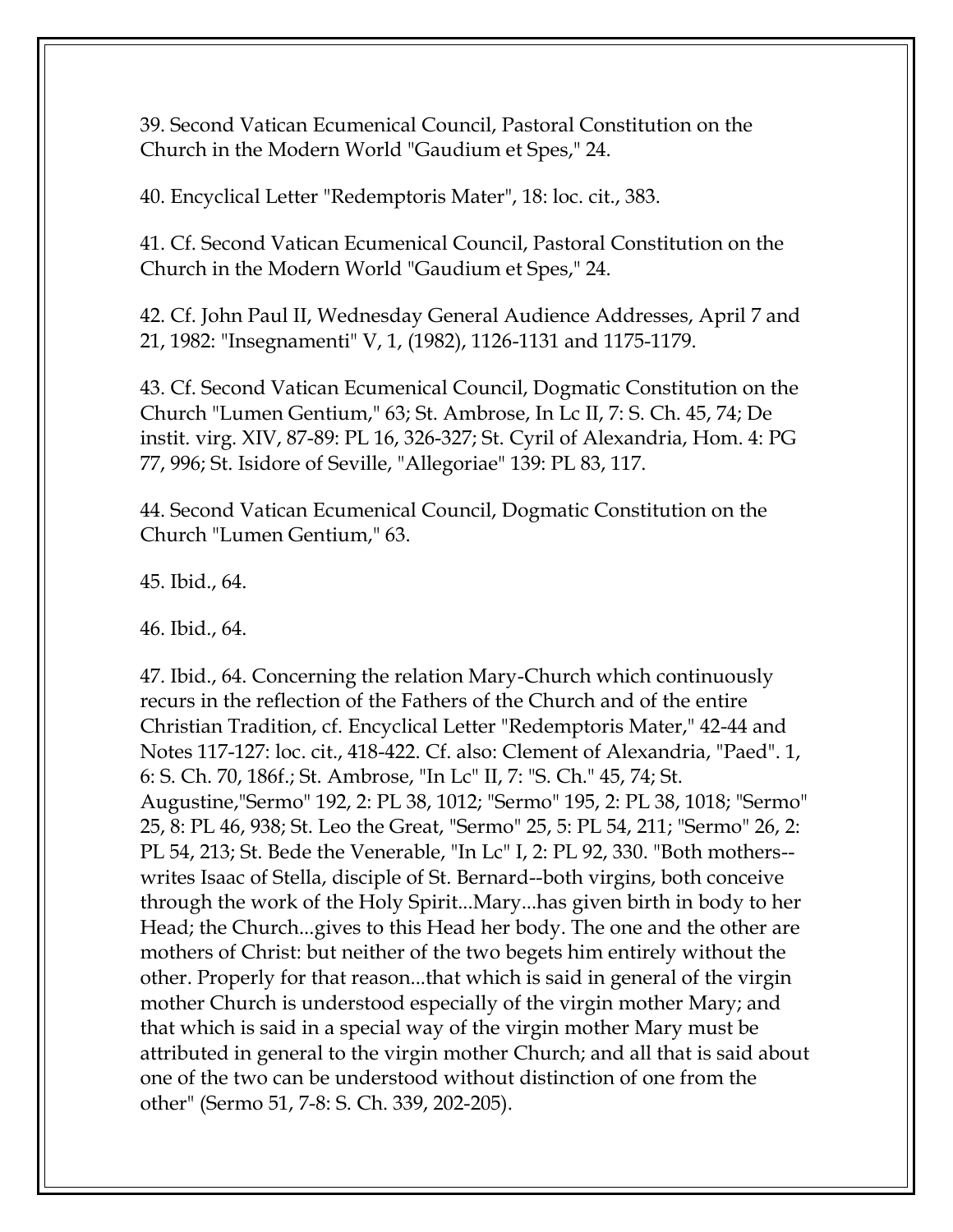48. Cf. for example, Hos 1:2; 2:16-18; Jer 2:2; Ezek 16:8; Is 50:1; 54:5-8.

49. Cf. Col 3:18; 1 Pt 3:1-6; Tit 2:4-5; Eph 5:22-24; 1 Cor 11:3-16; 14:33-35; 1 Tim 2:11-15.

50. Cf. Congregation for the Doctrine of the Faith, Declaration Concerning the Question of the Admission of Women to the Ministerial Priesthood "Inter Insigniores" (October 15, 1976): A, 45, 69 (1977), 98- 116.

51. Cf. Second Vatican Ecumenical Council, Dogmatic Constitution on the Church "Lumen Gentium," 10.

52. Cf. ibid., 10.

53 Cf. ibid., 18-29.

54. Ibid., 65; cf. also 63; cf. Encyclical Letter "Redemptoris Mater," 2-6; loc. cit., 362-367.

55. "This Marian profile is also--even perhaps more so--fundamental and characteristic for the Church as is the apostolic and Petrine profile to which it is profoundly united. ...The Marian dimension of the Church is antecedent to that of the Petrine, without being in any way divided from it or being less complementary. Mary Immaculate precedes all others, including obviously Peter himself and the Apostles. This is so, not only because Peter and the Apostles, being born of the human race under the burden of sin, form part of the Church which is 'holy from out of sinners,' but also because their triple function has no other purpose except to form the Church in line with the ideal of sanctity already programmed and prefigured in Mary. A contemporary theologian has rightly stated that Mary is 'Queen of the Apostles without any pretensions to apostolic powers: she has other and greater powers' (H. U. von Balthasar, "Neue Klarstellungen")." Address to the Cardinal and Prelates of the Roman Curia (December 22, 1987); "L'Osservatore Romano," December 23, 1987.

56. Cf. Second Vatican Ecumenical Council, Pastoral Constitution on the Church in the Modern World "Gaudium et Spes," 10.

57. Ibid., 10.

58. Cf. St. Augustine, "De Trinitate," L. Viii, VII, 10-X, 14: CCL 50, 284-291.